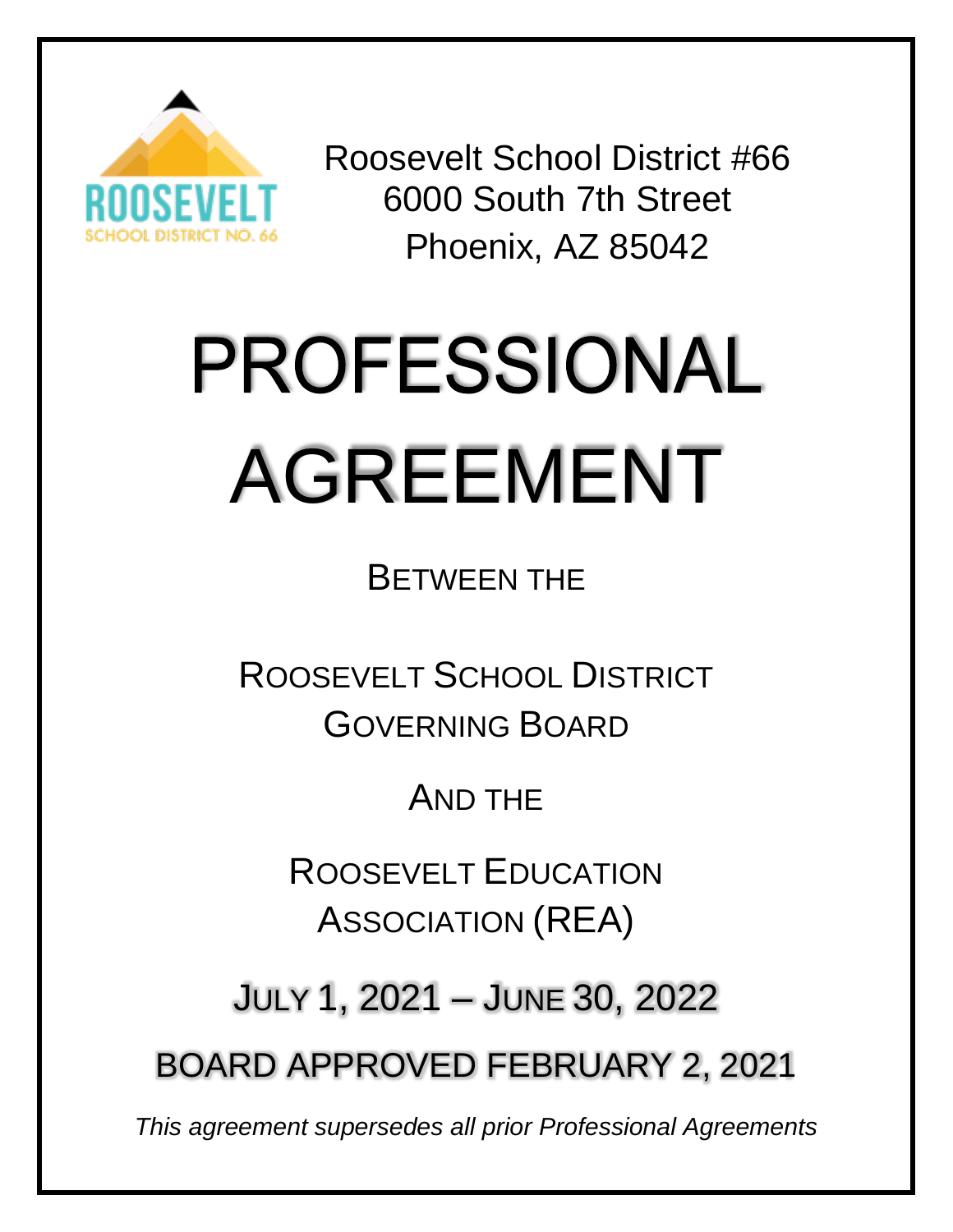# **Professional Agreement**

# **ARTICLE I**

| <b>INTRODUCTION</b>                                                                                                                                                                                                                                                                                                                     | 1                                                                                                                         |
|-----------------------------------------------------------------------------------------------------------------------------------------------------------------------------------------------------------------------------------------------------------------------------------------------------------------------------------------|---------------------------------------------------------------------------------------------------------------------------|
| A. RECOGNITION<br><b>B. DURATION OF AGREEMENT</b><br>C. PERSONNEL COVERED BY THIS AGREEMENT<br>D. MEET & CONFER PROCEDURE<br>E. DISTRICT INFORMATION<br>F. CONSULTATION<br><b>G. REPRESENTATION</b><br>H. COMMUNICATIONS<br>I. FACILITIES AND EQUIPMENT<br>J. RELEASE TIME<br>K. COMMITTEES                                             | $\mathbf{1}$<br>$\mathbf{1}$<br>$\mathbf 1$<br>$\begin{array}{c} 2 \\ 2 \\ 2 \end{array}$<br>$\frac{2}{2}$<br>3<br>3<br>3 |
| <b>ARTICLE II</b>                                                                                                                                                                                                                                                                                                                       |                                                                                                                           |
| <b>PROFESSIONAL ENVIRONMENT</b>                                                                                                                                                                                                                                                                                                         | 5                                                                                                                         |
| SECTION I. WORKING CONDITIONS<br>A. CALENDAR<br><b>B. WORKDAY</b><br><b>C. PREPARATION TIME</b><br>D. DUTY<br>E. CLASS SIZE<br>F. SAFETY<br><b>G. SUBSTITUTES</b><br>H. CONFERENCE ATTENDANCE                                                                                                                                           | 5<br>$\sqrt{5}$<br>$\mathbf 5$<br>$\,6$<br>$\,6\,$<br>$\,6\,$<br>$\overline{7}$<br>$\overline{7}$<br>$\overline{7}$       |
| SECTION II. TEACHER RESPONSIBILITIES AND DUTIES<br>A. IMPLEMENTATION OF INSTRUCTIONAL PROGRAM<br><b>B. SUPERVISION OF STUDENTS</b><br>C. SCHOOL OPERATIONS<br>D. PARTICIPATION IN IN-SERVICE PROGRAMS/MEETINGS<br>E. INTERACTION WITH PARENTS<br>F. INTERACTION WITH STAFF<br><b>G. PERSONNEL FILES</b><br>H. COMMUNICATIONS/TECHNOLOGY | 8<br>8<br>$\boldsymbol{9}$<br>$\overline{9}$<br>9<br>10<br>10<br>10<br>10                                                 |
| <b>ARTICLE III</b>                                                                                                                                                                                                                                                                                                                      |                                                                                                                           |
| <b>LEAVES OF ABSENCE</b>                                                                                                                                                                                                                                                                                                                | 12                                                                                                                        |
| A. LEAVES OF ABSENCE<br><b>Definitions</b><br>1.<br><b>B. EARNED PAID SICK TIME</b><br>General<br>1.<br>2. Accrual<br>3.<br>District Notice to Employees Regarding Earned Paid Sick Time<br>Leave<br>Reasons Earned Paid Sick Time Leave May Be Used<br>4.                                                                              | 12 <sub>2</sub><br>12<br>12<br>12<br>12<br>13<br>13                                                                       |
|                                                                                                                                                                                                                                                                                                                                         |                                                                                                                           |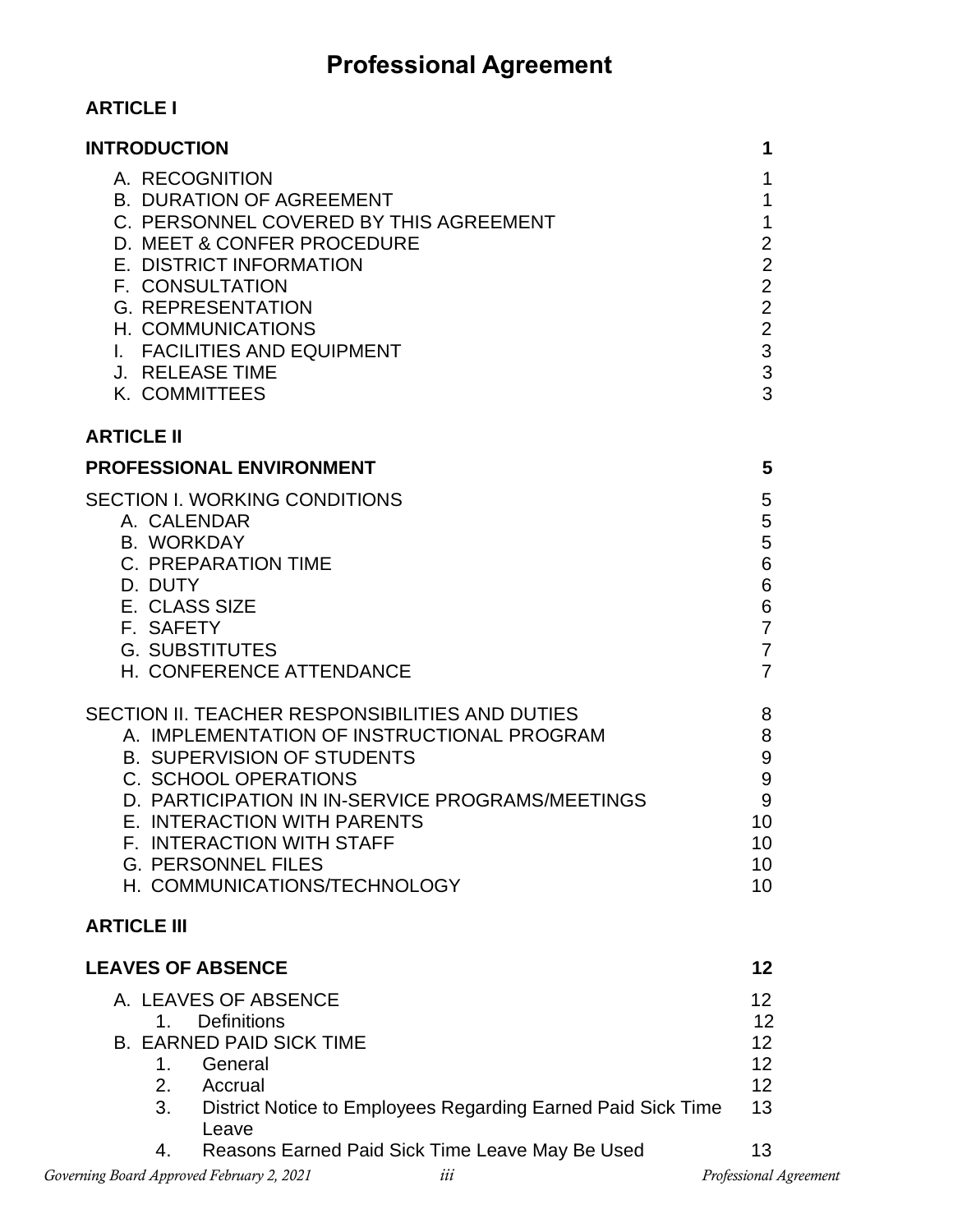| Use of Earned Paid Sick Time Leave<br>5.                           | 14 |
|--------------------------------------------------------------------|----|
| Employee Requests to Use Earned Paid Sick Time Leave<br>6.         | 15 |
| Prohibited Retaliation Regarding Earned Paid Sick Time Leave<br>7. | 15 |
| C. PAID TIME OFF                                                   | 16 |
| General<br>1.                                                      | 16 |
| Accrual of Paid Time Off Leave<br>2.                               | 16 |
| 3.<br><b>Employee Use of Paid Time Off Leave</b>                   | 17 |
| <b>Employee Requests to Use Paid Time Off Leave</b><br>4.          | 18 |
| <b>Employee Misuse of Leave</b><br>5.                              | 18 |
| D. HOLIDAYS                                                        | 18 |
| E. BEREAVEMENT LEAVE                                               | 19 |
| F. JURY DUTY AND OTHER LEGAL RESPONSIBILITIES                      | 19 |
| <b>G. ACCIDENTS ON THE JOB</b>                                     | 19 |
| H. FAMILY AND MEDICAL LEAVE ACT OF 1993 (FMLA)                     | 20 |
| <b>EXTENDED HEALTH LEAVE</b>                                       | 20 |
| J. EMPLOYEE SICK LEAVE BANK                                        | 21 |
| K. PROFESSIONAL LEAVE/SCHOOL BUSINESS                              | 22 |
| <b>PREPARATION DAY</b>                                             | 22 |
| M. SABBATICAL LEAVE                                                | 23 |
| N. SPECIAL PURPOSE LEAVE                                           | 24 |
| 1. Military Leave                                                  | 24 |
| 2. Extended Leave                                                  | 24 |
| O. ASSOCIATION LEAVE                                               | 24 |
| P. ABSENT WITHOUT LEAVE                                            | 25 |

# **ARTICLE IV**

| <b>COMPENSATION</b>                                                 | 26 |
|---------------------------------------------------------------------|----|
| A. PROFESSIONAL GROWTH                                              | 26 |
| <b>General Regulations</b><br>1.                                    | 26 |
| Procedure for Approval of College Course<br>2.                      | 26 |
| 3.<br><b>Teachers New to the District</b>                           | 27 |
| Timelines for Application of Professional Growth Credit<br>4.       | 27 |
| Deadline for Submitting Official Verification<br>5.                 | 28 |
| <b>Professional Growth Committee</b><br>6.                          | 28 |
| <b>Appeal Procedure</b><br>7.                                       | 28 |
| <b>B. SEPARATION FROM DISTRICT EMPLOYMENT</b>                       | 28 |
| <b>Continuing Service Pay</b><br>1.                                 | 29 |
| Earned Paid Sick Time (EPST) Pay<br>2.                              | 29 |
| Paid Time Off (PTO) Pay<br>3.                                       | 30 |
| C. WORK BEYOND                                                      | 31 |
| <b>D. IN-DISTRICT TRAVEL</b>                                        | 31 |
| E. STIPENDS                                                         | 31 |
| <b>Stipend Eligibility</b><br>1.                                    | 31 |
| 2.<br>Teachers with ESL/Bilingual Endorsements                      | 31 |
| 3.<br>Teachers with Exceptional Student Services (ESS) Endorsements | 32 |
| <b>National Board Certification</b><br>4.                           | 32 |
| F. COMPENSATION FOR USE OF TEACHER PREPARATION TIME                 | 32 |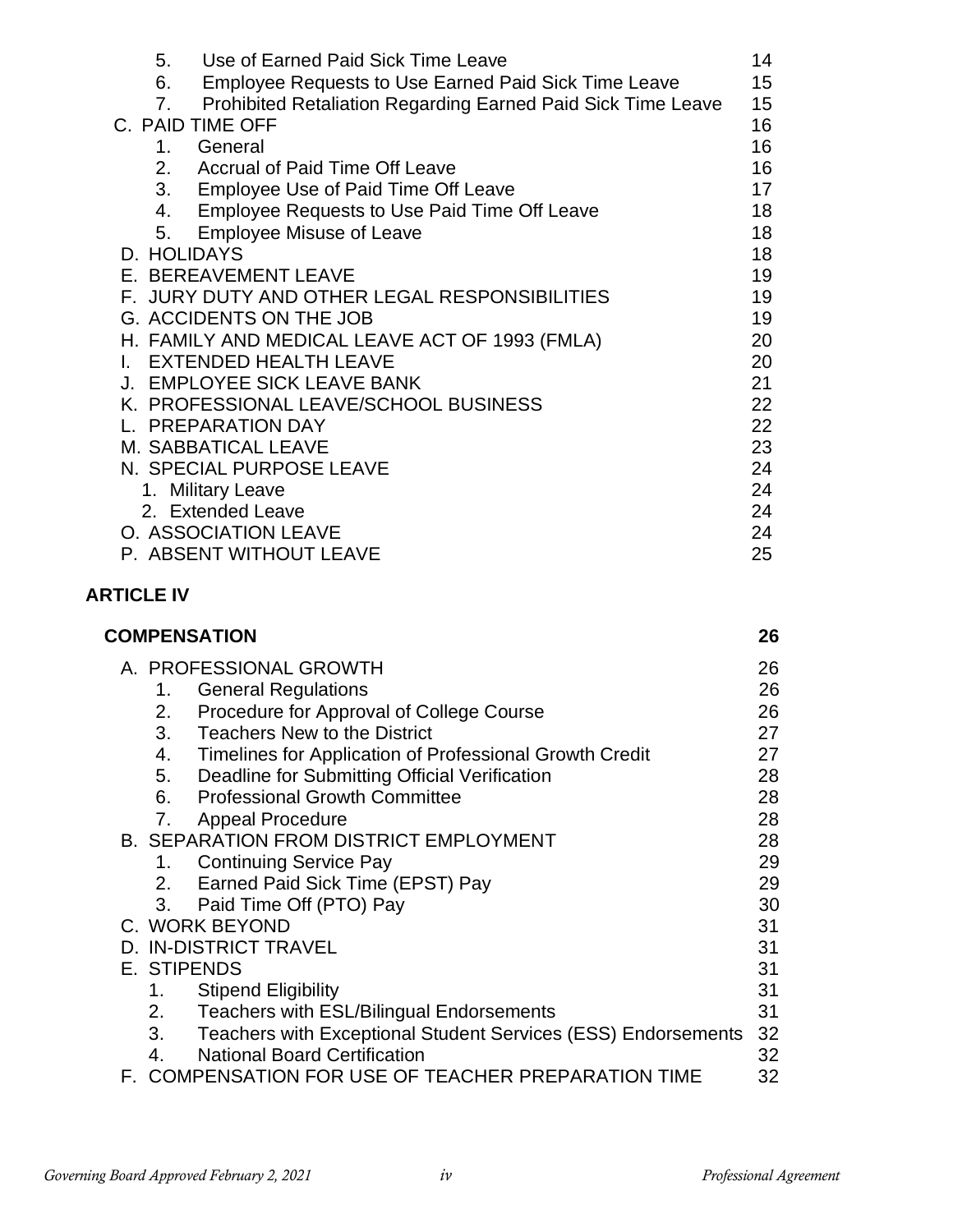#### **ARTICLE V**

| <b>SECTION I. GRIEVANCE PROCEDURES</b>                                                                                                                                                                                                                                                                    | 33                                                                         |
|-----------------------------------------------------------------------------------------------------------------------------------------------------------------------------------------------------------------------------------------------------------------------------------------------------------|----------------------------------------------------------------------------|
| A. PURPOSE                                                                                                                                                                                                                                                                                                | 33                                                                         |
| <b>B. DEFINITION</b>                                                                                                                                                                                                                                                                                      | 33                                                                         |
| C. GENERAL PROVISIONS                                                                                                                                                                                                                                                                                     | 33                                                                         |
| <b>D. PROCEDURE</b>                                                                                                                                                                                                                                                                                       | 34                                                                         |
| SECTION II. CONFLICT RESOLUTION                                                                                                                                                                                                                                                                           | 35                                                                         |
| A. PROCEDURE                                                                                                                                                                                                                                                                                              | 35                                                                         |
| <b>ARTICLE VI</b>                                                                                                                                                                                                                                                                                         |                                                                            |
| TRANSFERS, ASSIGNMENTS AND REASSIGNMENT                                                                                                                                                                                                                                                                   | 36                                                                         |
| A. DEFINITIONS<br><b>B. CRITERIA</b><br>C. VOLUNTARY TRANSFERS<br>Purpose<br>1.<br>2. Procedure<br>D. DISTRICT-INITIATED TRANSFERS<br>Purpose<br>1.<br>2. Procedure<br>3. Appeal Process<br>E. INTRA-SCHOOL REASSIGNMENT<br>Purpose<br>1.<br>Procedure<br>$2^{\circ}$<br>F. ASSIGNMENT AND QUALIFICATIONS | 36<br>36<br>37<br>37<br>37<br>37<br>37<br>37<br>38<br>38<br>38<br>39<br>39 |
| <b>ARTICLE VII</b>                                                                                                                                                                                                                                                                                        |                                                                            |
| <b>REDUCTION IN FORCE</b>                                                                                                                                                                                                                                                                                 | 40                                                                         |
| A. STAFF REDUCTION/SALARY REDUCTION                                                                                                                                                                                                                                                                       | 40                                                                         |
| <b>APPENDIXES</b>                                                                                                                                                                                                                                                                                         |                                                                            |
| <b>Appendix A1</b>                                                                                                                                                                                                                                                                                        | 42                                                                         |
| 2021-2022 CERTIFIED TEACHER SALARY SCHEDULE                                                                                                                                                                                                                                                               | 42                                                                         |
| Appendix A-2<br>2021-2022 CERTIFIED COACH AND TEACHER ON SPECIAL<br><b>ASSIGNMENT SALARY SCHEDULE</b>                                                                                                                                                                                                     | 43<br>43                                                                   |
| Appendix A-3                                                                                                                                                                                                                                                                                              | 44                                                                         |
| 2021-2022 CERTIFIED NON-TEACHER SALARY SCHEDULE                                                                                                                                                                                                                                                           | 44                                                                         |
| Appendix A-4                                                                                                                                                                                                                                                                                              | 45                                                                         |
| <b>REPORT OF GRIEVANCE FORM</b>                                                                                                                                                                                                                                                                           | 45                                                                         |
| Appendix A-5                                                                                                                                                                                                                                                                                              | 46                                                                         |
| <b>EMPLOYEE CONFLICT RESOLUTION FORM</b>                                                                                                                                                                                                                                                                  | 46                                                                         |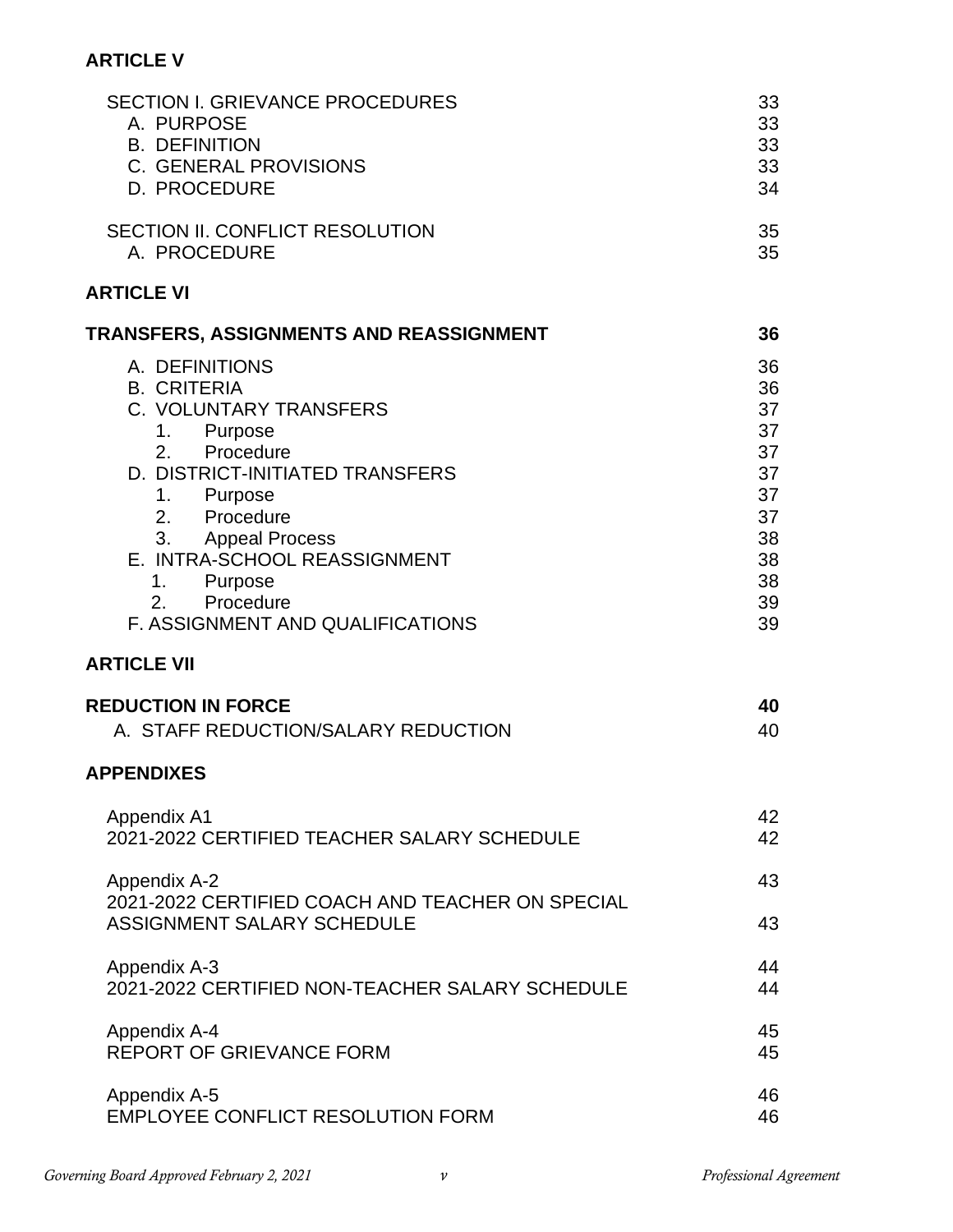# **ARTICLE I**

# **INTRODUCTION**

# **A. RECOGNITION**

The Governing Board of the Roosevelt School District recognizes the Roosevelt Education Association, herein known as the REA, as the representative for all non-administrative employees under contract for the purpose of representing them on matters with respect to wages, hours, and other terms and conditions of employment.

The Board or their Designee will meet and confer with representatives of the REA with respect to terms and conditions of employment, including salary and fringe benefits. Additional items may be raised for discussion at the direction of the Governing Board or at the request of the REA.

Where any provisions of the Professional Agreement conflict with Governing Board policy, Governing Board policy will govern.

In the event of changes in Federal, State, or Local Laws, the Governing Board will be informed of the changes needed and will then requestthe Governing Board's and the REA's Meet and Confer teams meet to discuss and negotiate the suggested resolution to those specific invalid items to bring them into accordance with the law as it pertains to this professional agreement.

In the event of changes in Governing Board policy, the Governing Board's Spokesperson will inform the REA President of the change in policy and if necessary meet to discuss and negotiate the suggested resolution to those specific invalid items to bring them into accordance with the policy as it pertains to this professional agreement.

Any revisions to this agreement must be approved by the Governing Board. Nothing in this agreement will limit the Governing Board from its duties and responsibilities.

#### **B. DURATION OF AGREEMENT**

Once adopted, this agreement between the REA and the Governing Board of the Roosevelt School District will be effective as of July 1, 2021, and will continue in effect through June 30, 2022.

The Professional Agreement will be available online at [www.rsd66.org](http://www.rsd66.org/) under the Office of Human Resources webpage. Printed copies will be available upon request to Human Resources.

# **C. PERSONNEL COVERED BY THIS AGREEMENT**

This agreement includes employees on the certified teacher salary schedule, certified coach and teacher on special assignment salary schedule and non-certified teacher schedule.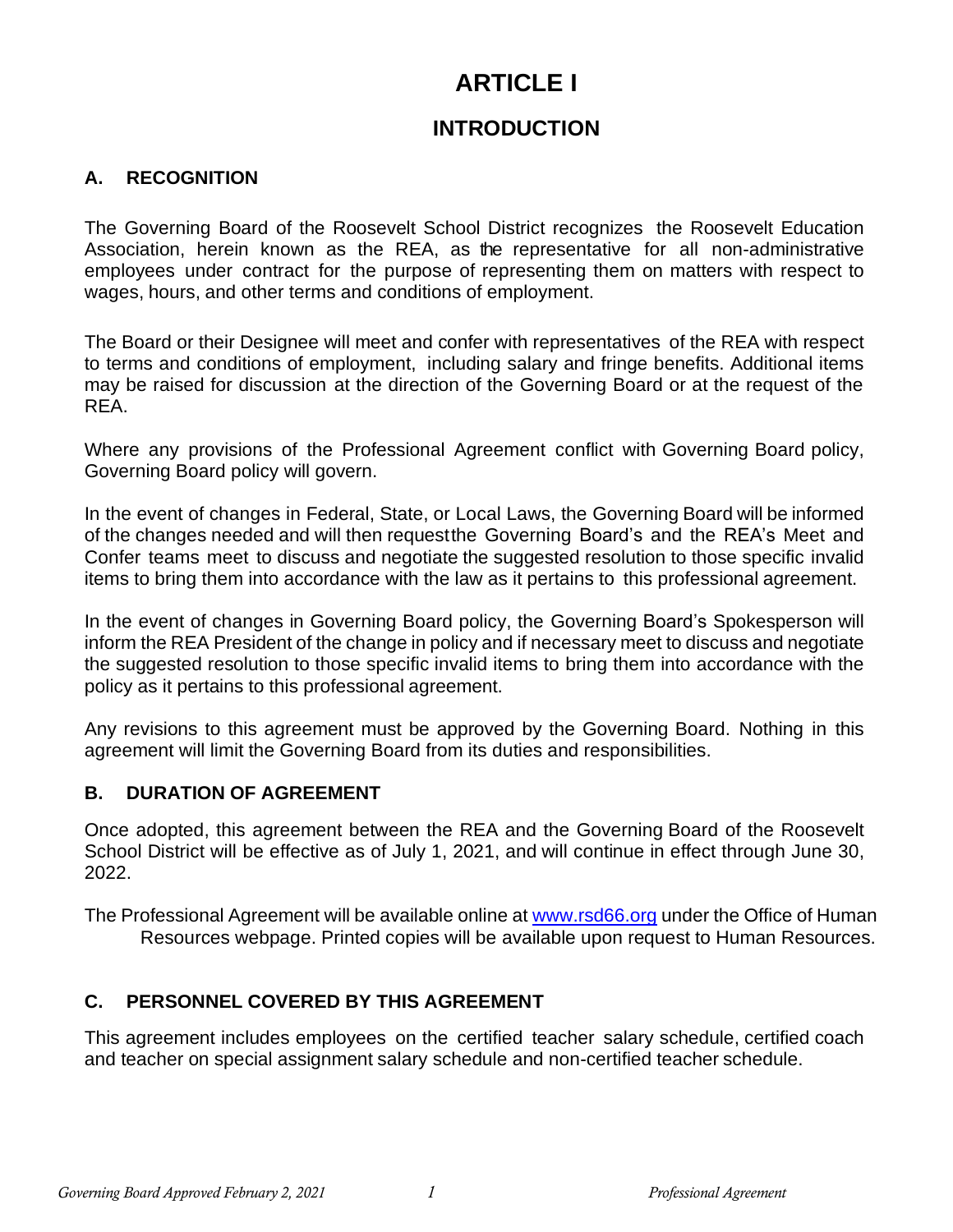#### **D. MEET & CONFER PROCEDURE**

The Governing Board will appoint an administrative Meet & Confer Spokesperson who will form a committee to meet with the REA in good faith relative to salaries, benefits, working conditions, and terms of employment.

Representatives of the REA and representatives of the Administrative Meet & Confer Team will meet and confer regarding additions, deletions, and/or revisions to the Professional Agreement. The ground rules for these meetings will be mutually agreed to by the representatives of both theREA and the Board.

# **E. DISTRICT INFORMATION**

The District agrees to furnish the REA available information concerningthe financial resources of the District. The District also agrees to provide the REA with pertinent financial and staff information needed by the Association to develop constructive Meet & Confer proposals.

The REA President will be provided with a current policy manual and administrative rules, regulations, and directives by July 1 of each year. Any addenda or change of policy will be provided to the REA President as soon as possible.

# **F. CONSULTATION**

Upon request of the REA or the Administration, the REA and the Administration agree to meet and discuss matters of concern.

#### **G. REPRESENTATION**

Upon his/her request, a staff member may be represented by an REA representative, an Arizona Education Association (AEA) representative, or a Co-worker (District employee) at times of transfer, disciplinary hearings, grievance proceedings, evaluation performance conferences when determining inadequacy of classroom performance or being placed on an improvement plan, or whenever he/she reasonably believes that disciplinary action may result. Prior to the meeting with an employee, the supervisor or District official will indicate the subject matter to be discussed.

If the representative the staff member requested is unavailable, he/she may request alternate representation. The District will make a reasonable effort to allow time to secure such representation, however the District is not obliged to postpone the meeting if no representative is available. It willbe the staff member's responsibility to secure a representative and inform him/her of the meeting.

The representative's purpose at the meeting is to serve as a witness and to assist and advise the staff member during the meeting. The representative may ask for clarification during the meeting but may not answer for the staff member.

# **H. COMMUNICATIONS**

- 1. The REA and its representatives may post notices of activities and matters of REA business on work-site bulletin boards.
- 2. The REA may distribute information to staff but may not use the district courier/mail system.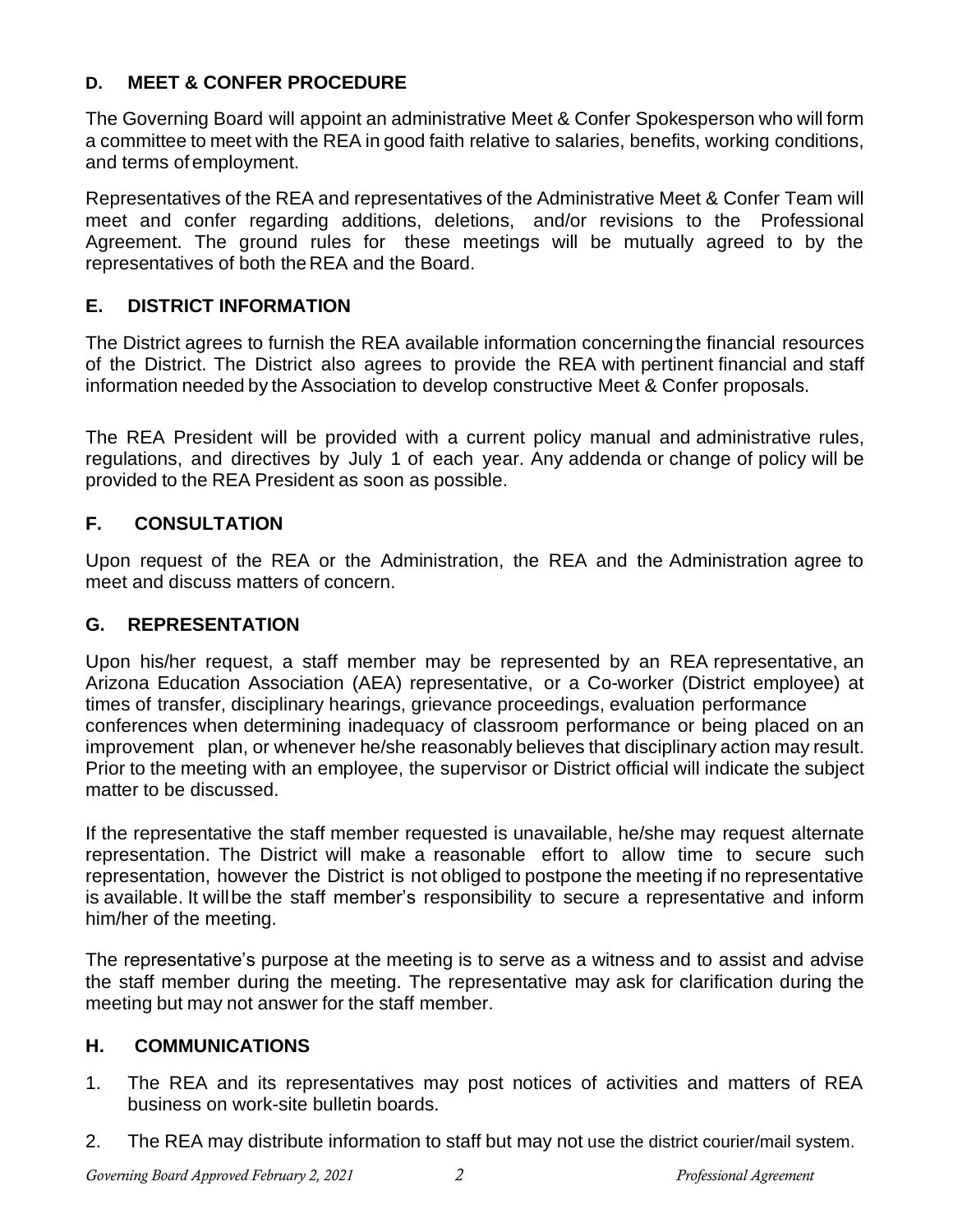- 3. The REA President and the Superintendent or his/her designee will meet on a regular basis to discuss District and Association business.
- 4. The REA may use the District's printing facilities and will reimburse the District for the full cost of said services.
- 5. The REA may use the school intercom after consultation with the principal to make general announcements.
- 6. Upon request by the REA, the supervisor may provide an opportunity for the REA to make brief announcements at the conclusion of each staff meeting.

#### **I. FACILITIES AND EQUIPMENT**

- 1. The REA and its representatives will be permitted to transact REA business on District property and have the right to use District facilities and equipment provided that it does not interrupt scheduled classroom activities or other District functions during non-contract time.
- 2. REA meetings may be held in District facilities during non-contract time (un-paid time) that does not interfere with scheduled classes or other assigned duties.
- 3. The REA may be provided office space upon mutual agreement of the Superintendent and the REA President and as facility space permits.

#### **J. RELEASE TIME**

- 1. The Superintendent or his/her designee may grant Paid Time Off (PTO) to the President of the REA and/or his/her designee(s) to conduct Association business beneficial to the Roosevelt School District and attend conferences associated with general educational programs. The request for time will be made on the "Cause of Absence" form and will identify the benefit to the District. The "Cause of Absence" form must be reviewed by the site administrator prior to submittal to the Superintendent or his/her designee. Requests for time for conference purposes will require a two (2) week prior notification to the Superintendent's Office or his/her designee.
- 2. Every effort will be made to provide the REA President with the same substitute for absences due to personal business or vacation time.

#### **K. COMMITTEES**

The REA President will submit the name(s) of representative(s) to serve on the following committees no later than September1 of the current school year:

- a. 301/Professional Development Design
- b. Calendar
- c. Classroom Management/Discipline
- d. Curriculum
- e. Professional Growth
- f. Sick Leave Bank
- g. Teacher Evaluation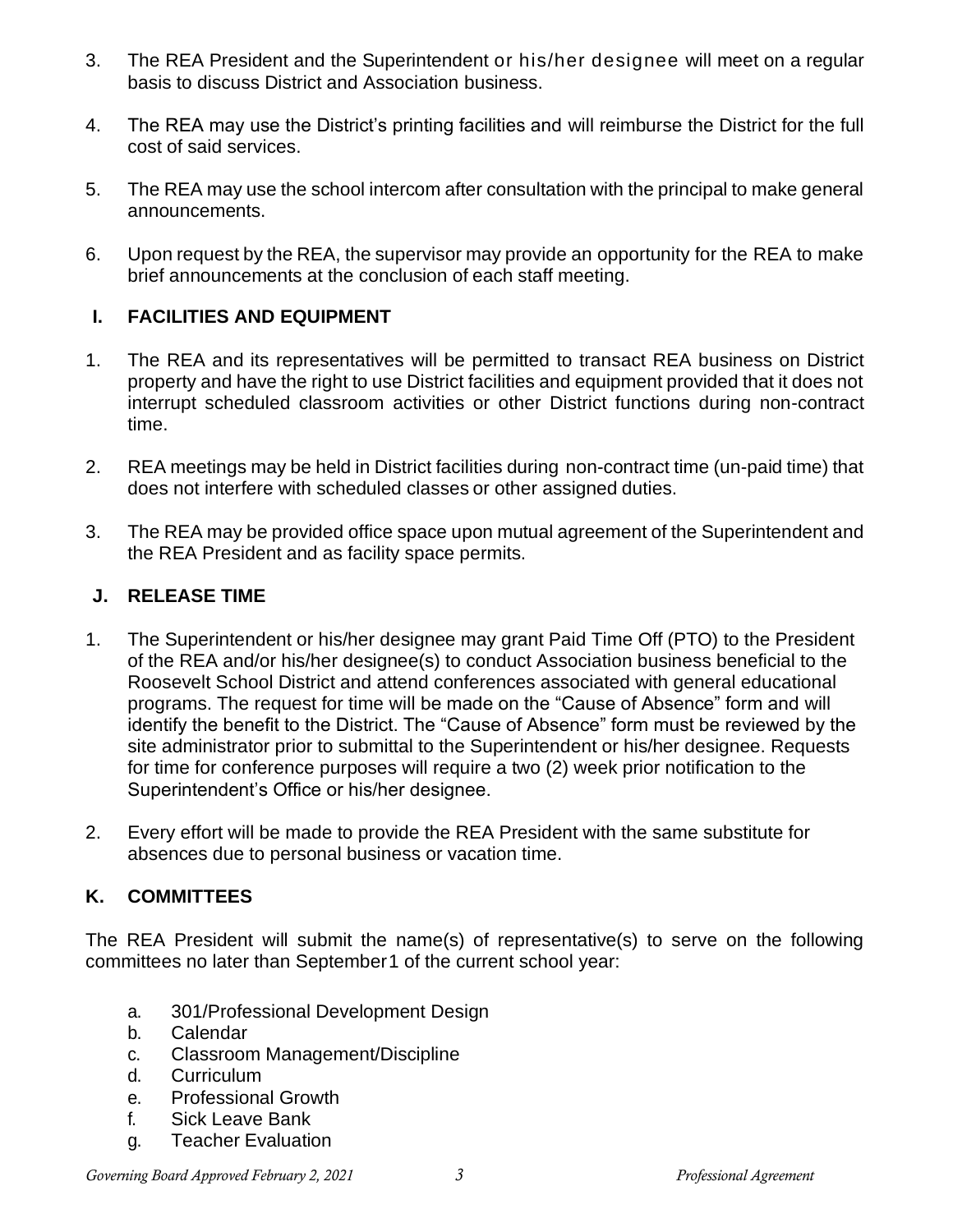- h. Textbook Adoption
- i. Hardship Pay Out

Every effort will be made to notify the REA committee representative at least one week prior to scheduled committee meeting(s).

The REA president will be notified of newly formed committees to allow the Association to request committee membership. REA representation on committees not listed above will be at the discretion of the Superintendent.

*\* \* \* \* \**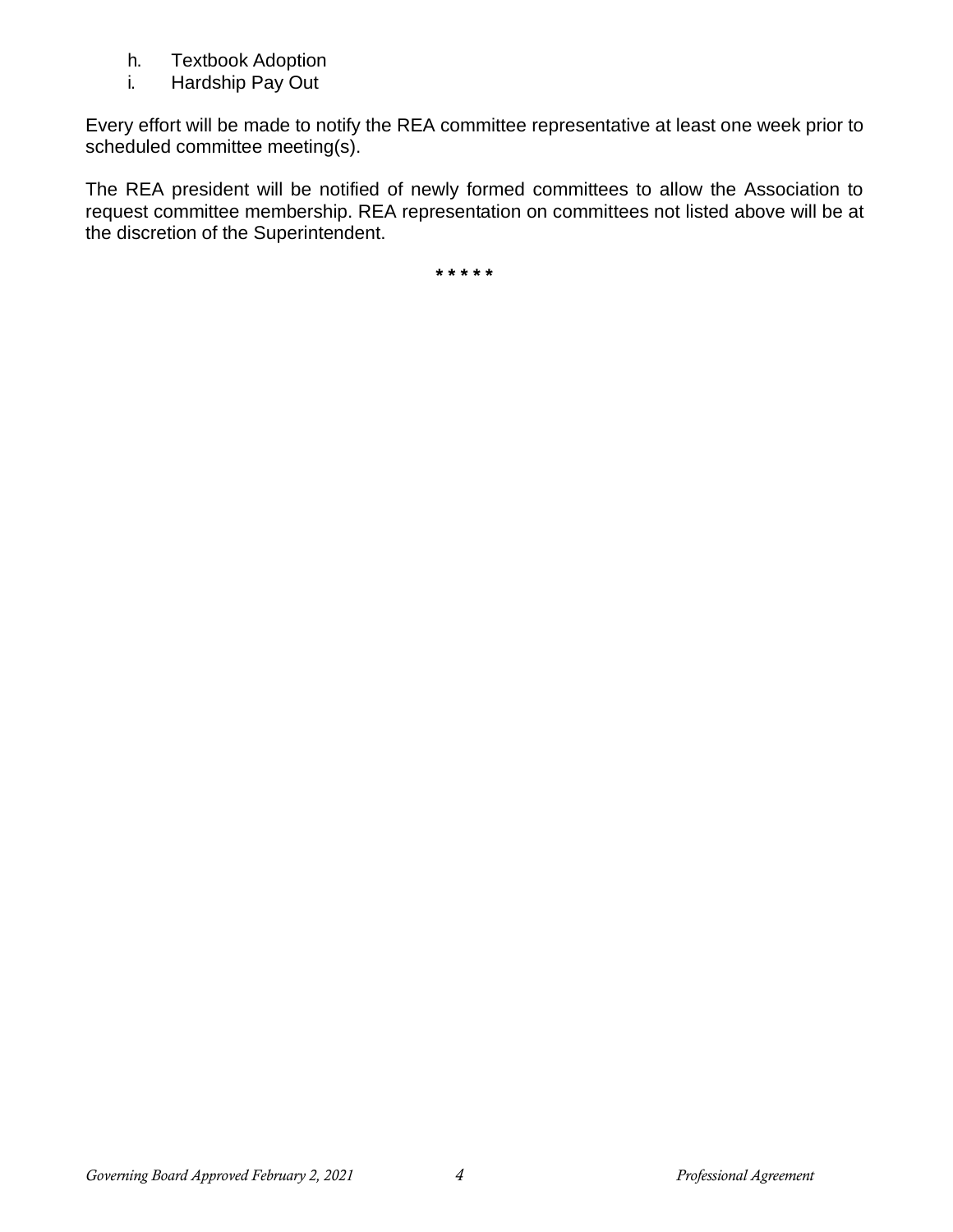# **ARTICLE II**

# **PROFESSIONAL ENVIRONMENT**

#### **SECTION I. WORKING CONDITIONS**

#### **A. CALENDAR**

- 1. A joint committee of the REA and District personnel will be established by the Superintendent to discuss the calendar on an annual basis. Every effort will be made to have the calendar completed no later than March 30.
- 2. The school calendar for teachers will be designated as follows:
	- a. **180\*** Instructional days for students
		- **6** In-Service/Teacher workdays
			- **2** Consecutive classroom prep days at the start of the contract year
			- **4** In-service days (3 days at the start of the contract year and 1 day in January)
		- **24** Holidays
		- **210** Returning Teachers total contract days
		- **215** New Teachers total contract days

\*Instructional days for Preschool students may vary.

b. Thirty-seven (37) Early Release Days to be designated for the following purposes:

- **4** Parent Conference Days
- **2** Parent conference Days/Preparation Days
- **3** Teacher Preparation Days for Trimester Report Cards
- **3** Teacher Preparation Days for Mid-Term Progress Reports
- **1** Day for record-keeping on the last day of school for students
- **7** Days for Staff Development designated by District
- **6** Days site-specific for Staff Development to support individual school continuous improvement plan efforts
- **6** Days examining data, determined by District and Site Leadership
- **5** Teacher Planning Days

#### **B. WORKDAY**

- 1. A normal workday for teachers will be no longer than eight (8) hours including not less than a thirty (30) minute duty-free lunch period. A teacher's 30 minute duty-free lunch will not include walking students to the cafeteria or picking up students at the end of thelunch period.
- 2. A normal workday for nurses will be no longer than eight (8) hour including not less than a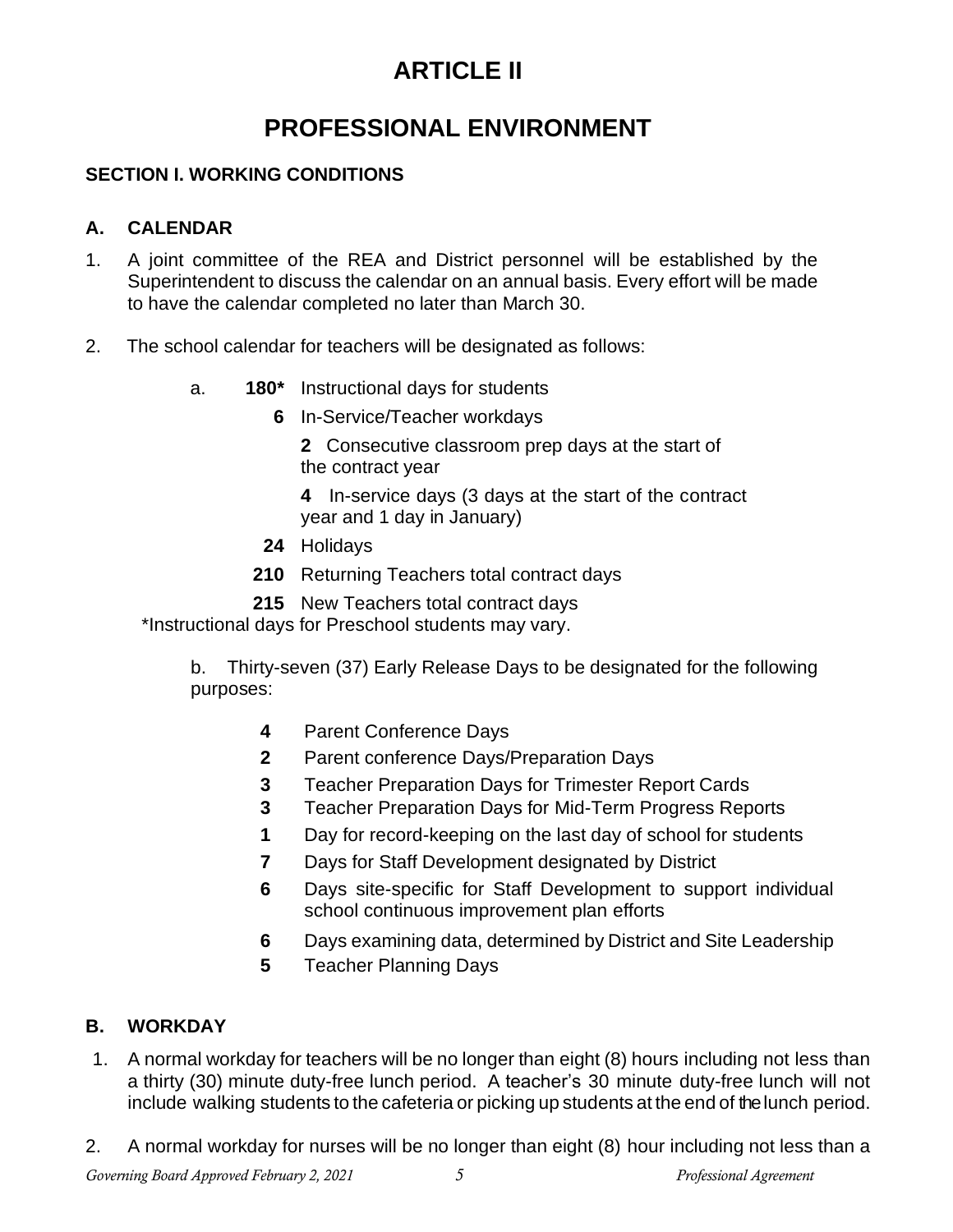30 minute duty-free lunch period.

- 3. Punctual and regular attendance is expected of all employees. Employees who are unable to report to work on a scheduled workday must follow the established absence reporting procedures.
- 4. It is expected that staff will be present at school or District sites during designated staff development days including all early release times. Certificated staff members whose work schedules include early release time must submit a Paid Time Off/Extended Paid Sick Time request or submit a Cause of Absence (COA) Form to the principal supervisor when they are not present on campus/district sites. The COA will be forwarded to the Office of Human Resources.

#### **C. PREPARATION TIME**

- 1. Certificated teachers will be provided one (1) uninterrupted preparation period during the instructional day equivalent to one (1) special area class.
- 2. Upon approval of the school principal, a teacher will receive work-beyond compensation for utilizing his/her preparation period to substitute for a classroom.
- 3. Mandatory meetings during prep time will be limited to no more than one (1) day per week unless mutually agreed upon by staff.
- 4. Teachers will be informed of mandatory meetings no less than one (1) working day prior to the day of the meeting unless an unusual circumstance prevents prior notification.

#### **D. DUTY**

- 1. Teachers at each school site will be assigned comparable amounts of duty time on a monthly basis.
- 2. A teacher with a shared assignment will not be assigned duties in excess of a fulltime staff member's duty at either site or the average duty time of both sites.

#### **E. CLASS SIZE**

The District will strive to meet the Board guidelines relating to class size as specified in Board policy. The class size averages per grade level are the following"

#### General Education:

Kindergarten 24:1 Grades 1-3 26:1 Grades 4-6 29:1 Grades 7-8 31:1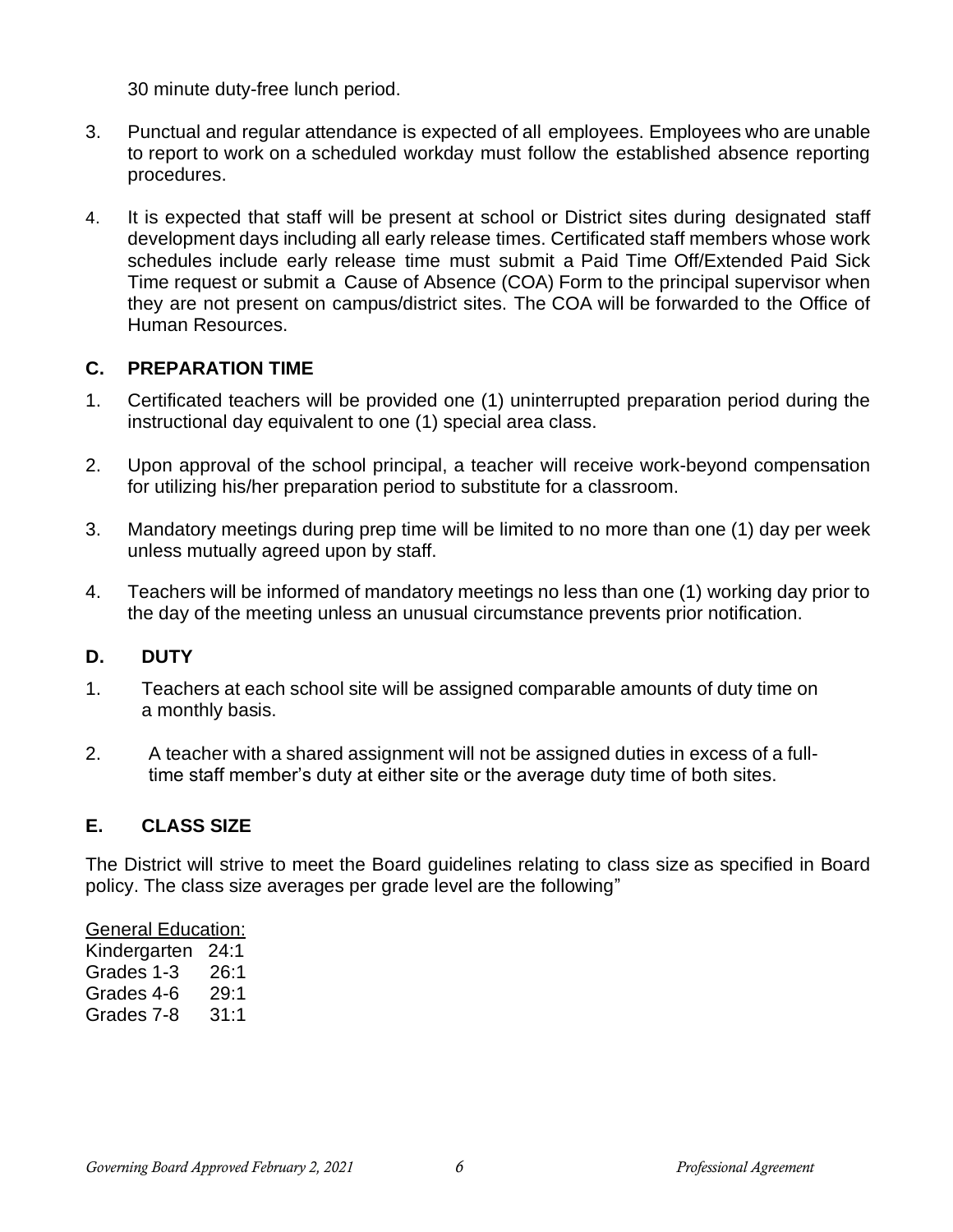#### Special Education:

Special Education class size/caseloads are determined based on many factors that include but are not limited to: individual student needs as reflected in their Individual Education Plan, minutes of special education services, service delivery model, location of special education services, supplementary aids and supports for school personnel.

In the event the number of students exceeds the designated allocation across the grade level by 12% plus 1, the District will within the its budget capacity impose acceptable alternatives that may include but are not limited to:

- 1. Reassign students to a different teacher (leveling of classes);
- 2. Increase the paraprofessional support/hours;
- 3. Addition of a paraprofessional;
- 4. Add a teacher.

Site Administration will provide written communication to affected teacher(s)/grade(s) of any probable/possible solutions.

Example: Fourth Grade has (4) assigned teachers and has a total number of 120 students. The average is 30 based on four (4) teachers. Using the formula to consider an additional staff member: 29x12%=32.5. Plus 1 = 33.5, 33.5x4 teachers=134. The current total of 120 does not exceed 134. Therefore, consideration of a new staff member is not merited.

#### **F. SAFETY**

Roosevelt School District will provide safe, healthy working conditions for all employees in accordance with applicable safety laws and regulations. Employees will comply with all District safety regulations and procedures. Any employee who is threatened is to notify the principal or supervisor immediately. Steps are to be taken at once to protect the employee's safety.

#### **G. SUBSTITUTES**

- 1. Substitutes will be provided for all regular and special area teachers to the extent resources are available.
- 2. In an effort to assist in maintaining a sufficient pool of substitutes, teachers may complete and submit substitute evaluation forms through the principal to the Office of Human Resources.
- 3. In the event a substitute is unable to be secured for the classroom, the school administration will have an action plan in place to accommodate the classroom coverage(e.g. class split list, designated volunteers during preparation time, etc.). The action plan will be created and disseminated to all employees within the first two (2) weeks of school.

#### **H. CONFERENCE ATTENDANCE**

Employees may request approval to attend conferences and other professional activities by submitting the appropriate request through the immediate supervisor. The employee may receive travel reimbursement upon prior administrative approval for in-state travel and Board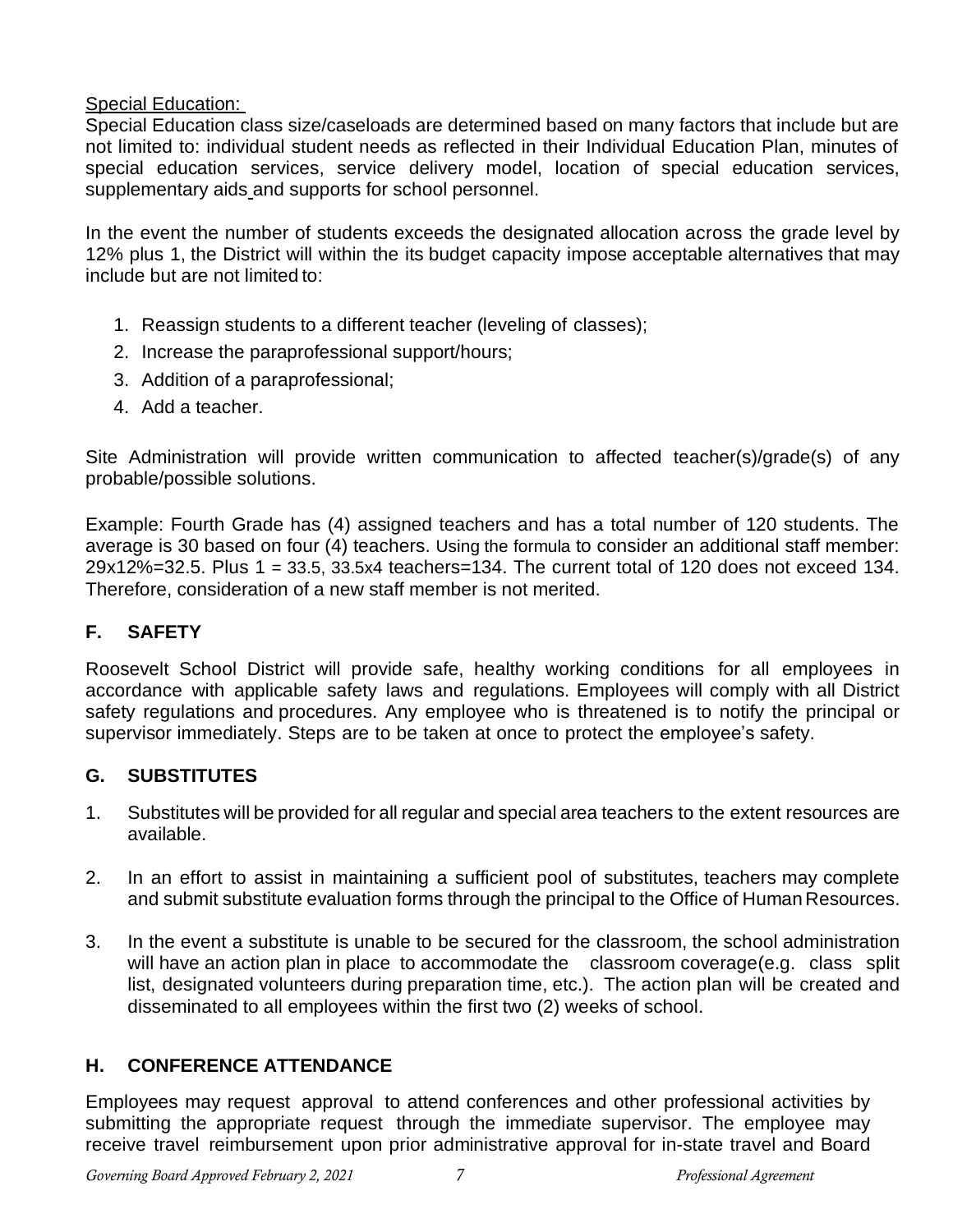approval for out-of-state travel.

#### **SECTION II. TEACHER RESPONSIBILITIES AND DUTIES**

All teachers are expected to perform duties in accordance with law, policy and administrative directives. In addition, teachers are expected to carry out the following duties and responsibilities under the supervision and guidance of the school principal, assistant principal, and/or teacher on special assignment.

#### **A. IMPLEMENTATION OF INSTRUCTIONAL PROGRAM**

- 1. The primary instructional day (K-8) will be seven (7) hours,including lunch. The recommended transition time between Junior High classes is two (2) minutes, in order to achieve the total instructional time in accordance with A.R.S. §15-901. Instructional time may be modified if needed to meet the requirements of A.R.S. §15-901.
- 2. Teachers will share primary responsibility for implementing the District's required curriculum as set forth in the curriculum adopted by the Governing Board.
- 3. Each teacher will have access via the District's SharePoint to the curriculum documents and information relating to implementation of the instructional programs. Curriculum documents are available in hard copy from the Teaching & Learning Department.
- 4. Teachers will prepare and submit for review weekly lesson plans as determined by the site administrator.
- 5. All teachers will maintain an up-to-date substitute folder.
- 6. Teachers will assign homework as appropriate in support of instructional programs consistent with Governing Board policy IKB.
- 7. Teachers will maintain weekly grade books in Synergy, which record student achievement on tests, projects, and other assigned activities.
- 8. Teachers will instruct and guide student achievement toward meeting the Districtmandated competencies and state standards in each content area.
- 9. Teachers will follow all State and District testing guidelines.
- 10. Teachers will prepare and disseminate progress report cards according to District guidelines, procedures and timelines.
- 11. All-day kindergarten and grades 1-8 will include at least one (1) special area class daily.
- 12. Teachers will maintain daily student attendance records in the Synergy Student Information System.
- 13. Teachers will monitor and assess student performance data to drive instructional decisions.
- 14. Teachers will attend all scheduled IEP and 504 Plan meetings for students in their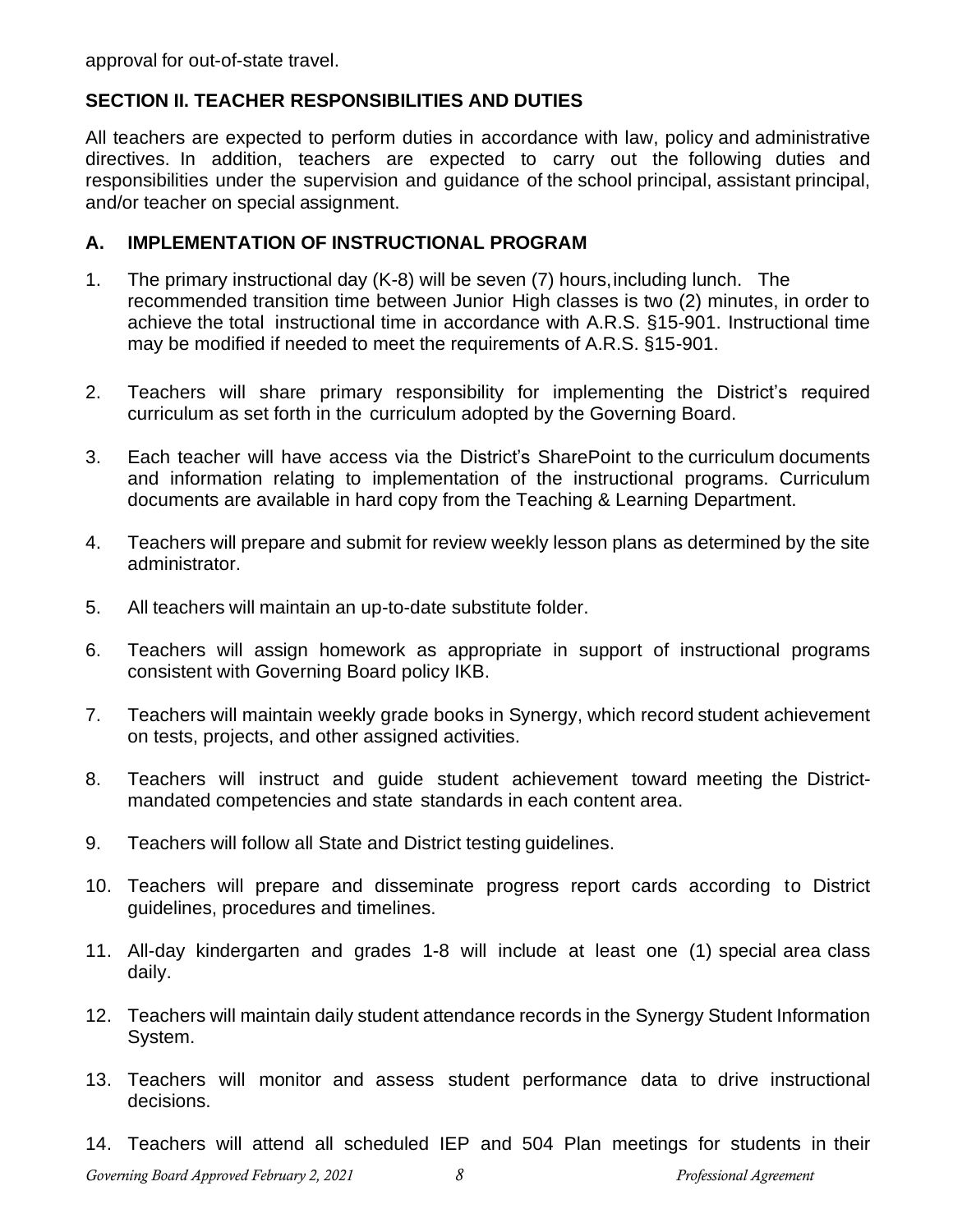classroom for the duration of the meeting. The teacher will have access to the IEP, 504 Plan, and other appropriate student records. Teachers will provide direct classroom support for students with disabilities. This is in accordance with the Family Education Rights and Privacy Act (FERPA U.S. Code 1232g and1232h).

- 15. Teachers will ensure that each qualifying English Language Learner is supported in language development.
- 16. Teachers will follow District policy and guidelines to appropriately determine and communicate student promotion and retention.

#### **B. SUPERVISION OF STUDENTS**

- **1.** Teachers are expected to provide a classroom environment which protects the health, safety, and welfare of all students.
- **2.** Teachers will be responsible for classroom management.
- **3.** Teachers will share with administrators the responsibility to provide adequate supervision of students. Teachers will not leave any student unsupervised.
- **4.** Teachers will be provided with a copy of Board Policy JK-R Student Discipline.

#### **C. SCHOOL OPERATIONS**

- 1. Teachers will assist in the maintenance of student records, including attendance accounting and cumulative folders.
- 2. Teachers will share the responsibility for the care of equipment and instructional materials assigned or allocated to their classrooms and will assist administration in the maintenance of up-to-date inventory lists.
- 3. Teachers will ensure their classrooms are in compliance with the State Fire Rules and Regulations. The Roosevelt Classroom Fire and Inspection Checklist and Fire Exit map will be posted in all classrooms.

#### **D. PARTICIPATION IN IN-SERVICE PROGRAMS/MEETINGS**

- 1. Teachers may be required to participate in scheduled in-service workshops during the normal workday. Every effort will be made to have substitutes and/or administrators supervise the classes of participating teachers.
- 2. Teachers are expected to attend and participate in scheduled meetings not to exceed five (5) hours per month beyond the scheduled workday. Attendance at meetings or trainings beyondthe five (5) hours per month is voluntary.
- 3. Teachers will be informed of mandatory meetings no less than one (1) working day prior to the day of the meeting unless an unusual circumstance prevents prior notification.
- 4. Teachers will notify their principal/supervisor when they cannot attend scheduled meetings. Arrangements to obtain any/all information which was presented, shared, and discussed is the responsibility of the staff member.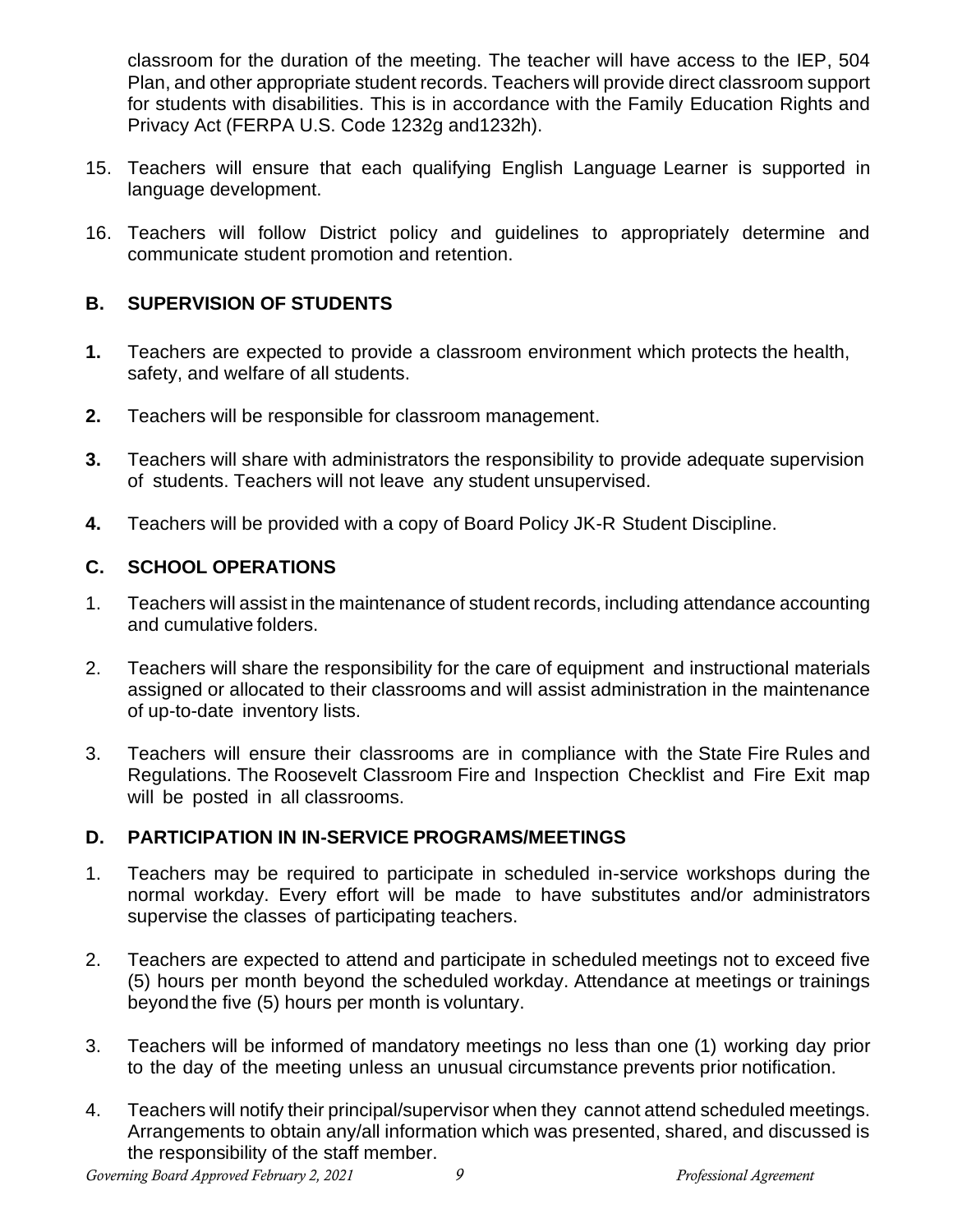5. Meetings will not be scheduled on Friday after the contract day except for emergencies.

# **E. INTERACTION WITH PARENTS**

- 1. Teachers are expected to maintain positive, professional relationships with parents.
- 2. Teachers will attend one (1) evening parent-teacher conference per conference cycle.
- 3. Teachers will attend four (4) Parent-Teacher functions in addition to parent-teacher conferences. Open House/Meet the Teacher may count as one of the functions.

# **F. INTERACTION WITH STAFF**

Employees are expected to conduct themselves in a professional manner consistent with the effective and orderly operation of the District (oral/written communications, meetings, etc.).

In the event an employee has a concern related to another employee's conduct; he/she may complete the Conflict Resolution Form (see Article V, Section II – Appendix A6) and submit it to the Site Administrator or Department Supervisor for review of the conduct of concern. Sexual Harassment complaints are covered by Governing Board Policy ACA.

# **G. PERSONNEL FILES**

- 1. Official employment files are available only to authorized individuals and to the employee. Review is granted only by written request to the Executive Director of Human Resources. This is in accordance with Board Policy GBJ.
- 2. An employee will have the right, upon request, to review the contents of his/her official employment file and to receive copies of any documents contained therein; according to the following guidelines.
	- a. An appointment will be made to review the file by callingthe Office of Human Resources in advance.
	- b. The "Personnel File Review/Copy Request" form will be completed in the Office of Human Resources at the time of the appointment.
	- c. The file will be reviewed in the Office of Human Resources with an office staff member present.
	- d. No item can be removed from or added to the employment file.
	- e. Materials relating to the employee's application for a position or promotion in Roosevelt School District will not be available for review (i.e. confidential references, interview appraisals, etc.).

# **H. COMMUNICATIONS/TECHNOLOGY**

In an effort to increase communication and accessibility of computers and e-mail usage for all employees, the following actions will be taken at the appropriate site/district level(s).

1. The Office of Human Resources will inform employees of their District issued email account during new hire orientation.

*Governing Board Approved February 2, 2021 10 Professional Agreement* 2. E-mail addresses and voicemail will be set up by the Technology Department upon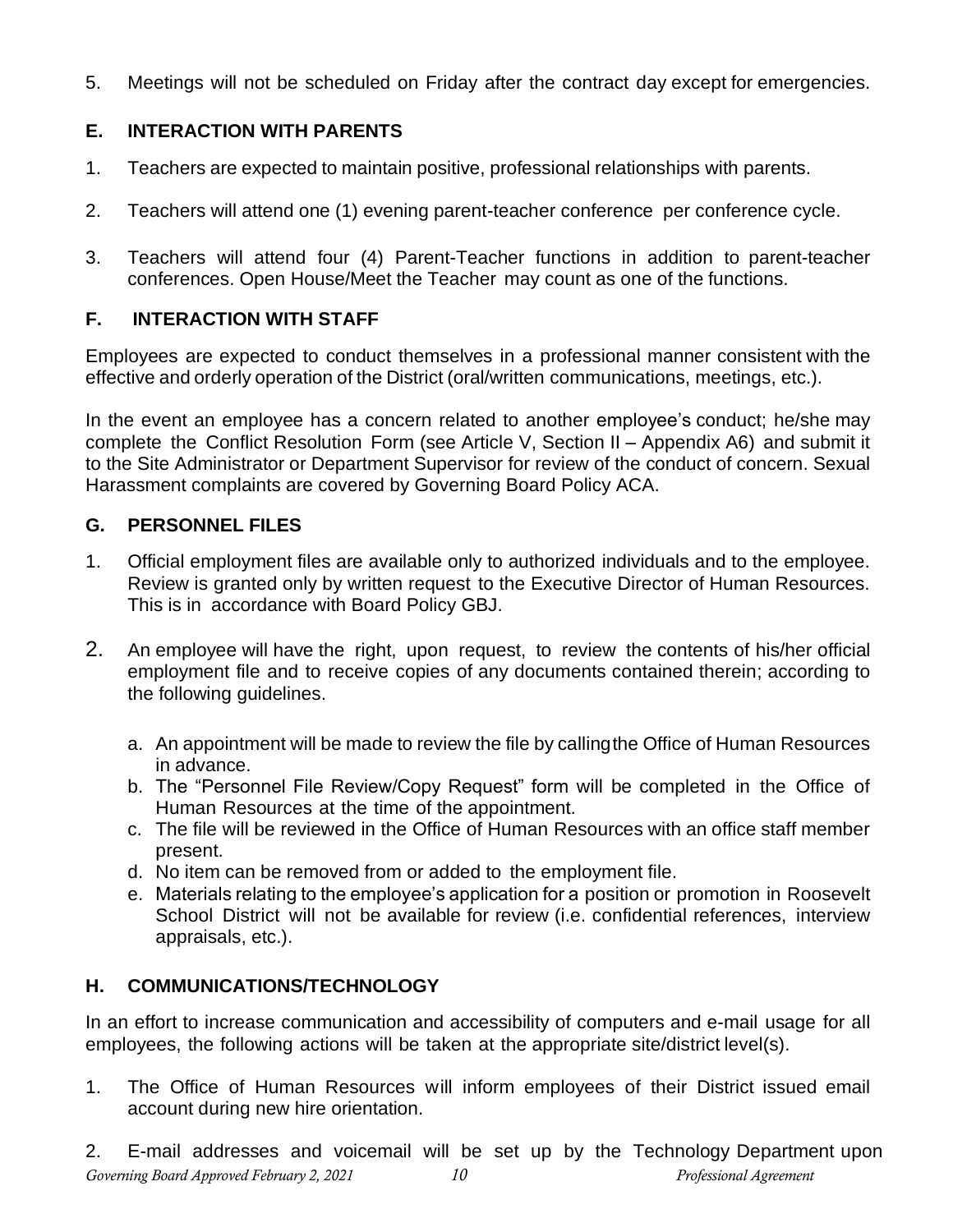authorization by the Office of Human Resources. The User Agreement must be on file prior to set-up.

- 3. Computer policies, guidelines, and steps to contact the help desk will be disseminated during the first month of employment.
- 4. Alternative communication options (memos, voicemail, etc.) will be available for employees who are unable to access computers/email. Site/District information will be posted in a timely manner in a designated area by site administrators or designees.
- 5. The Technology Department will update e-mail groups/distribution lists on an ongoing basis.
- 6. The Technology Department will respond to requests for unblocking websites and outside e-mail addresses upon request.

\* \* \* \*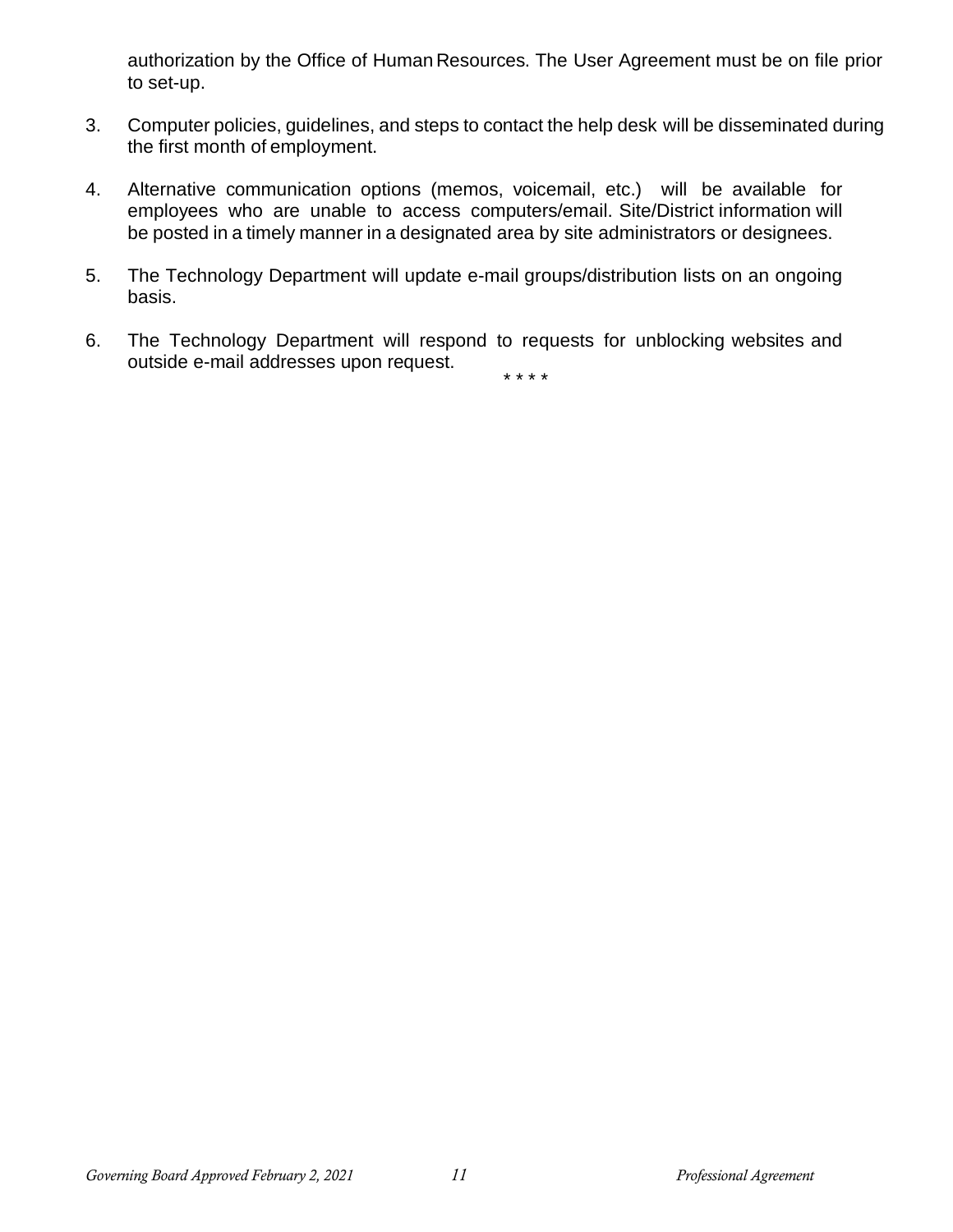# **ARTICLE III**

# **LEAVES OF ABSENCE**

# **A. LEAVES OF ABSENCE**

#### **1. Definitions**

Earned Paid Sick Time leave- Leave provided to all District employees in compliance with Arizona law for personal illness/medical care, family care, and other reasons as described in A.R.S. § 23-373 related to childcare, domestic violence, sexual violence, abuse or stalking, and legal services.

Family Medical Leave Act (FMLA) leave - Any absence due to a personal or family illness which meets the FMLA definition of serious illness and for which the employee provides adequate documentation.

Family Member – A "family member" as defined in A.R.S. § 23-371.

Paid Time Off leave (PTO) – Leave provided to all full-time contracted employees for vacation and other unspecified personal or family matters.

#### **B. EARNED PAID SICK TIME LEAVE**

#### **1. General**

The purpose of this portion of the Policy is to comply with the Fair Wages and Healthy Families Act, A.R.S. § 23-371 et seq. Earned Paid Sick Time leave for District employees is a designated amount of compensated leave that is to be granted to each employee who, due to specified personal or family member reasons, is unable to perform the duties assigned. The definitions set forth in A.R.S. § 23-371 apply to the sections of this Policy dealing with Earned Paid Sick Time leave.

Employees who are transferred to another position within the District shall retain all Earned Paid Sick Time leave accrued and unused at the time of the transfer and remain entitled to use the Earned Paid Sick Time leave as provided in this Policy and by law.

Employees who separate from employment with the District but who are rehired by the District within nine (9) months of separation shall have their previously accrued but unused Earned Paid Sick Time leave reinstated upon rehire, subject to the accrual provisions set forth in Section B below, unless already paid.

#### **2. Accrual**

Earned Paid Sick Time leave begins accruing at the commencement of employment or on July 1, 2017, whichever is later.

Employees accrue one (1) hour of Earned Paid Sick Time leave for every thirty (30) hours worked, up to a maximum accrual of forty (40) hours of Earned Paid Sick Time per year. A "year" is defined as the twelve (12) month period beginning on July 1 of each fiscal year.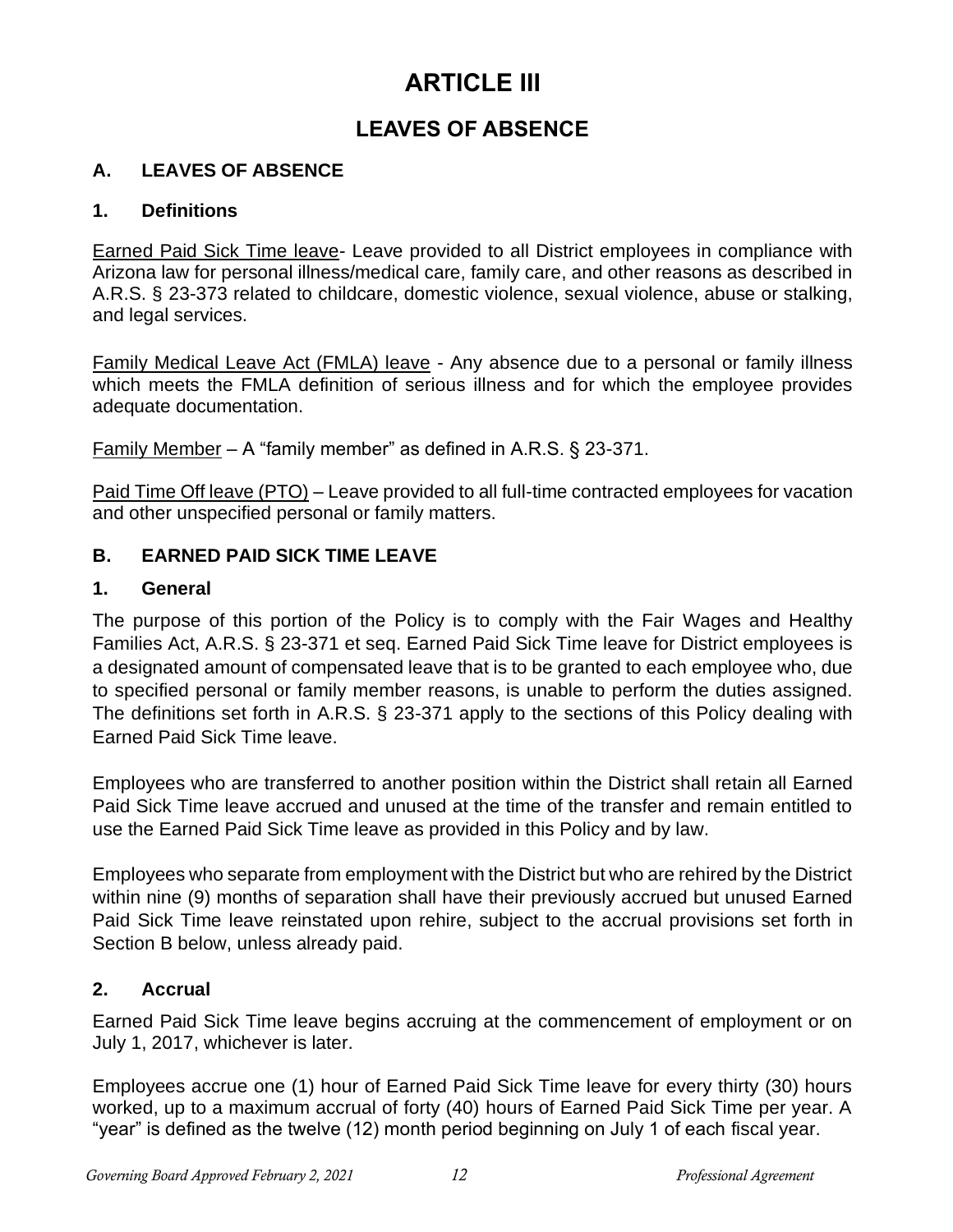Employees shall not be entitled to be paid for remaining unused Earned Sick Time leave at the end of a fiscal year if continuing employment but shall be entitled to convert earned unused Paid Sick Time leave hours to Paid Time Off (PTO) leave hours.

Unused Sick Leave up to 40 hours will roll into Paid Time Off Leave at the end of the fiscal year or be paid according to sick leave payout calculation at time of separation.

Employees who are exempt from overtime requirements under the Fair Labor Standards Act of 1938 (29 United States Code section 213(A)(1)) will be assumed to work forty (40) hours in each work week for purposes of Earned Paid Sick Time accrual unless their normal work week is less than forty (40) hours, in which case Earned Paid Sick Time accrues based upon that normal work week.

#### **3. District Notice to Employees Regarding Earned Paid Sick Time Leave**

The District shall provide employees written notice regarding Earned Paid Sick Time leave as required by Arizona law at the commencement of an employee's employment.

The amount of Earned Paid Sick Time leave accrued, available, and used shall be recorded and available for employee view in the District Financial & HR Portal.

#### **4. Reasons Earned Paid Sick Time Leave May Be Used**

Earned Paid Sick Time accrued hours may be used for Earned Paid Sick Time leave only for the reasons set forth in A.R.S. § 23-373(A) which are:

- a. An employee's mental or physical illness, injury or health condition; an employee's need for medical diagnosis, care, or treatment of a mental or physical illness, injury or health condition; or an employee's need for preventive medical care;
- b. Care of a Family Member with a mental or physical illness, injury or health condition; care of a Family Member who needs medical diagnosis, care, or treatment of a mental or physical illness, injury or health condition; care of a Family Member who needs preventive medical care;
- c. Closure of the employee's place of business by order of a public official due to a public health emergency or an employee's need to care for a child whose school or place of care has been closed by order of a public official due to a public health emergency, or care for oneself or a Family Member when it has been determined by the health authorities having jurisdiction or by a health care provider that the employee's or Family Member's presence in the community may jeopardize the health of others because of his or her exposure to a communicable disease, whether or not the employee or Family Member has actually contracted the communicable disease; or
- d. Absence necessary due to domestic violence, sexual violence, abuse or stalking, provided the leave is to allow the employee to obtain for the employee or the employee's Family Member: (1) Medical attention needed to recover from physical or psychological injury or disability caused by domestic violence, sexual violence, abuse or stalking; (2) Services from a domestic violence or sexual violence program or victim services organization; (3) Psychological or other counseling; (4) Relocation or taking steps to secure an existing home due to the domestic violence, sexual violence, abuse or stalking; or (5) Legal services, including but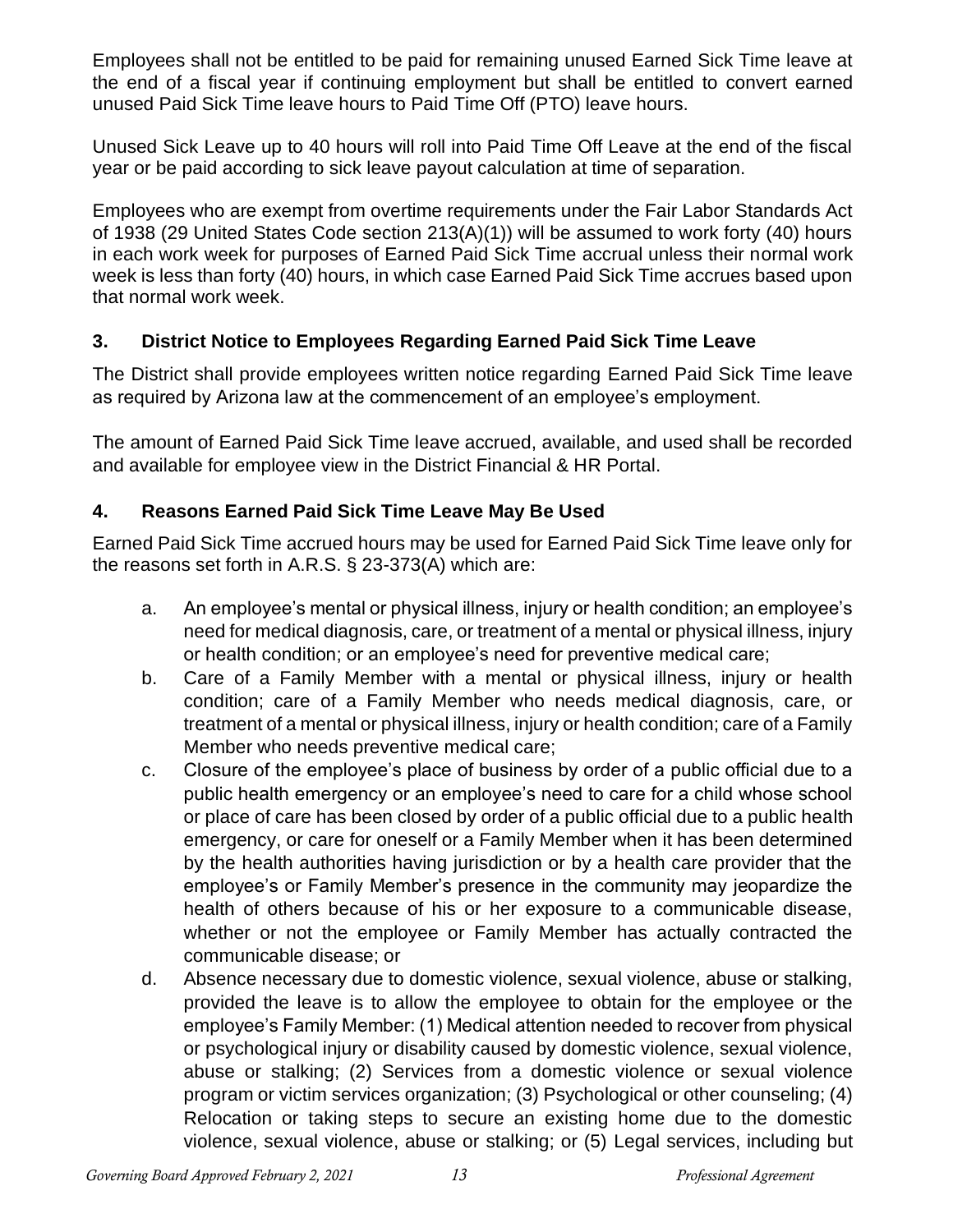not limited to preparing for or participating in any civil or criminal legal proceeding related to or resulting from the domestic violence, sexual violence, abuse or stalking.

#### **5. Use of Earned Paid Sick Time Leave**

Earned Paid Sick Time leave may be used in the smaller of hourly increments or the smallest increment that the District's payroll system uses to account for absences or use of other time (.25 hours).

For Earned Paid Sick Time leave of three (3) or more consecutive work days, the District may require reasonable documentation that the Earned Paid Sick Time leave has been used for a proper purpose. Documentation signed by a heath care professional indicating that Earned Paid Sick Time leave is necessary shall be considered reasonable documentation for purposes of this Policy.

In cases of domestic violence, sexual violence, abuse or stalking, one of the following types of documentation selected by the employee shall be considered reasonable documentation:

- a. A police report indicating that the employee or the employee's Family Member was a victim of domestic violence, sexual violence, abuse or stalking;
- b. A protective order; injunction against harassment; a general court order; or other evidence from a court or prosecuting attorney that the employee or employee's Family Member appeared, or is scheduled to appear, in court in connection with an incident of domestic violence, sexual violence, abuse, or stalking;
- c. A signed statement from a domestic violence or sexual violence program or victim services organization affirming that the employee or employee's Family Member is receiving services related to domestic violence, sexual violence, abuse, or stalking;
- d. A signed statement from a witness advocate affirming that the employee or employee's Family Member is receiving services from a victim services organization;
- e. A signed statement from an attorney, member of the clergy, or a medical or other professional affirming that the employee or employee's Family Member is a victim of domestic violence, sexual violence, abuse, or stalking; or
- f. An employee's written statement affirming that the employee or the employee's Family Member is a victim of domestic violence, sexual violence, abuse, or stalking, and that the leave was taken for one of the purposes of subsection A, paragraph 4 of this section. The employee's written statement, by itself, is reasonable documentation for absences under this paragraph. The written statement does not need to be in an affidavit format or notarized but shall be legible if handwritten and shall reasonably make clear the employee's identity, and if applicable, the employee's relationship to the Family Member.
- g. Documents provided under this subsection are not required by the District to explain the nature of the health condition or the details of the domestic violence, sexual violence, abuse or stalking.

*Governing Board Approved February 2, 2021 14 Professional Agreement* For purposes of this section, "Family Member" is defined as set forth in A.R.S. § 23-371 and provided below: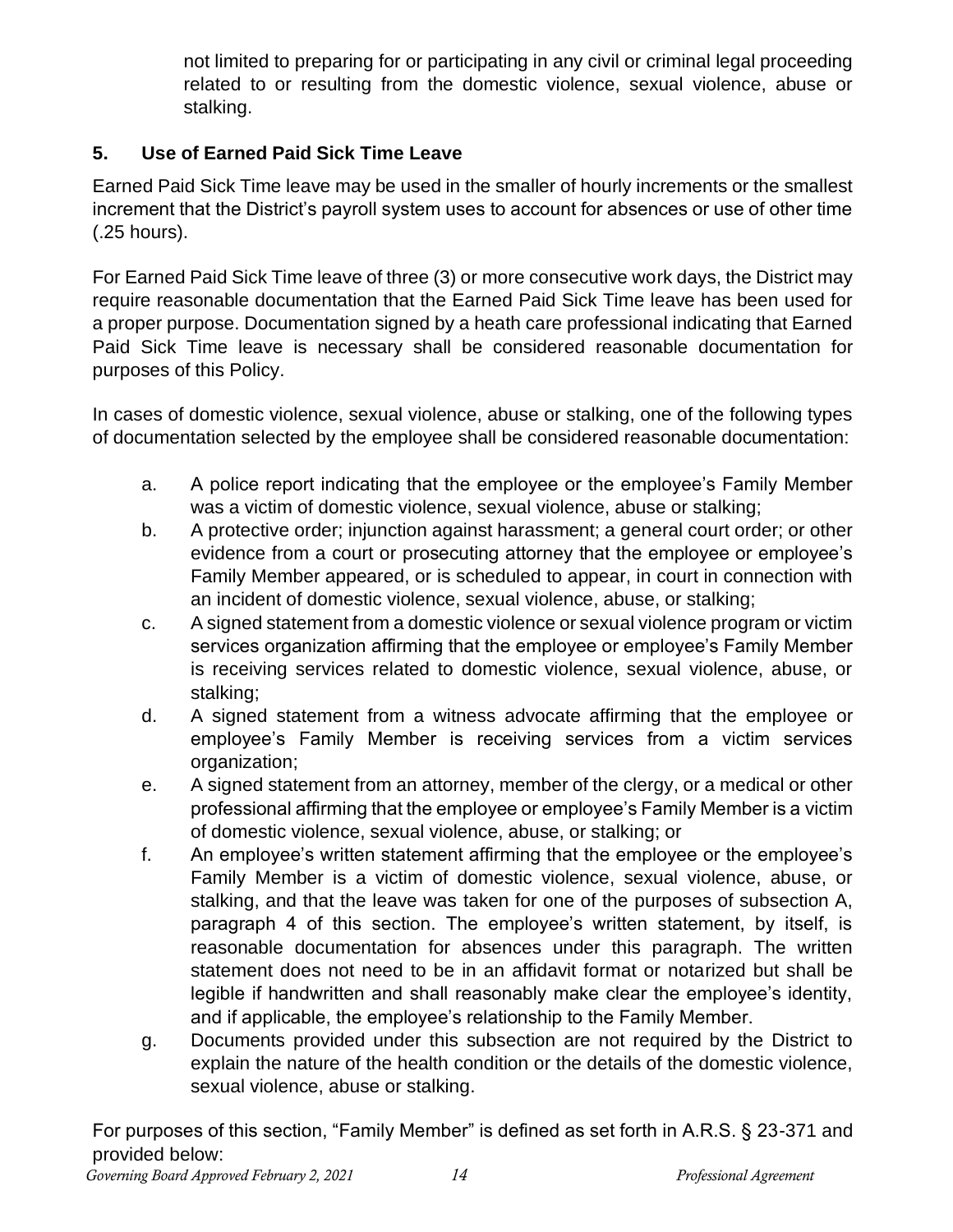- a. Regardless of age, a biological, adopted or foster child, stepchild or legal ward, a child of a domestic partner, a child to whom the employee stands in loco parentis, or an individual to whom the employee stood in loco parentis when the individual was a minor;
- b. A biological, foster, stepparent or adoptive parent or legal guardian of an employee or an employee's spouse or domestic partner or a person who stood in loco parentis when the employee or employee's spouse or domestic partner was a minor child;
- c. A person to whom the employee is legally married under the laws of any state, or a domestic partner of an employee as registered under the laws of any state or political subdivision;
- d. A grandparent, grandchild or sibling (whether of a biological, foster, adoptive or step relationship) of the employee or the employee's spouse or domestic partner; or
- e. Any other individual related by blood or affinity whose close association with the employee is the equivalent of a family relationship.

# **6. Employee Requests to Use Earned Paid Sick Time Leave**

Earned Paid Sick Time leave shall be provided upon the request of an employee. Such request may be made orally, in writing, by electronic means or by any other means acceptable to the District. When possible, the request shall include the expected duration of the absence. The District reserves the right to deny the use of leave if the employee fails to report the need for the use of leave as required by this Policy.

When the use of Earned Paid Sick Time leave is foreseeable, the employee shall make a good faith effort to provide notice of the need for such time to the District in advance of the use of the leave and shall make a reasonable effort to schedule the use of leave in a manner that does not unduly disrupt District operations.

The District does not require, as a condition of an employee's taking Earned Paid Sick Time leave, that the employee search for or find a replacement worker to cover the hours during which the employee is using Earned Paid Sick Time leave.

# **7. Prohibited Retaliation Regarding Earned Paid Sick Time Leave**

The District shall not interfere with, restrain, or deny the exercise of, or attempt to exercise, any right to protected Earned Paid Sick Time leave.

Retaliation or discrimination against an employee or former employee because the person has exercised rights protected under the Arizona Fair Wages and Healthy Families Act is prohibited. Such rights include but are not limited to the right to request or use Earned Paid Sick Time leave pursuant to the statutes; the right to file a complaint with the commission or courts or inform any person about the District's alleged violation relating to Earned Paid Sick Time leave and the statutes; the right to participate in an investigation, hearing or proceeding or cooperate with or assist the commission in its investigations of alleged violations and the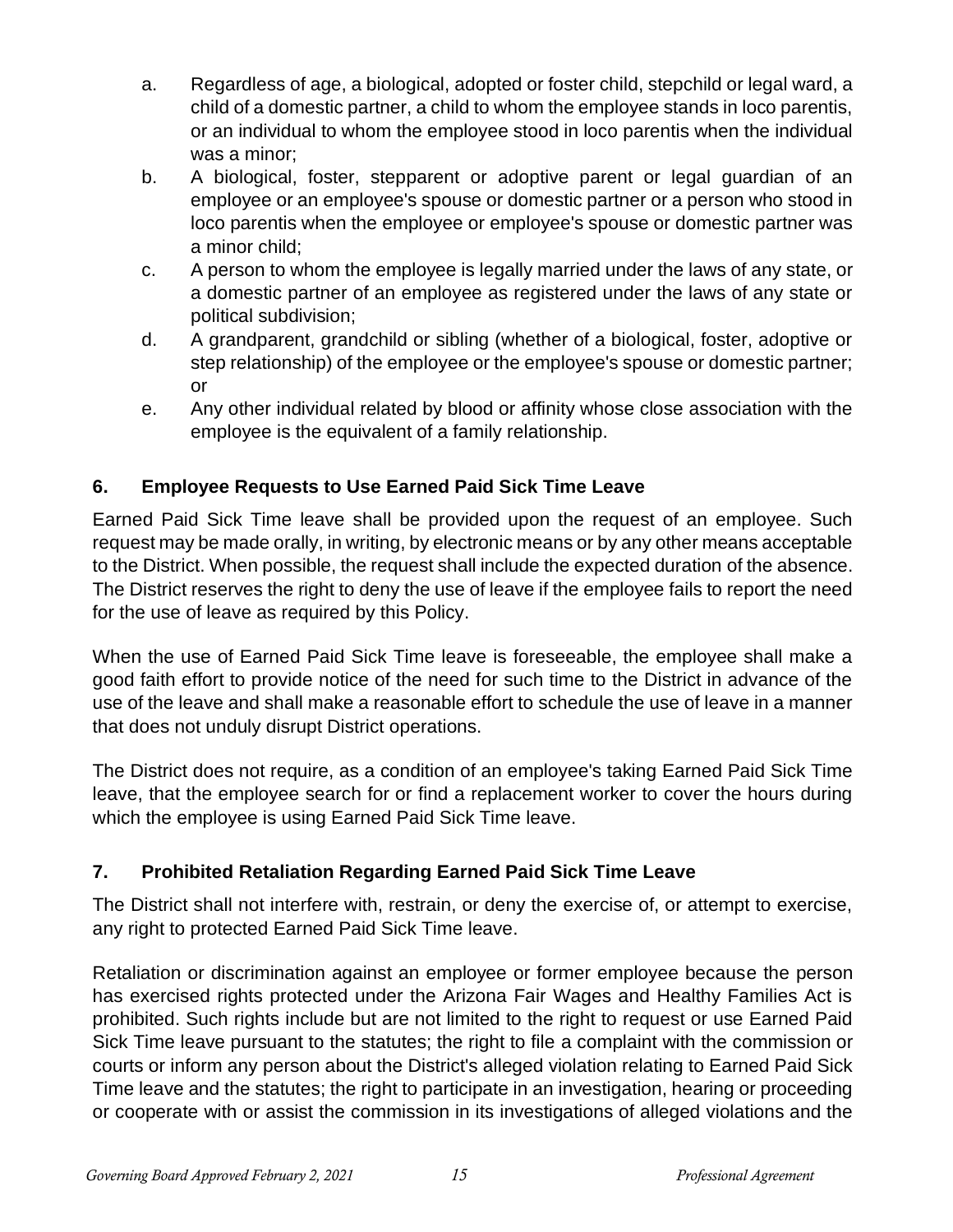right to inform any person of his/her potential rights under the statutes. Retaliation is defined in A.R.S. § 23-371.

The District shall not count an absence under the Earned Paid Sick Time leave as an absence that may lead to or result in discipline, discharge, demotion, suspension, or any other adverse action.

Protections of this section shall apply to any person who mistakenly but in good faith alleges violations of the Earned Paid Sick Time leave provisions of the Arizona Fair Wages and Healthy Families Act and this Policy.

# **C. PAID TIME OFF LEAVE (PTO)**

#### **1. General**

The District provides Eligible Employees paid time off from work for vacation and other unspecified personal or family matters. PTO leave is separate from and additional to Earned Paid Sick Time leave.

Eligible employees are full-time employees other than an at-will employees.

# **2. Accrual of Paid Time Off Leave**

PTO leave is accrued monthly. Eligible Employees shall be credited with a maximum annual rate as listed below. Accrual rates depend on full-time contracted months for the position held.

| <b>Contracted Months</b>                              | <b>Years of</b><br><b>Consecutive</b><br><b>Service</b> | <b>Monthly</b><br><b>Accrual</b><br>Rate | Annual<br><b>Days</b> | <b>Accrual</b><br><b>Maximum</b> |
|-------------------------------------------------------|---------------------------------------------------------|------------------------------------------|-----------------------|----------------------------------|
| 9 Month Employees<br>208 Days<br>210 Days<br>215 Days | <b>NA</b>                                               | 0.777 Days<br>$\approx$ 7 Days           |                       | 1250 Hours                       |
| 10.5 Month Employees<br>230 Days                      | <b>NA</b>                                               | 0.762 Days<br>$\approx 8$ Days           |                       | 1375 Hours                       |
| 12 Month Employees<br>260 Days                        | Less than 5<br>years                                    | 2 Days                                   | $\approx$ 24 Days     | 1550 Hours                       |
| 12 Month Employees<br>260 Days                        | 5 years or more<br>but less than 10<br>years            | 2.25 Days                                | $\approx$ 27 Days     | 1550Hours                        |
| 12 Month Employees<br>260 Days                        | 10 years or<br>more                                     | 2.667 Days                               | $\approx$ 32 Days     | 1550 Hours                       |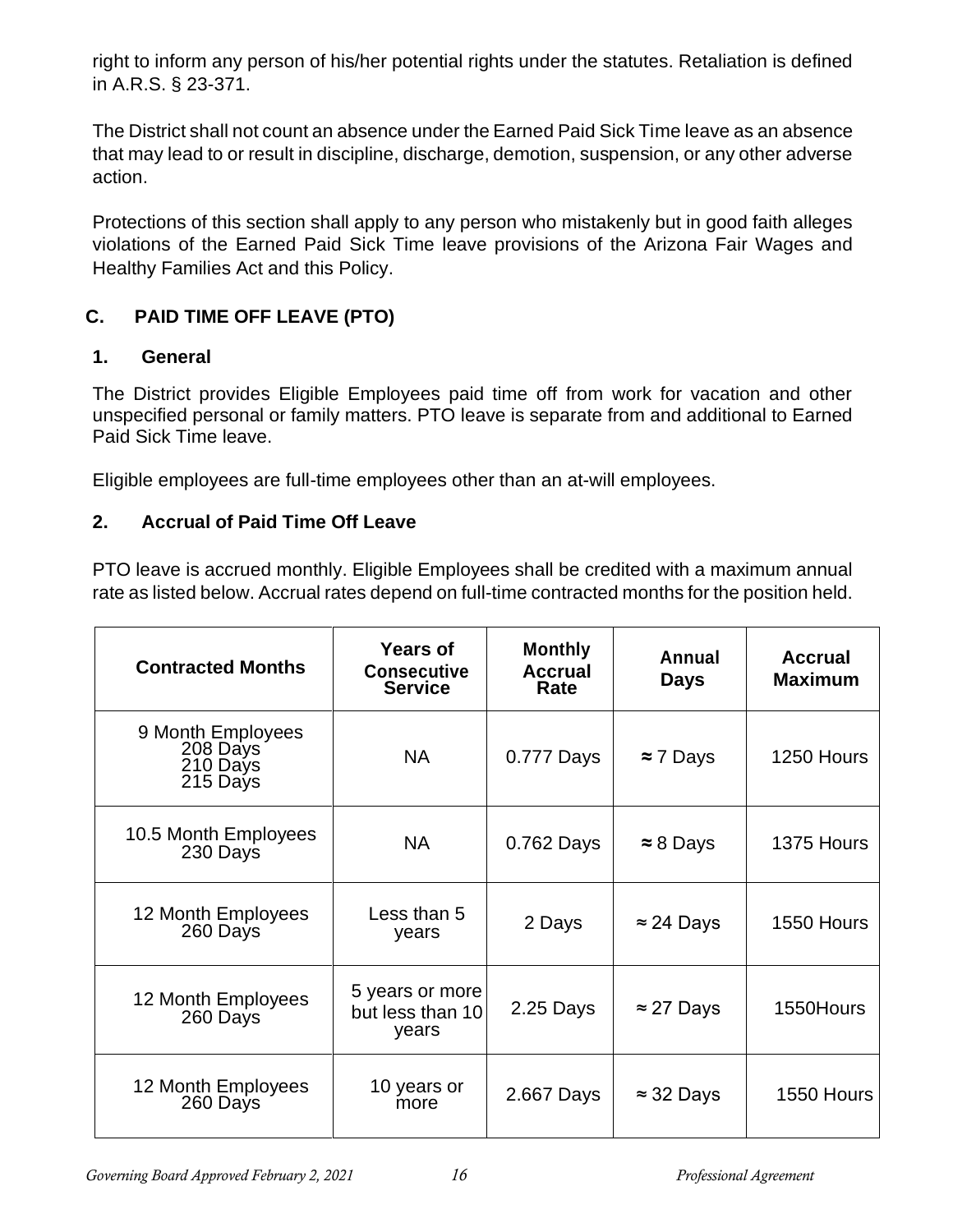Employees new to the District will receive their first two (2) months of PTO leave accruals on their first contracted day of employment.

Eligible Employees' PTO leave balances will remain intact once this Policy becomes effective on July 1, 2021.

Employees hired prior to July 1, 2021 who have a new PTO leave balance greater than the accrual maximum under this Policy will not accrue additional PTO leave until their PTO leave balance is less than the accrual maximum.

An employee shall not accrue more than the established accrual maximum at any time. No time may be earned above the maximum.

When there is a separation from employment and the employee is rehired within nine (9) months of separation from the District; previously accrued PTO leave that had not been used shall be reinstated, unless already paid out. Further, the Eligible Employee shall be entitled to use accrued PTO and may accrue additional PTO at the re-commencement of full- time employment.

An employee shall carry over unused PTO leave hours from one fiscal year to the next fiscal year, subject to the limitations specified above. Carry-over shall not affect accrual or use rights of PTO leave.

Employees who have accrued the maximum amount of PTO leave will not accrue additional PTO leave until their PTO leave balance is less than the accrual maximum.

#### **3. Employee Use of Paid Time Off Leave**

Eligible Employees must have accrued PTO leave to use it.

PTO leave may be used in the smaller of hourly increments or the smallest increment that the District's payroll system uses to account for absences or use of other time (.25 hours).

An employee must obtain pre-approval from the employee's supervisor and the Department of Human Resources before using PTO for days that are considered "restricted" as set forth below. Approval or denial of the request shall be based upon the District's determination of school/ worksite operational needs.

#### Restricted days

- a. First two weeks and last two weeks of the contract year;
- b. Any time students are not in attendance;
- c. First week that students attend school;
- d. Two days prior to and one day following a holiday/school break;
- e. During student testing windows;
- f. Requested time greater than five consecutive days.

An employee with a pattern of multiple unscheduled absences or three or more consecutive days of unscheduled absences may be requested to provide documentation to the District to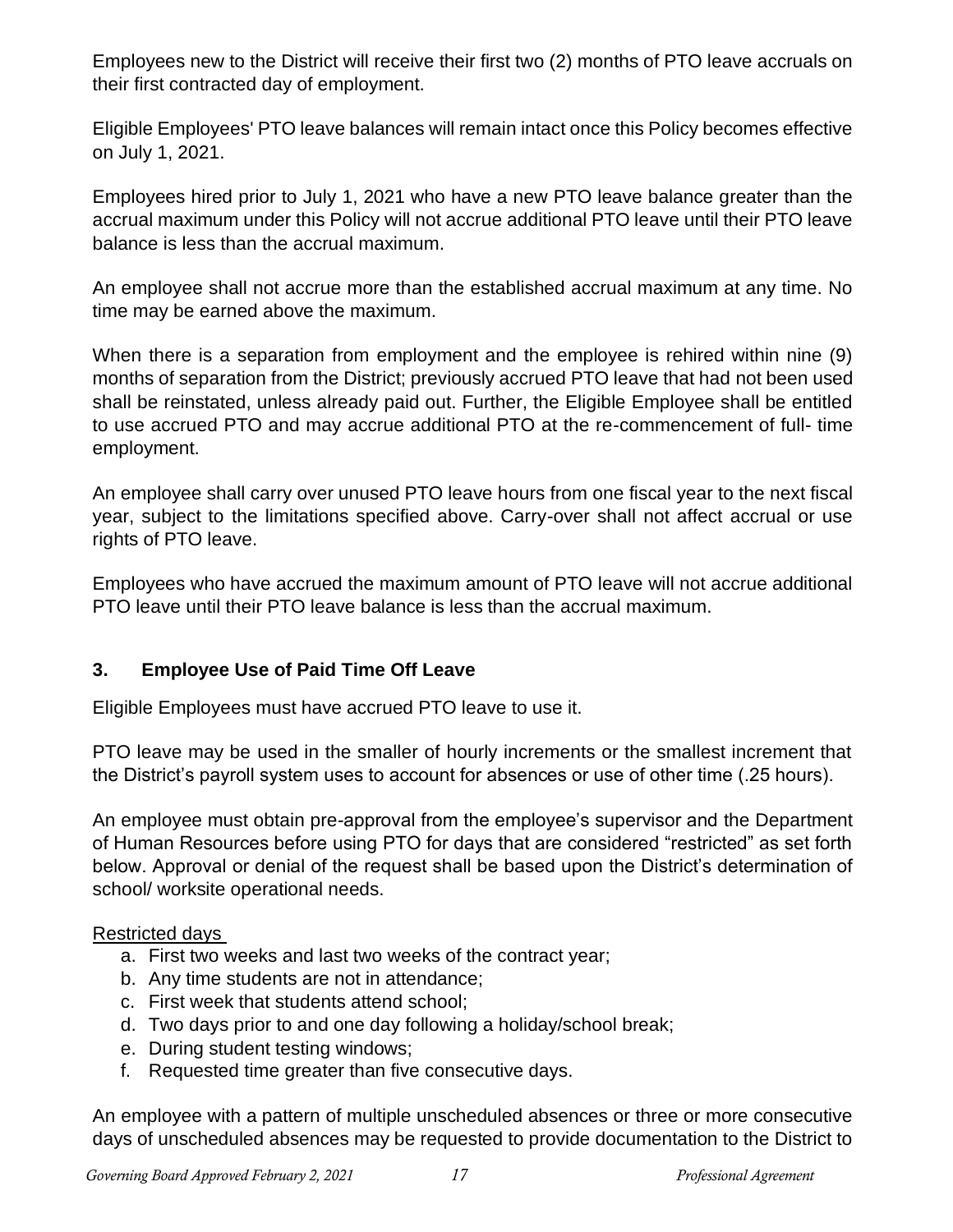determine if the time away from work falls under another leave type including but not limited to FMLA leave. In general, however, the employee has the responsibility to provide any appropriate documentation that affects their attendance.

An employee will be paid or otherwise compensated for accrued PTO leave that has not been used as set forth in Regulation GCCA/GCDA-RA.

# **4. Employee Requests to Use Paid Time Off Leave**

An Eligible Employee must request use of PTO. Such request shall be in writing by electronic means or by any other means acceptable to the District and properly entered into the District's absence management system. When possible, the request shall include the expected duration of the absence. The District reserves the right to deny the use of PTO leave if the employee fails to report the need for the use of PTO leave as required by this Policy.

When the use of PTO leave is foreseeable, the employee shall make a good faith effort to provide notice of the need for such time to his/her supervisor in advance of the use of the leave and shall make a reasonable effort to schedule the use of leave in a manner that does not unduly disrupt District operations.

The District will not require, as a condition of an employee's taking PTO leave, that the employee search for or find a replacement worker to cover the hours during which the employee is using leave.

# **5. Employee Misuse of Leave**

An employee shall be considered absent without leave if the employee takes leave that has not already accrued under this Policy and the employee has no other authorized and approved leave time available.

An employee who violates this Policy or its related Regulation may be subject to discipline in accordance with Governing Board Policies GCQF or GDQD and their related Regulations.

# **D. HOLIDAYS**

- 1. The master calendars as adopted by the Board will establish holidays and school recess periods for employees who work only on teacher and/or student days.
- 2. Employees will not be paid for holidays occurring:
	- a. after an employee's last day of actual work;
	- b. during a period of time an employee is on time off without pay or in a continuous nonpay status of five (5) or more consecutive workdays; or
	- c. during a period of time an employee is on non-paid leave of absence; or
	- d. when an employee has failed to report to work or to properly report an absence on a workday immediately preceding or following the holiday.
- *Governing Board Approved February 2, 2021 18 Professional Agreement* 3. Each full-time employee who works a twelve (12) month contract year will receive holidays at full pay on all legal holidays and such other days as may be declared holidays by the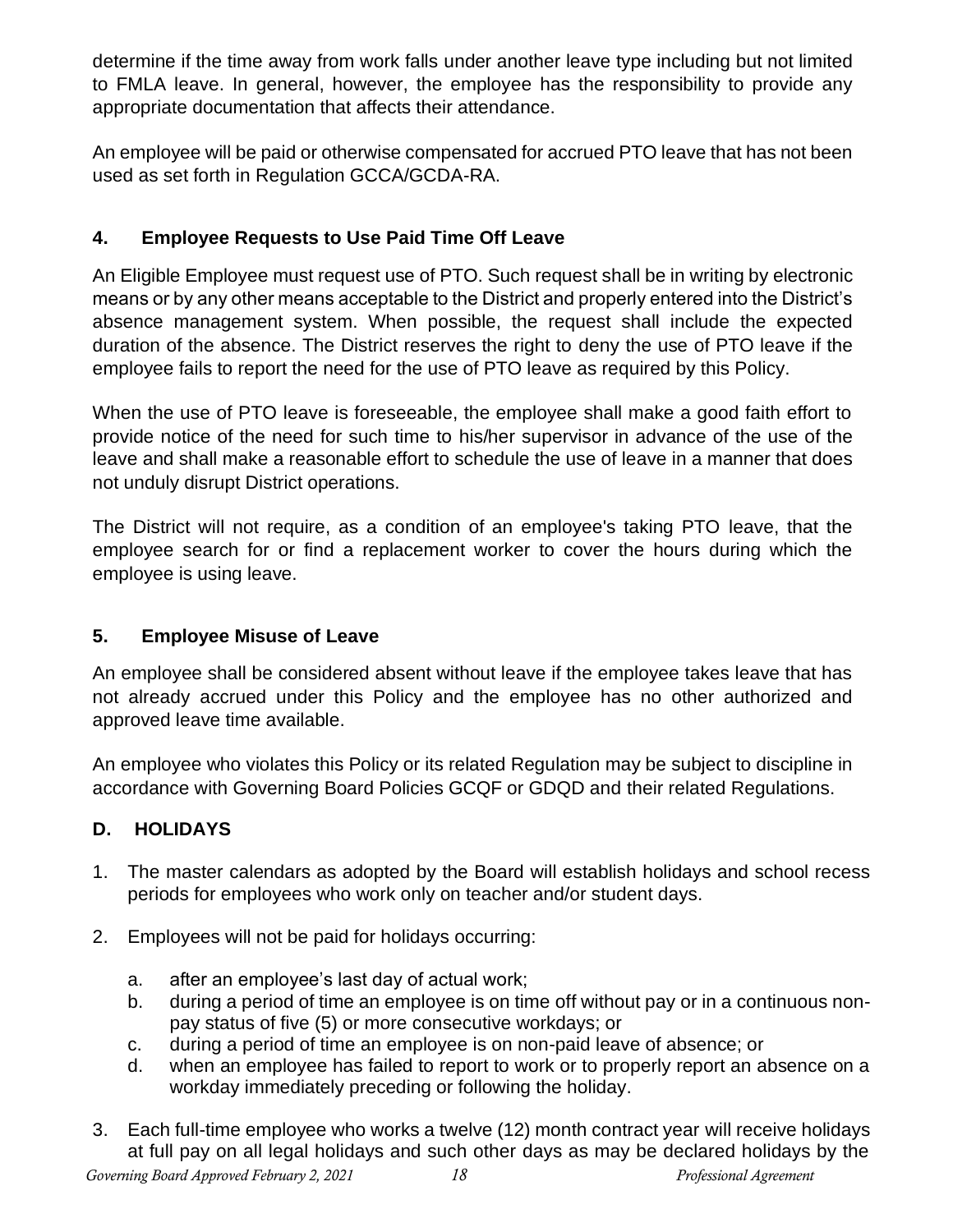Governing Board.

# **E. BEREAVEMENT LEAVE**

- 1. A total of three (3) bereavement days may be granted to an employee for the death of an immediate family member\* for each in-state event. The employee may be required to submit documentation related to the absence.
- 2. A total of five (5) bereavement days may be granted to an employee for the death of an immediate family member\* for each out-of-state event. The employee may be required to submit documentation related to the absence.
- 3. A maximum of ten (10) days per year charged against accumulated PTO may be used for death of a family member. Additional days may be granted at the discretion of the Superintendent. The employee may be required to provide documentation related to the absence.

\* "**Immediate family member**" for this section is defined as: 1) The spouse of the employee; 2) The children (including son-in-/daughter-in-law), parents/guardians (including father/mother-in-law), siblings, grandchildren, or grandparents of the employee or the employee's spouse; 3) Relatives living within the household who are claimed as a dependent.

# **F. JURY DUTY AND OTHER LEGAL RESPONSIBILITIES**

- 1. Contract employees will be permitted to be absent from work without loss of pay for performing jury duty, giving testimony in court, and performing other public duties, obligations, or services that are required by subpoena.
- 2. Verification of jury duty attendance must be attached to employee's Cause of Absence form.
- 3. Time lost by a staff member in connection with disciplinary action against a pupil (such as time for attending hearings) or legal action related to his employment will be covered by professional leave.

# **G. ACCIDENTS ON THE JOB**

In the event of accidents on the job, Workers' Compensation benefits are payable to all employees without regard to liability in the case of injury, disability, or death as the result of occupational incidents if the claimed injury or illness is deemed compensable in accordance with procedures established by the Industrial Commission of Arizona (ICA).

In order to establish possible benefits to Workers' Compensation insurance, employees must immediately report all accidents or injuries occurring on the job, however minor, to their School Nurse and/or Supervisor. Failure to follow this procedure may result in the loss of workers' compensation benefits for injuries related to that incident.

Employee absences for work-related injuries/illnesses less than eight (8) days will receive compensation from the District with no charge against PTO balances. For absences that extend past the eight (8) days, the employee will be compensated in accordance with ICA guidelines; in addition employees may use approximately 1/3 day (2.5 hours) of accrued PTO balance to provide approximately full compensation. In the event an employee is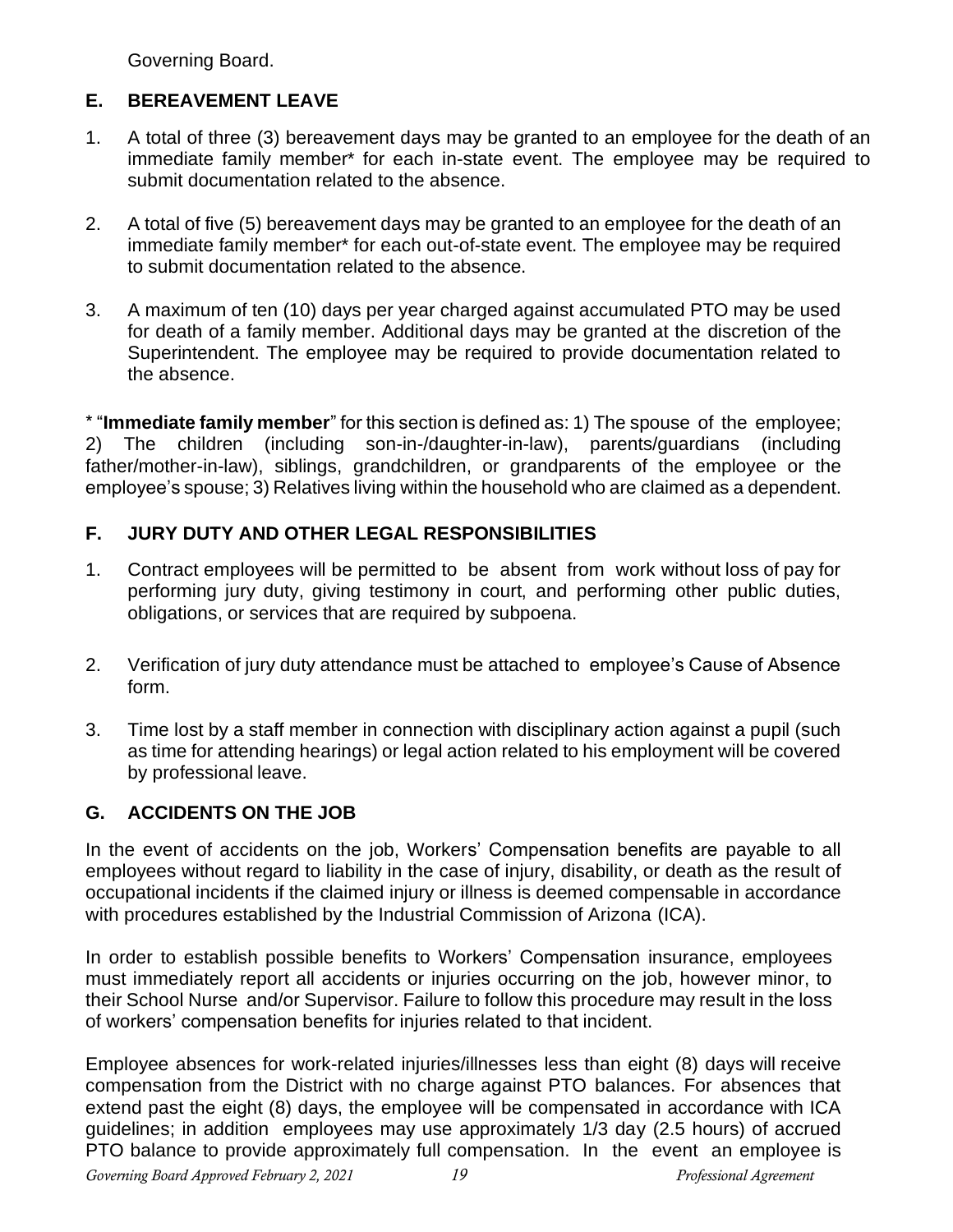absent for fourteen (14) or more days, the ICA will retro pay the employee for the first seven (7) days of the injury and the District will off-set future payments to recover 66 2/3 % of the wages paid.

Employees absent due to work-related injuries or illness must comply with District policies and procedures for the Family and Medical Leave Act and/or a Board-Approved Leave of Absence. Employees who are on a leave and who are receiving Workers' Compensation benefits will continue to have the District pay for the employee's health insurance.

Employees are returned to alternative/light duty, if available, when a physician authorizes release to alternative/light duty. An employee returning from Workers' Compensation will submit a written release from the attending physician, subject to approval by a District designated physician. The release must give the date of return to work and stipulate any restrictions to work.

#### **H. FAMILY AND MEDICAL LEAVE ACT OF 1993 (FMLA)**

The District will fully comply with the Family and Medical Leave Act and all applicable regulations interpreting the FMLA issued by the United States Department of Labor. Nothing in this Agreement will serve to limit the employee's rights as provided by the FMLA. In matters where rights under the FMLA are greater than the rights available under the Agreement, the FMLA will govern for eligible employees. FMLA will run concurrently under this agreement and will be consistent with Federal law and Governing Board Policy.

# **I. EXTENDED HEALTH LEAVE**

Extended Health Leave may be used when employees need to take time away from work that is not covered under the Family Medical Leavepolicy. This time away from work may be with pay, as in the case where accrued compensatory time or PTO is used by the employee to continue on a paid status, or the leave may be without pay. The following conditions apply:

- 1. Contracted employees are eligible to request an extended leave of absence from the District. This request must include an assurance the employee intends to return to work at the end of the leave and the time will not be used for the purpose of obtaining employment outside the District.
- 2. In no instance will combined PTO, Family Medical Leave of Absence, Extended Health Leave, or any combination of paid or unpaid leaves be for more than 12 months. The extended health leave will be granted for the remaining period of the school year once Family Medical Leave is exhausted.
- 3. The employee must provide medical certification for the extended health leave period. Failure to submit a timely request for leave or an appropriate medical certification may result in a denial of the leave.
- 4. There will be no loss of salary status and PTO balances will not accumulate.
- 5. A leave of absence for personal health reasons will not count as a year of credit for experience.
- 6. An employee may elect to pay for his/her insurance premium(s) at the group rate.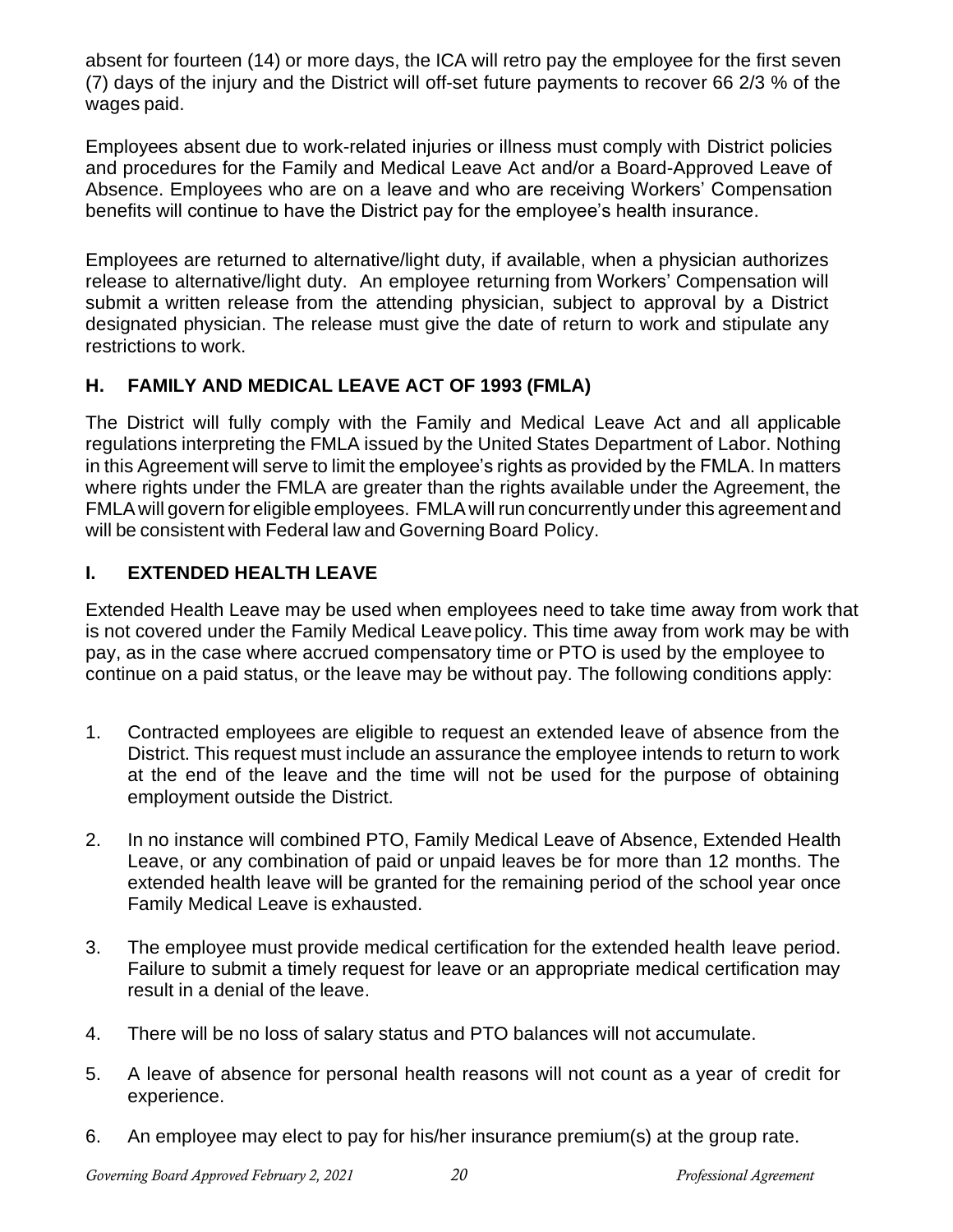7. An employee must submit a letter of intent to return to work no less than three (3) weeks prior to the intended return, if practical. Every effort will be made to place the employee in an open position for which he/she is qualified and is of like status and pay.

#### **J. EMPLOYEE SICK LEAVE BANK**

- 1. At the employee's option, a PTO day may be contributed to an Employee Sick Leave Bank. This option must be exercised at the time the employee's contract is signed and will be irrevocable.
- 2. Employees who wish to participate will initially contribute one (1) PTO day to the Employee Sick Leave Bank. An additional day will be contributed if/when the Sick Leave Bank balance falls below 33% of the potential liability. By contributing, the employee will be a member of the Employee Sick Leave Bank for the duration of employment and is not required to provide a PTO day every year.
- 3. The Employee Sick Leave Bank will be administered by the Executive Director of Human Resources or his/her designee according to the established guidelines and procedures.
- 4. All Employee Sick Leave Bank requests must be submitted to the Benefits Specialist before or during the illness for which days are being requested. Requests received more than three (3) working days after an employee has returned to work will not be processed. Employees who request Sick Leave Bank days must have a Paid Time Off balance of three (3) or less days.
- 5. An employee may be granted up to five (5) Sick Leave Bank Days in a 12-month period.
- 6. Only a leave bank member may apply for Employee Sick Leave Bank days.
- 7. Employee Sick Leave Bank days will be used for personal and family illness. Only a serious health condition as defined by the Family Medical Leave Act will be considered. In cases of family illness, the employee requesting Employee Sick Leave Bank days must be the individual in direct care of the ill family member per physician's statement.
- 8. An employee may appeal the decision not to grant Sick Leave Bank days to the Executive Director of Human Resources. The appeal must be submitted within sixty (60) calendar days of the denial. The appeal review will consider additional medical documentation from a Health Care Provider and determine if additional days will be granted. Granting of days for an appeal will not exceed five (5) days. The Employee Sick Leave Bank appeal decision will be final.
- 9. Unused Leave Bank days will be accumulated without limit and carried over into each consecutive year.
- 10. On an annual basis, the Sick Leave Bank Committee will review the guidelines, procedures, and balance of days within the Sick Leave Bank to determine the need for reassessment. The review will be completed by **April 1**. Reassessment of Sick Leave Bank days will automatically occur when the Sick Leave Bank balance falls below 33% of the potential liability.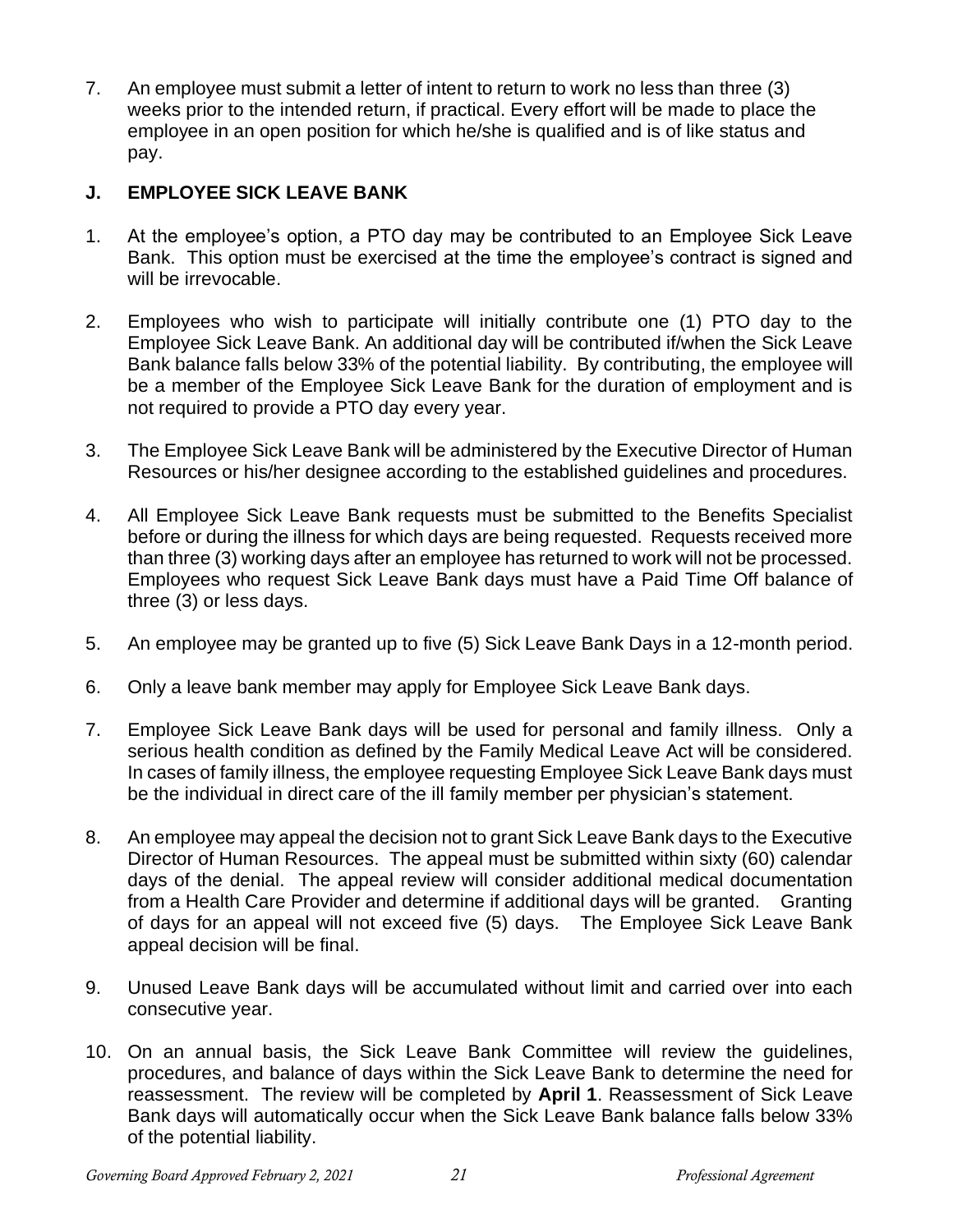11. Employee Sick Leave Bank guidelines and Employee Leave Bank applications are available online and in the Office of Human Resources.

#### **K. PROFESSIONAL LEAVE/SCHOOL BUSINESS**

Employees may be permitted release time from their regular duties to attend conferences, seminars, or in-service training programs intended to bring new information or help employees provide better services to the District.

Employees will complete the Request for Released Time for Professional Reasons and the Cause of Absence forms for prior Administrative approval at least ten (10) working days prior to the scheduled date of the released time. In cases of unusual circumstances, release time may be granted when the requests do not comply with the specified timelines.

#### **L. PREPARATION DAY**

The purpose of the Preparation Day is to allow certified classroom teachers, including special area teachers, a day to attend to professional duties. Each certified classroom teacher will be allowed one (1) Preparation Day during the school year.

The following guidelines will apply to the Preparation Day.

- 1. The certified teacher will schedule the Preparation Day either in writing (Cause of Absence Form) or using the Absence Reporting System (AESOP) no less than five (5) working days prior. All Preparation Days must be pre-approved by the Site Administrator. The Preparation Day may be scheduled up to February 28<sup>th</sup> of each school year.
- 2. Once the Preparation Day is approved, the certified teacher will enter the requested day into the absence reporting system no less than two (2) working days prior to the Preparation Day.
- 3. The certified teacher will report to a site that has been mutually agreed upon by the teacher and site administrator.
- 4. If the certified teacher does not work at his/her primary work site, he/she will provide documentation to show he/she worked the required hours for his/her duty day.

The following days are exempt from Preparation Days:

- a. Anytime that students do not attend
- b. First week students attend
- c. Two days prior to and one day following a holiday
- 5. A substitute teacher will be provided for the certified teacher. A substitute plan will be provided by the certified teacher to cover the day's lessons. In the event a substitute is not secured, the certified teacher may need to re-schedule the Preparation Day.
- 6. The site administrator will determine the maximum number of Preparation Days scheduled on any one day depending on site and programmatic needs.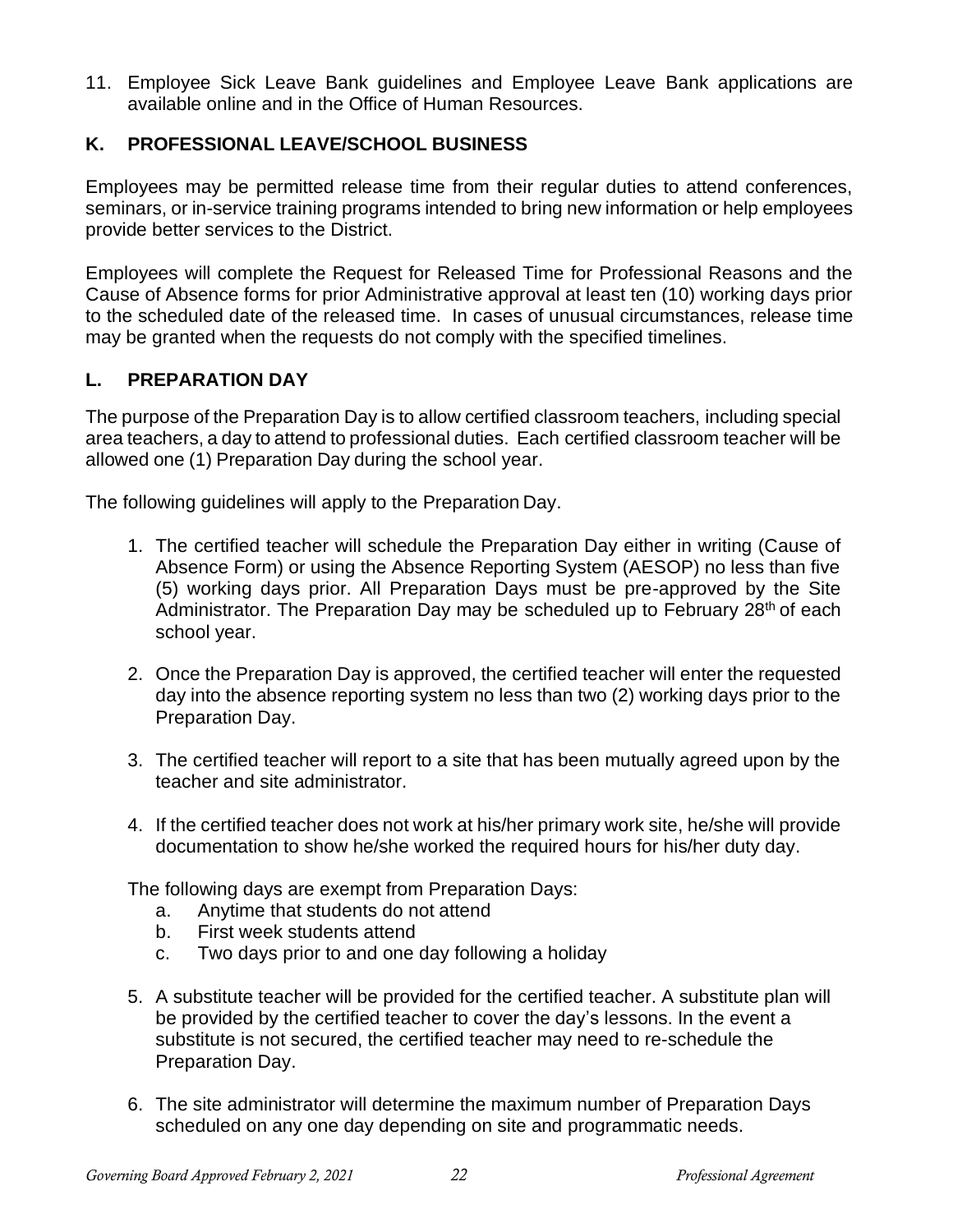7. Preparation Days are not transferable and do not carry over to subsequent school year(s).

# **M. SABBATICAL LEAVE**

- 1. Sabbatical leave of absence for advanced study may be granted when the Board deems such leave to be reasonable and for good cause. Employees who have been employed on contract in the Roosevelt School District for at least seven (7) years of continuous satisfactory employment may be granted leave, upon application, for not more than one (1) school year for the purpose of professional improvement, subject to the following conditions and procedures.
	- a. Not more than five (5) employees may be on leave at any one time. Applications will be processed in order of submission. Seniority will prevail in the event of ties.
	- b. The request for leave must be filed with the Superintendent or designee in advance. Application, including an outline of the program for professional improvement, must be submitted by **March 15** for the coming school year.
	- c. The proposed program for professional improvement must show that it will substantially contribute to the applicant's competence as an employee in the District.
	- d. Applications will be considered on the basis of the following: (1) likelihood of improvement of professional preparation and/or the educational program of the District; (2) current assignment of the individual; and
		- (3) value of the leave to the District.
	- e. Sabbatical leave will be subject to the availability of District funds.
	- f. If for some reason the initial proposed program is unacceptable, the employee will be provided with a written statement specifying the reasons why the proposed program is unacceptable and the employee will be offered a grace period of two (2) weeks to re-submit the program.
- 2. Upon recommendation from the Executive Director of Human Resources, the Governing Board may authorize a contract not to exceed one-half (1/2) of the employee's salary and full benefits. The Board reserves the right to require periodic interim reports on the successful progress of the employee's professional education as a condition of salary payment. A statement of achievement must be submitted at the conclusion of the leave. If the program is not completed, the employee may be required to refund all or a portion of the salary and benefits received.
- 3. An employee granted sabbatical leave must return to the District for at least three (3) school years. If he/she chooses not to return, he/she will be required to refund the amount of the compensation received from the District during his/her period of sabbatical leave.
- 4. If leave is granted, all rights of tenure, retirement, accrued leave with pay, salary increments, and other benefits provided by law will be preserved and available to the applicant after the termination of leave of absence.
- 5. The employee must submit a letter of intent to return to work no less than three (3) weeks prior to the intended return, if practical. Every effort will be made to place the employee in an open position for which he/she is qualified and is of like status and pay.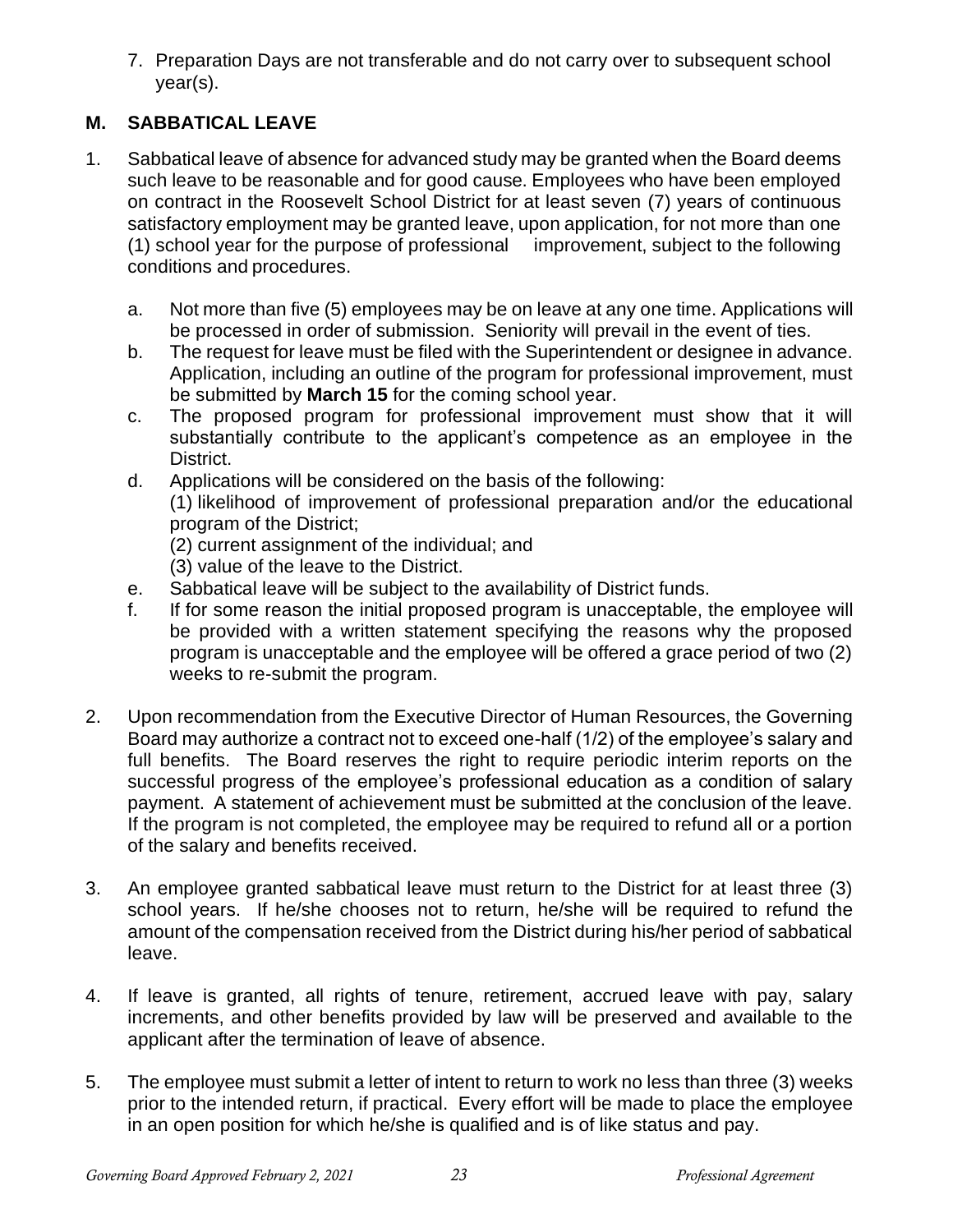#### **N. SPECIAL PURPOSE LEAVE**

#### **1. Military Leaves**

*(Uniformed Services Employment and Reemployment Rights Act – USERRA)*

- a. Employees will be granted military leaves of absence in accordance with existing state and federal statues (A.R.S. 26-168 AND USERRA). The District will fully comply with the USERRA and all applicable regulations interpreting the Act issued by the United States Department of Labor. Nothing in this Agreement will serve to limit or expand the employee's rights as provided by the USERRA. In matters where rights under the USERRA are greater than the rights available under the Agreement, the USERRA will govern for eligible employees.
- b. Induction into the military for an extended period of time will not be at District expense; however, upon return an employee will be placed in his/her former position or a comparable position for which he/she is qualified and is of like status and pay in accordance with ARS 38-298.

#### **2. Extended Leave**

- a. A leave of absence without pay for a period not to exceed twelve (12) months may be granted for extended leave.
- b. An employee may, after five (5) years of continuous satisfactory employment, be granted an unpaid leave of absence for the following, non-exclusive reasons:
	- (1) service in public office;
	- (2) exchange teaching;
	- (3) Peace Corps or Teacher Corps duty;
	- (4) travel or work/study programs.
- c. An employee will submit a letter of intent to return to work no less than three (3) weeks prior to the intended return, if practical. Every effort will be made to place the employee in an open position for which he/she is qualified and is of like status and pay.

# **O. ASSOCIATION LEAVE**

- 1. An employee elected to an office in the Arizona Education Association or the National Education Association may, upon request, be granted a leave of absence without pay for a period not to exceed twelve (12) months. Upon request additional association leave of absence may be granted and recommended by the Superintendent for approval by the Governing Board.
- 2. An employee must submit a letter of intent to return to work no than three (3) weeks prior to the intended return. Every effort will be made to place the employee in an open position for which he/she is qualified and is of like status and pay.

# **P. ABSENT WITHOUT LEAVE**

- 1. An employee will be deemed "absent without leave" when absent from work because of any of the following:
	- a. A reason that conforms to a policy currently in effect but the maximum days provided for in that policy are exceeded without prior approval;
	- b. A reason that does not conform to any policy currently in effect;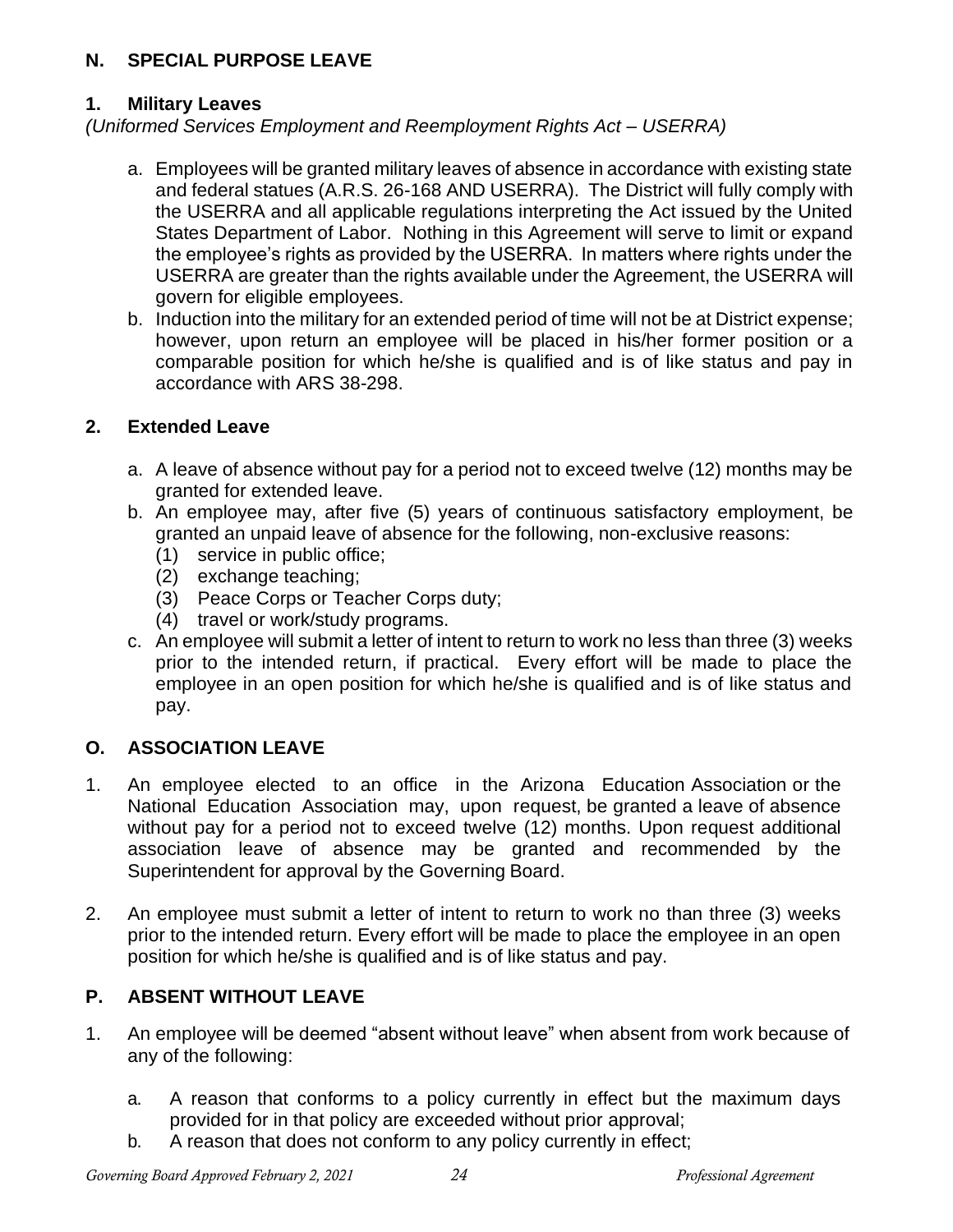- c. Failure to report to work without prior notification to the site- supervisor.
- 2. In no case will an employee be compensated for time lost due to being absent without leave.
- 3. An employee who is absent from work without prior approval is subject to disciplinary action, as is one who was unable to obtain prior approval due to unusual circumstances and such approval is denied upon the employee's return.
- 4. An employee who is "absent without leave" for a period of three (3) consecutive workdays will be considered to have abandoned the position, resulting in the recommendation to the Governing Board for immediate termination of employment.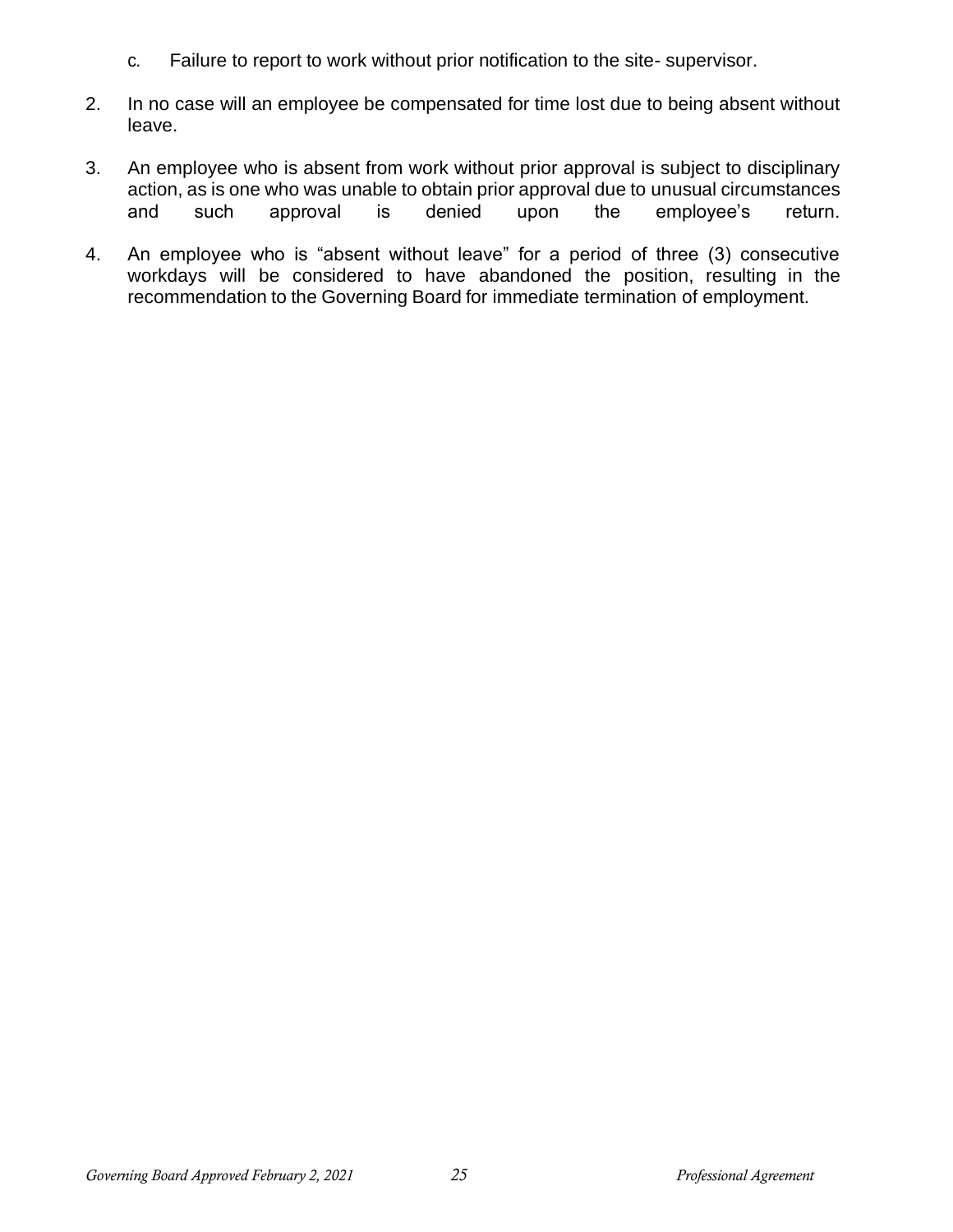# **ARTICLE IV**

# **COMPENSATION**

#### **A. PROFESSIONAL GROWTH**

#### 1. **General Regulations**

- a. All courses taken for professional growth salary credit are subject to course content approval.
- b. In-service hours conversion will be fifteen (15) contact (clock) hours equals one (1) credit hour.
- c. All professional growth credits will be evaluated on the basis of their expected contribution to the improvement of instruction and the District's programmatic needs.
- d. When applying for credits over and above a degree, the hours must have been completed since conferral of said degree.
- e. Courses taken while on sabbatical or educational leave may be pre-approved for professional growth when the courses:

(1) are part of an approved course of study for advanced degree; and

- (2) are approved in advance by the Executive Director of Teaching & Learning.
- f. Professional growth movement on the salary schedule will be limited in one (1) contract year to no more than one (1) step horizontally. An exception to this provision will be the conferral of a degree, which may require movement of more than one (1) horizontal step.
- g. Professional growth credit will not be approved for attendance of classes or workshops:
	- 1. held during the teacher's scheduled workday; or
	- 2. for which the District pays any cost for tuition, fees registration, substitutes, or other release time costs.
- h. Professional growth credit will not be granted for duplicate workshops.
- i. The Professional Growth Committee will review all applications for professional growth credit to determine that all criteria, including timelines, official transcripts, grade verification, and all other requirements have been satisfied.
- j. Teachers holding only alternative certification or intern certification are not eligible for professional growth consideration until a valid, renewable Arizona teaching certificate is obtained.

#### 2. **Procedure for Approval of College Courses**

a. In order to be considered for approval for professional growth credit, college courses must be of a nature that will improve the employee's service to the District, in particular:

(1) skills directly related to the employee's current certification, subject area, endorsement, and/or assignment;

(2) skills directly related to special needs of the District;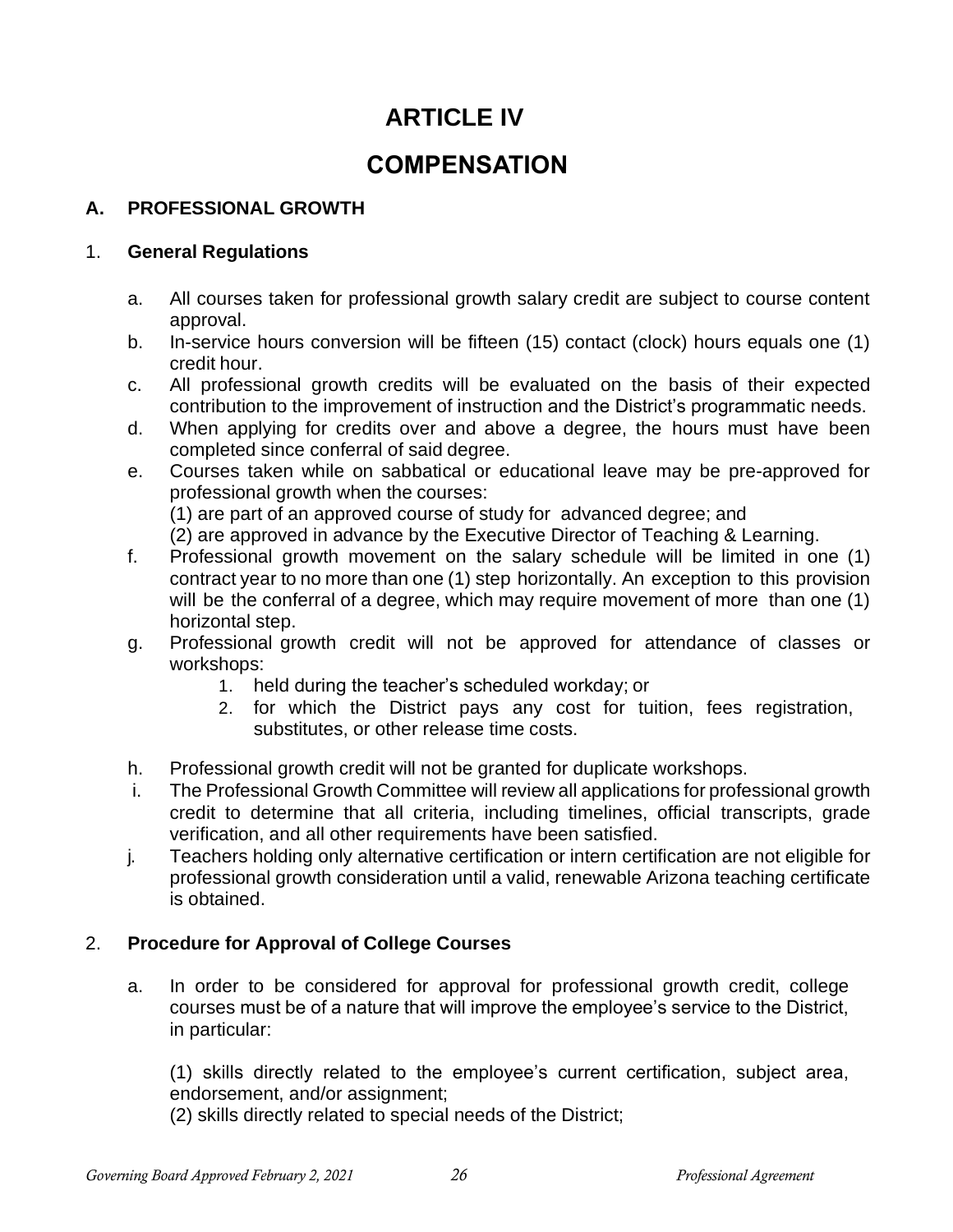(3) increased knowledge and understanding of elementary or middle school education;

(4) increased knowledge and understanding of children as members of a modern, multicultural society; and

(5) courses in educational philosophy, curriculum, administration, supervision, classroom management, guidance and counseling which will result in a better understanding of education and the educational process.

- b. Graduate level courses must be taken at an institution of higher education which is accredited by a nationally recognized accreditation association. International accredited coursework must be translated into English with a credential evaluation, at the expense of the employee.
- c. Completion of course work or conferral of a degree must be verified by an original grade slip or a transcript with the institution's official seal.
- d. All courses approved for professional growth credit must have an earned grade of "C" or better.
- e. Courses that are designed to meet the basic certification requirements for the position the teacher is filling, whether they are undergraduate or graduate level, are not eligible for professional growth credit.
- f. The committee may require specific information in regard to courses such as "Applied Projects" or "Independent Study".

#### 3. **Teachers New to the District**

- a. Teachers beginning employment in the District will be evaluated for credit hours and experience and placed on the New Hire Formula by the Executive Director of Human Resources or designee at the time of employment.
- b. Approval will not be given for courses required for original teaching certification. Original certification will be defined to mean the teaching certification required for initial employment with the District.
- c. Courses completed more than ten (10) years prior to employment will not be approved unless the courses are applicable to the current curriculum and/or methods in the teacher's projected assignment. The professional growth committee will review and approve all such course work.

# 4. **Timelines for Application for Approval of Professional Growth Credit**

- a. **By January 15**, submit Notice of Intent. "Notices of Intent" are to be submitted by January 15 by employees who expect to complete the required number of credits for horizontal movement on the salary schedule for the succeeding contract year. This notice is required for budget planning purposes.
- b. **By June 30** Submit Verification of Course Work Completed to date.
- c. By September 1 submit verification of all course work completed (summer sessions).
- d. Contract rewrites including retroactive adjustments will be completed two (2) months after official verification has been received by the human resources division.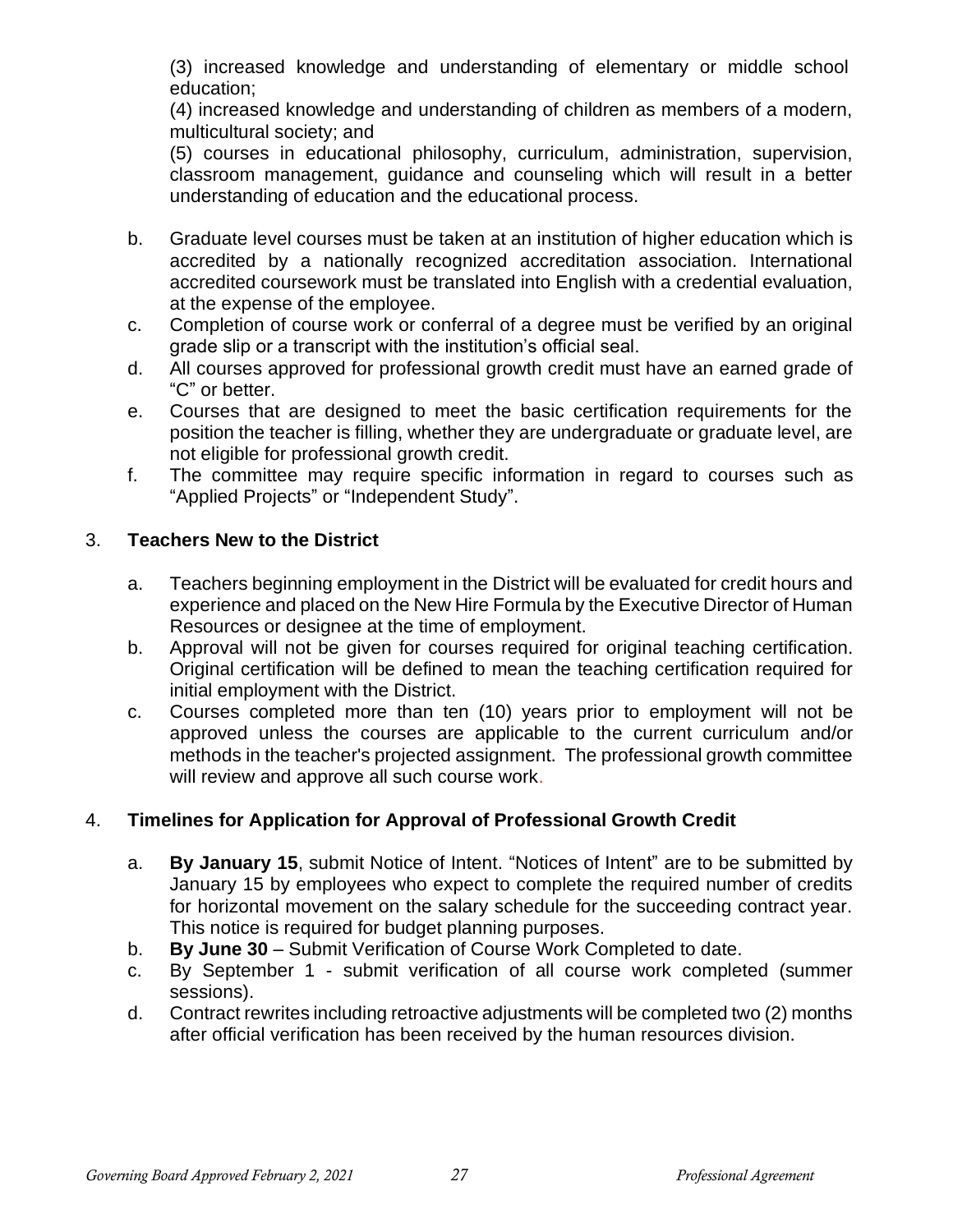# **5. Deadline for Submitting Official Verification**

The deadline for submitting official verification of all approved course work completed to qualify for Educational Attainment for the current contract year is **September 1**. To be eligible for salary increases for the current year, coursework must be completed by **August 30** and all official transcripts and supporting documentation must be submitted to the Teaching & Learning Division no later than 4:30 PM on **September 1.**

#### **6. Professional Growth Committee**

- a. The Professional Growth Committee will be comprised of five (5) members (including chairperson). The Executive Director of Teaching & Learning will appoint a chairperson. The members may include one (1) site administrator, one (1) district level administrator, one (1) teacher, one (1) classified employee, and one (1) REA Representative.
- b. The committee will meet as necessary to consider applications for professional growth.
- c. Applicants will be notified in writing of the committee's decision. Concurrently, the applicant will be notified of the appeals procedure, if appropriate.
- d. Recommendations will be provided to the Executive Director of Human Resources within five (5) working days of all committee meetings. Upon request, the Executive Director of Human Resources will provide a copy of the recommendations to the REA President.

#### **7. Appeal Procedure**

- a. Employees have a right to request a review of a decision in regard to approval for professional growth credit.
- b. A request for review must be submitted in writing within ten (10) working days of the receipt of the written decision in question. The request for review will be submitted to the Executive Director of Human Resources or designee and must include reasons why the appellant believes the request for professional growth should be approved.
- c. The Executive Director of Human Resources or designee will review the decision of the Professional Growth Committee and render a decision or schedule a hearing with the appellant and the committee if necessary, within ten (10) working days of receipt of the appeal request.
- d. The appeal decision of the Executive Director of Human Resources or designee will be forwarded to the appellant in writing within ten (10) working days of the decision. The decision of the appeal by the Executive Director of Human Resources or designee will be final.

# **B. SEPARATION FROM DISTRICT EMPLOYMENT**

#### **1. Definitions**

Continuous service - A period of continuous employment with the District, whereby the employee has fulfilled all contractual obligations and not resigned from a position during the employment period. An employee must complete five full years of continuous service to be eligible for a PTO Payout.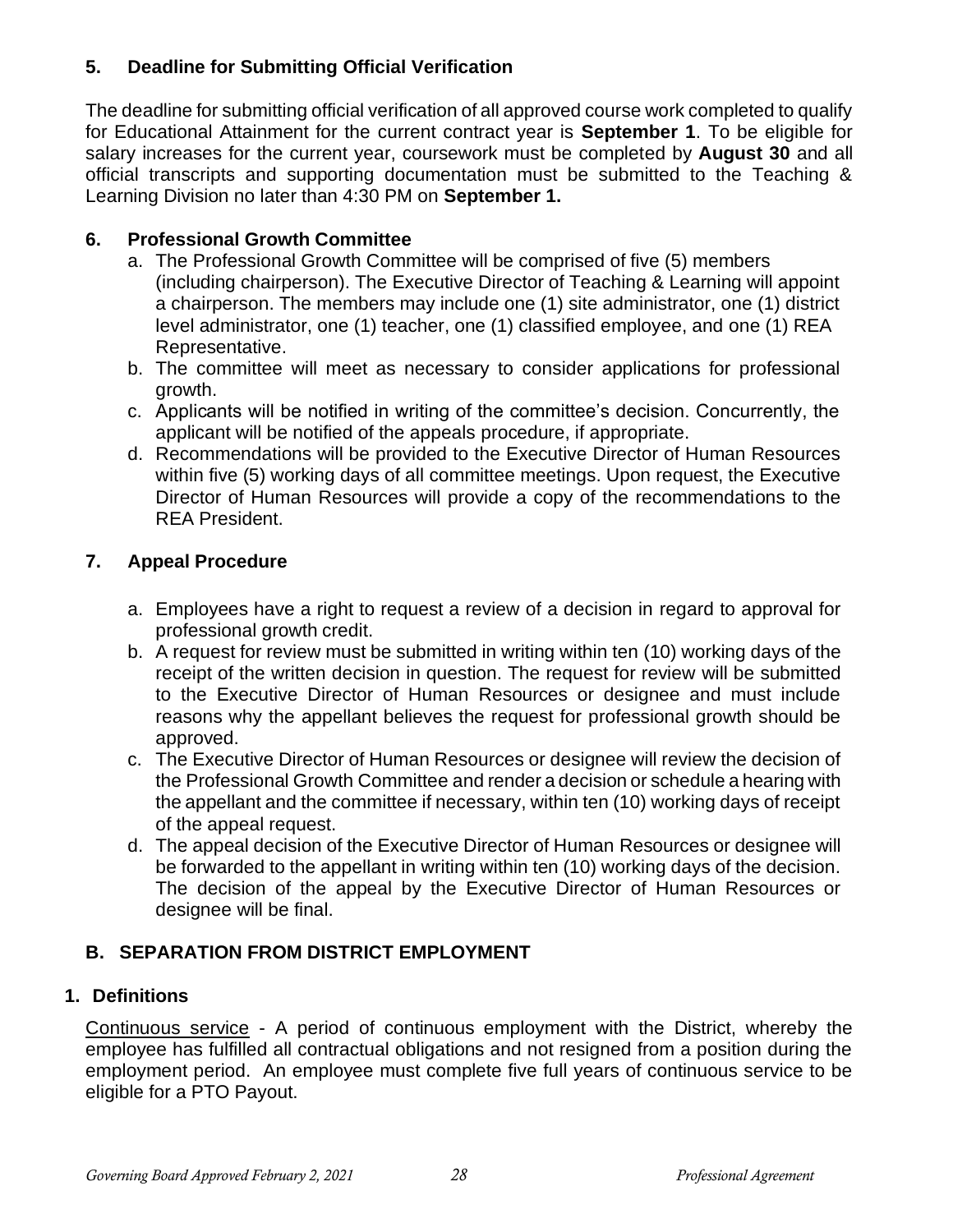For example, a teacher who has completed five full teaching contracts with the District will have been in continuous service for five years. An employee who begins a contract period mid-year will be credited with the prorated term of service. A teacher who begins the second semester of a school year will be credited with .5 year of service.

Separation of employment – The employee leaves the employment of the District as a result of retirement, resignation, non-renewal, separation agreement or dismissal.

# **2. Continuing Service Pay**

- a. Full-time contract employees hired prior to July 1, 1995 may select either Continuing Service Pay or Paid Time Off Pay upon separation of employment. Continuing Service Pay may not be combined with any other incentive plan. Continuing Service Pay for employees with continuous employment will be based on the date of hire. Continuing Service Pay for employees with interrupted service will be based on the most recent date of hire.
- b. Continuing Service Pay shall be paid to an employee at the contract conclusion of the last year of employment in the District. The rate shall be one (1) percent of the employee's contracted salary of the last year of employment times the number of years of service in the District.

# **3. Earned Paid Sick Time (EPST) Pay**

- a. Eligible employees may be entitled to a limited payout of accrued but unused earned paid sick leave upon separation of employment with the District, calculated based on years of service.
- b. An employee must submit the request for an earned paid sick leave payout in writing to the Human Resources Department by March 20 of the year in which the separation of employment will occur.
- c. Employees will be paid out accrued but unused earned paid sick leave according to the table below.

| <b>Years of</b><br><b>Consecutive Service</b> | <b>Payout Formula</b>                             | <b>Hourly Rate Formula</b>                                                      |
|-----------------------------------------------|---------------------------------------------------|---------------------------------------------------------------------------------|
| Less than 5 years                             | 25% of remaining EPST<br>hours up to 40 hrs. max. | Minimum Level of the<br><b>Employee's Ending Pay Band</b><br>or Salary Schedule |
| 5 years or more<br>but less than 10           | 50% of remaining EPST<br>hours up to 40 hrs. max. | Minimum Level of the<br><b>Employee's Ending Pay Band</b><br>or Salary Schedule |
| 10 years or more<br>but less than 20          | 75% of remaining EPST<br>hours up to 40 hrs. max. | Minimum Level of the<br><b>Employee's Ending Pay Band</b><br>or Salary Schedule |
| 20 years or more                              | 85% of remaining EPST<br>hours up to 40 hrs. max. | Minimum Level of the<br><b>Employee's Ending Pay Band</b><br>or Salary Schedule |
| Hired prior to 7/1/2005                       | 50% of remaining EPST<br>hours up to 40 hrs. max. | Current employee's ending pay<br>band or salary schedule                        |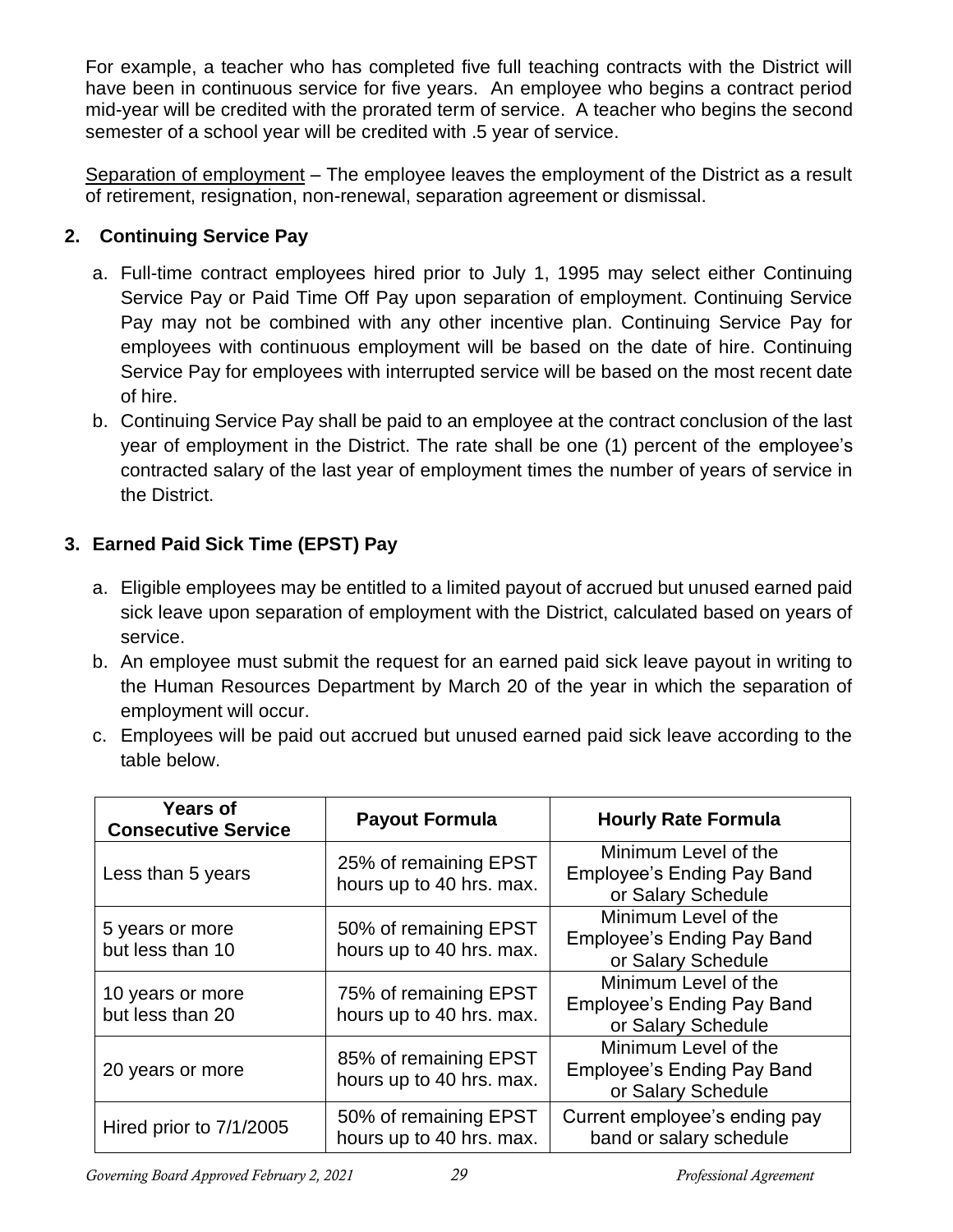# **4. Paid Time Off (PTO) Pay**

- a. Eligible employees may be entitled to a limited payout of accrued but unused paid time off leave ("PTO Payout") upon separation of employment with the District, calculated based on years of continuous service.
- b. An employee must submit the request for a PTO Payout in writing to the Human Resources Department by March 20 of the year in which the separation of employment will occur.
- c. Employees will be paid out accrued but unused PTO leave according to the table below.

| <b>Years of</b><br><b>Consecutive</b><br><b>Service</b> | <b>Max Hours Reimbursed</b>   | <b>Percent</b> | <b>Hourly Rate</b>            |
|---------------------------------------------------------|-------------------------------|----------------|-------------------------------|
| Less than 5 full<br>years                               | 0                             | $0\%$          | Not Applicable                |
|                                                         | 1250 for 9-month employees    |                | Minimum level of the          |
| 5 full years but<br>less than 10 years                  | 1375 for 10.5-month employees | 50%            | employee's ending<br>Pay Band |
|                                                         | 1550 for 12-month employees   |                | or Salary Schedule            |
|                                                         | 1250 for 9-month employees    |                | Minimum level of the          |
| 10 full years but<br>less than 20 full<br>years         | 1375 for 10.5-month employees | 75%            |                               |
|                                                         | 1550 for 12-month employees   |                | or Salary Schedule            |
|                                                         | 1250 for 9-month employees    |                | Minimum level of the          |
| 20 years or more                                        | 1375 for 10.5-month employees | 85%            | employee's ending<br>Pay Band |
|                                                         | 1550 for 12-month employees   |                | or Salary Schedule            |
|                                                         | 1250 for 9-month employees    |                | Current                       |
| Hired prior to<br>7/1/2005                              | 1375 for 10.5-month employees | 50%            | employee's ending<br>Pay Band |
|                                                         | 1550 for 12-month employees   |                | or Salary Schedule            |

Anyone submitting a request after March 20 will be paid the following fiscal year if funds are available.

When extenuating circumstances preclude such notification by the above-noted timeline, the consideration will be given to applicant depending on the availability of funds. If funds are unavailable, applicant will be paid the following year. The employee must submit a written request for PTO Payout to the Human Resources Department prior to the employee's last day of work or the payout is deemed waived.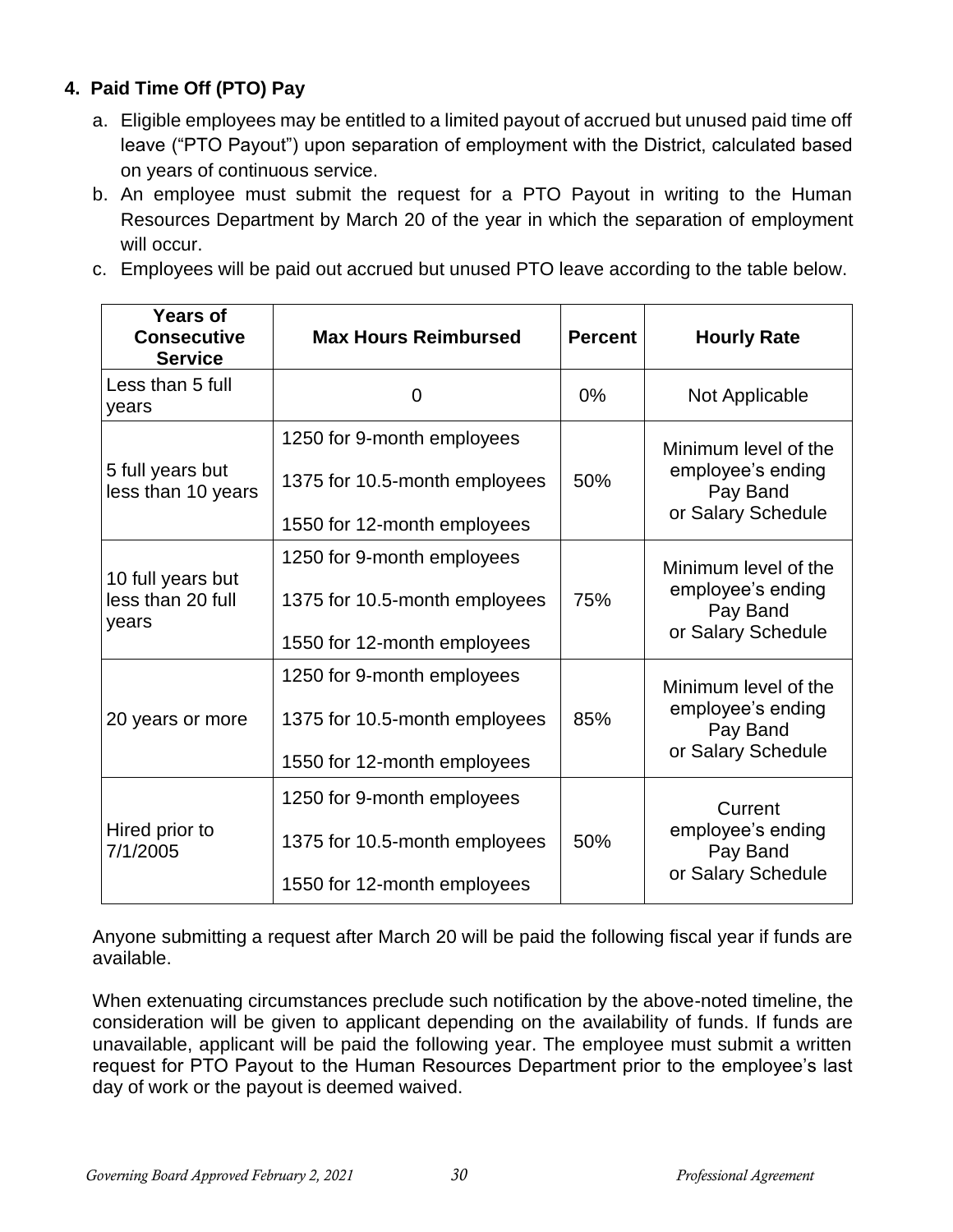# **C. WORK BEYOND**

- 1. Teachers will be compensated for District-sanctioned activities performed beyond the normal workday and outside the scope of this agreement. The compensation for work beyond will be the rate approved in the certified salary schedule.
- 2. All beyond contract activities must receive prior approval by the site/department administrator/supervisor.

# **D. IN-DISTRICT TRAVEL**

- 1. All teachers who are required to travel in the performance of their job responsibilities will receive a travel allowance.
- 2. The amount of travel allowance will be determined by using the State Department of Revenue mileage reimbursement rate upon presentation of mileage documentation.

#### **E. STIPENDS**

#### **1. Stipend Eligibility**

Stipends are additional contract payments. The Stipend Schedule may be found on the District's website under the Human Resources Department.

#### **2. Teachers with ESL/Bilingual Endorsements**

Classroom Teachers eligible for the ESL/Bilingual stipend must have a current Arizona Department of Education ESL/Bilingual endorsement and must meet the programmatic needs of the district as it relates to the Office for Civil Rights (OCR).

- a. Classroom teachers providing OCR instruction will receive the ESL/Bilingual stipend. The stipend will be paid in accordance with the Stipend Schedule. Verification of teacher assignment will be completed by the Department of Federal Programs.
- b. A stipend will be paid to teachers teaching the 45-minute mandatory OCR ELL class period (KNDG 30 min). The allocation is for teachers providing OCR instruction and creating a Written Individual Compensatory Instruction Plan (WICIP) for those students.
- c. School site administrator will verify ESL/Bilingual endorsement with the Office of Human Resources.
- d. Stipends will be paid based on the 40 day verification of OCR class periods. Payments will be made no later than pay period 15.
- e. Classroom teachers and administrators must adhere to the guidelines (verification of endorsement, class list, schedule, site administrator verification, and minimum class size) established by Federal Programs in order to receive the stipend.
- f. The guidelines established by the Department of Federal Programs may be amended as required by OCR.

# **3. Teachers with Exceptional Student Services (ESS) Endorsements**

Exceptional Student Services Teachers referred to in this section must hold, and continue to hold, an Arizona Provisional or Standard Special Education Certificate with appropriate Cross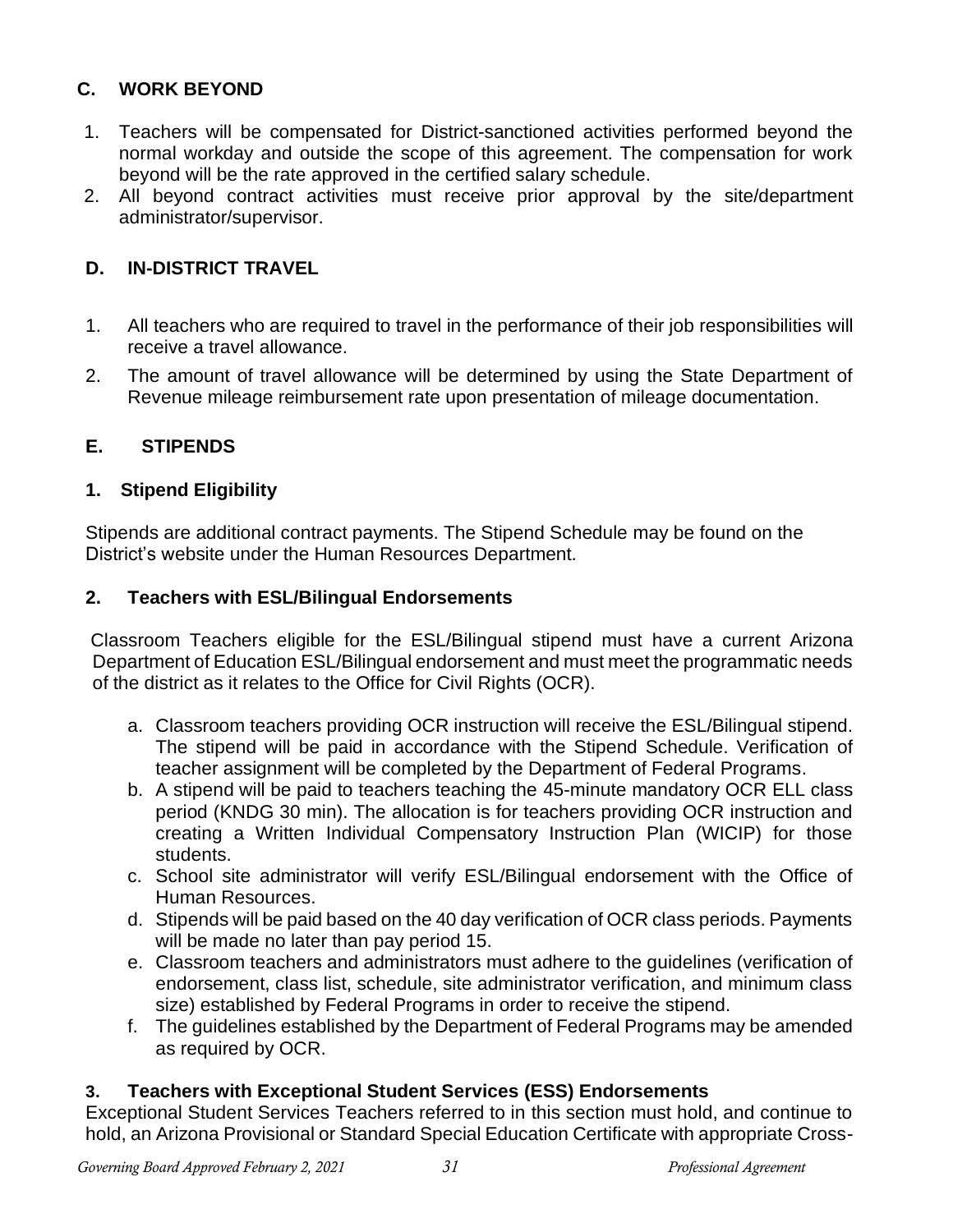Categorical, Specific Learning Disability (SLD), Mild Intellectual Disability (MIID), or Moderate Intellectual Disability (MOID) endorsements in order to qualify for the special education stipends.

- a. ESS Resource Classroom Teachers, who have received prior approval from the Director of ESS, will receive a stipend as specified in the Stipend Schedule. Children in resource classrooms typically have one (1) or more Disabilities
- b. ESS Teachers of Self-Contained Classrooms for children with mild to moderate Disabilities, who have received prior approval from the Director of ESS, will receive a stipend as specified in the Stipend Schedule.
- c. ESS Self-Contained Classroom Teachers with children with Severe Disabilities such as MOID, Autism, ED-P, PSL, PMD, SID and MDSSI who have received prior approval from the Director of ESS, will receive a stipend as specified in the Stipend **Schedule**

#### **4. National Board Certification**

Certified employees who are proven National Board Certified will receive a stipend as specified in the Stipend Schedule each year they are employed in their area of National Board Certification or in an approved area which meets the programmatic needs of the district.

# **F. COMPENSATION FOR USE OF TEACHER PREPARATION TIME**

Upon prior approval of the site administrator, a teacher who is called upon to substitute teach during his/her designated preparation period will receive compensation at the current workbeyond rate.

\*\*\*\*\*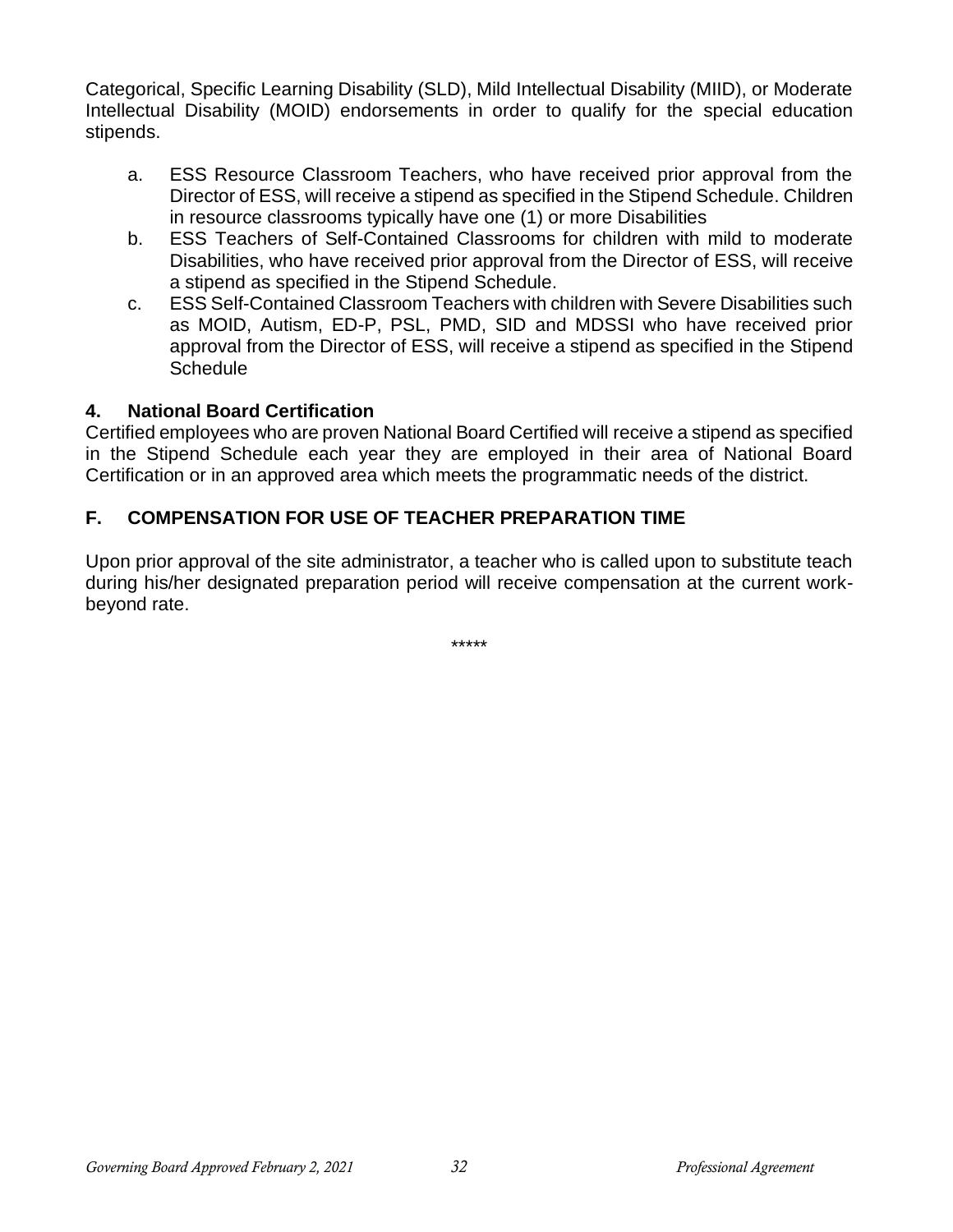# **ARTICLE V**

#### **SECTION I. GRIEVANCE PROCEDURES**

The grievance procedure provides for the prompt and equitable adjustment of differences. Each employee will be assured the opportunity for an orderly presentation and review of grievances. No employee will suffer reprisals or reduction in status as a result of having presented a grievance or having represented an employee in a grievance

#### **A. PURPOSE**

Positive morale is maintained as problems arise by sincere efforts of all persons concerned to work toward constructive solutions in an atmosphere of courtesy and cooperation. The grievance procedure provides employees with a fair means of resolving a concern in an efficient manner.

#### **B. DEFINITION**

- 1. A "grievance" is a claim by a District employee that a dispute or disagreement exists involving interpretation or application of policy, regulation, or the Professional Agreement.
- 2. The "grievant" is the employee or group of employees, represented by a spokesperson, claiming a grievance.
- 3. The "respondent' is the supervisor or other appropriate administrator to whom the grievance is presented.
- 4. The term "grievance" will not apply to any matter for which the method of review is prescribed by law, or the Governing Board is without authority to act.
- 5. The suspension or dismissal of employees is covered by statute and, therefore, is not a grievable matter.
- 6. Assignment, reassignment, or transfer of an employee to another position or duties is not grievable beyond the Superintendent unless there is a reduction in compensation.

#### **C. GENERAL PROVISIONS**

- 1. A grievant may be represented at any level of this procedure by a representative as outlined in Article I, Section G, of this Agreement.
- 2. Every effort will be made to resolve a grievance at the lowest possible step.
- 3. Grievances should be resolved as quickly as possible. The number of days indicated at each level should be considered as a maximum and every effort should be made to expedite the process. The time limits specified may be extended by mutual written agreement.
- 4. Failure by the respondent to respond to the grievance within the specified time limits will permit the grievance to proceed to the next step, unless a mutual agreement to extend is reached prior to the original deadline.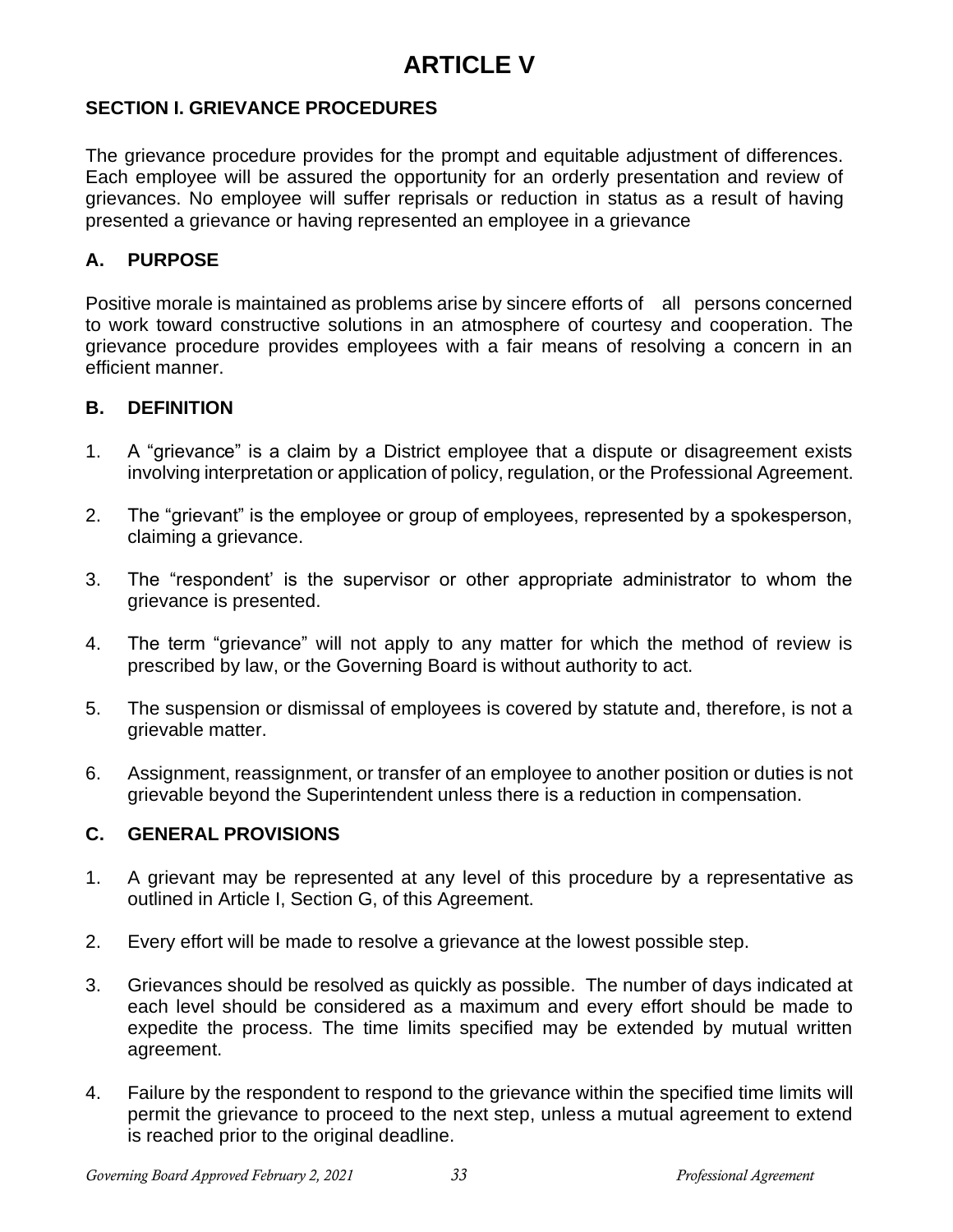- 5. Failure by the grievant to respond to a decision within the specified time limits will be deemed to be acceptance of the decision rendered at that level and there will be no further right of appeal.
- 6. The Executive Director of Human Resources will be the District liaison in all matters relating to implementation of the grievance procedure.
- 7. A meeting may be requested by the grievant or by the respondent at any level of the procedure. Sites for discussion will be district neutral locations agreeable to both parties.
- 8. Forms for the initiating and processing of grievances will be jointly designed and approved by the District and the REA The forms will be available at each school office, at the district office, through the REA, on the district website, and in the Appendix of this Agreement.
- 9. All documents, communications, and records dealing with the processing of a grievance will be maintained in a separate file and will not become part of the employee's personnel file.

#### **D. PROCEDURE**

A grievance must be initiated within ten (10) workdays of the date when the offense occurred or the employee knew of the offense.

- 1. Informal Procedure: Employees may, alone or accompanied by a representative, discuss the grievance with the principal or appropriate administrator or supervisor, in an effort to resolve the matter informally.
- 2. Formal Level One: When informal procedures fail to resolve the grievance, the employee may file, within five (5) working days of receipt of the informal decision, a written request for formal resolution. A Level One grievance form will be directed to the principal or other appropriate respondent. Information on the grievance form will state the grievance in specific terms. The principal or other respondent will render a written decision to the grievant within five (5) working days after receipt of the written grievance. The grievant or the respondent may request a conference prior to the rendering of the decision.
- 3. Formal Level Two: If the grievant is not satisfied with the decision concerning a grievance at Level One, the grievant may, within five (5) working days after the decision is rendered, refer such grievance in writing on a Level Two grievance form to the Executive Director of Human Resources. The Executive Director of Human Resources will, within five (5) working days from the receipt of the written grievance, schedule a meeting with the grievant for the purpose of resolving the grievance. The Executive Director of Human Resources will, within five (5) working days after the meeting with the grievant, render a decision in writing to the grievant.
- *Governing Board Approved February 2, 2021 34 Professional Agreement* 4. Formal Level Three: If the grievant is not satisfied with the decision concerning a grievance at Level Two, the grievant may, within five (5) working days after the decision is rendered, request in writing to the Executive Director of Human Resources that the grievance be submitted to the Superintendent. The Superintendent will, within five (5) working days from the receipt of the written grievance, schedule a meeting with the grievant for the purpose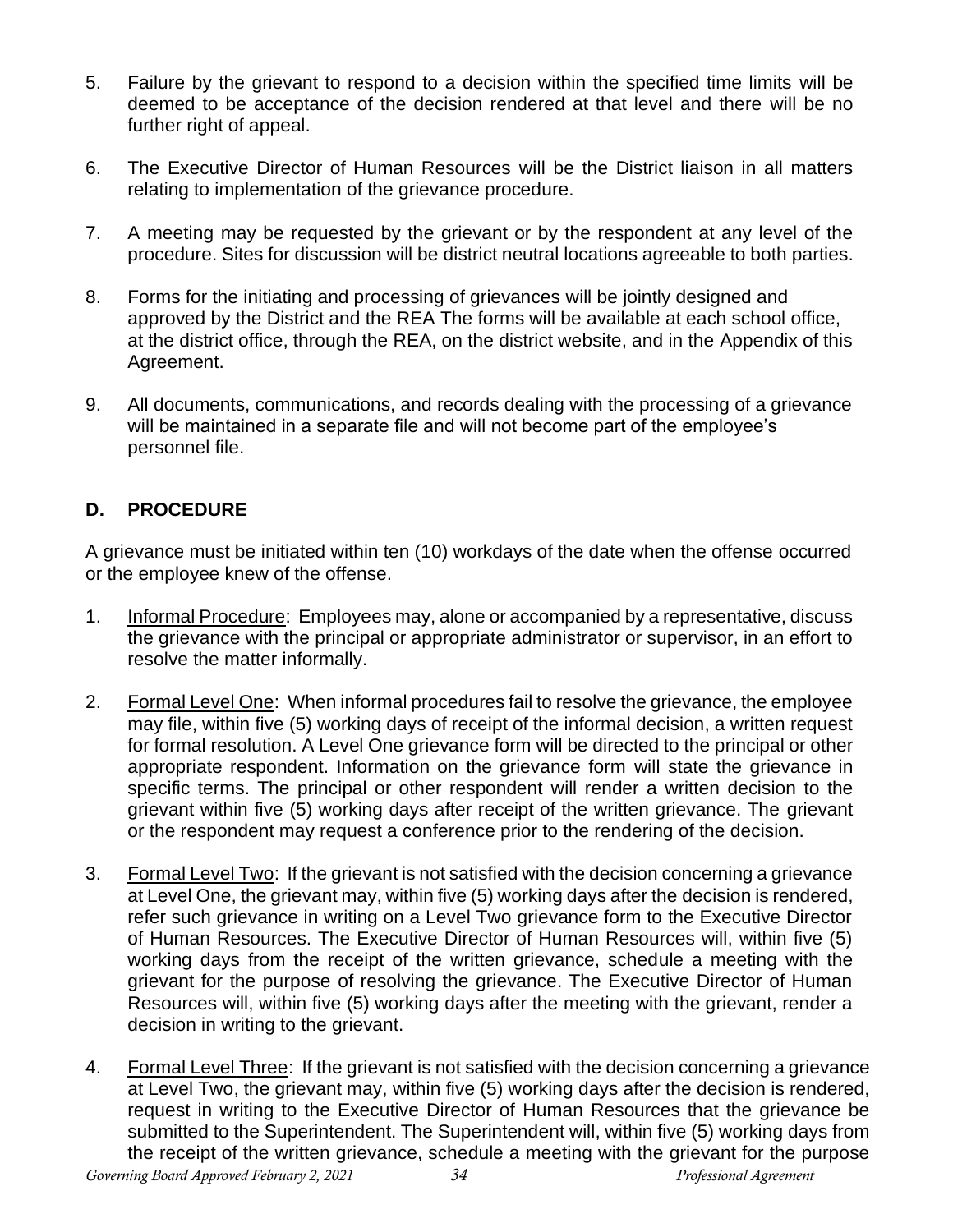of resolving the grievance. The Superintendent will, within five (5) working days after the meeting with the grievant, render a decision in writing to the grievant.

5. Formal Level Four: If the grievant is not satisfied with the decision of the Superintendent, the grievant may appeal to the Board. The Board will review the decision of the Superintendent using the grievance file and whatever data it considers appropriate. The decision of the Board will be rendered within fifteen (15) working days of receipt of the appeal request.

#### **SECTION II. CONFLICT RESOLUTION PROCEDURE**

The conflict resolution procedure provides employees with a fair means of resolving a concern that does not involve discrimination, sexual harassment, and/or a violation of policy or regulation. No employee will suffer reprisals or reduction in status of having presented a conflict.

#### **A. PROCEDURE**

#### 1. Informal Procedure

If an employee feels that he/she has been treated in an unprofessional manner, the employee may request assistance from his/her REA representative or mutually agreed upon facilitator to have a mediation in an effort to reach a resolution agreeable to both parties.

When an employee feels he/she has been treated in an unprofessional manner by another employee who is NOT his/her supervisor, he/she may discuss the concern with the principal or appropriate administrator or supervisor in an effort to resolve the matter informally.

#### 2. Formal Level One

When informal procedures fail to resolve the concern, the employee may elect to complete the Conflict Resolution Form. The Conflict Resolution Form will be completed and submitted to the administrator/supervisor within five (5) working days following the informal procedure. Information on the Conflict Resolution Form will state the concern in specific terms and propose a remedy. The administrator/supervisor will render a written decision within five (5) working days after receipt of the Conflict Resolution Form. Conflict Resolution Forms will be available at each school office, at the District Office, through the REA, on the district website, and in the Appendix of this agreement.

\*\*\*\*\*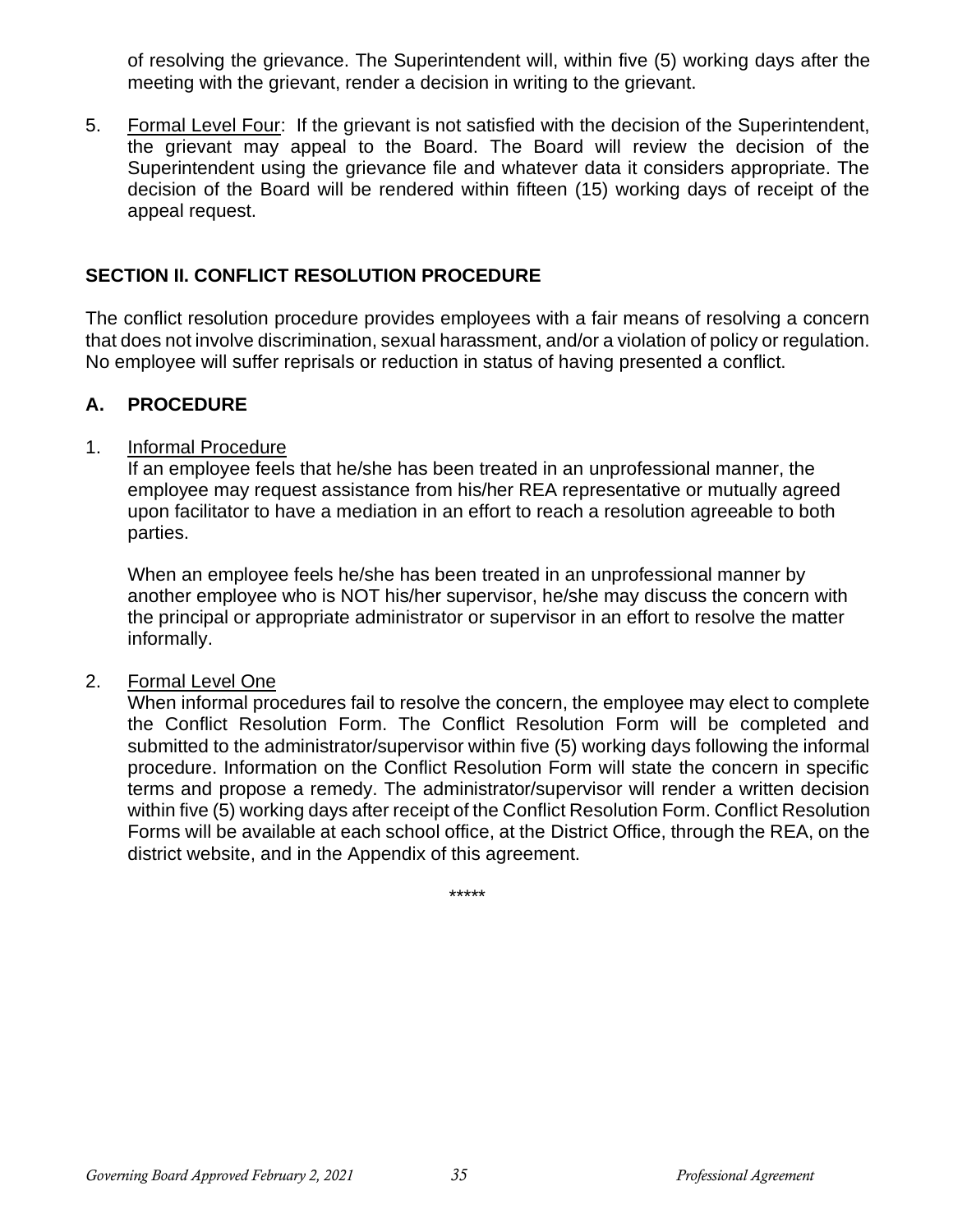# **ARTICLE VI**

# **TRANSFERS, ASSIGNMENTS AND REASSIGNMENTS**

#### **A. DEFINITIONS**

- 1. Vacancy A vacancy will be defined for these purposes as a position presently unfilled including newly created positions and positions currently filled but declared vacant.
- 2. Voluntary Transfer A voluntary transfer is an employee requested move to a different assignment, grade level, or subject area at a different school or worksite.
- 3. District-Initiated Transfer A District-initiated transfer is a move not initiated by the employee and necessitated in the best interest of the District.
- 4. Intra-School Reassignments An intra-school reassignment is the movement of an employee to a different assignment, grade level, or subject area within the same school or worksite.
- 5. Seniority The date of hire for seniority purposes will be the initial contract date as approved by the Board. When the contract dates are the same, the secondary method for determining seniority will be the date the recommendation for employment was signed by the supervisor. When required, the third determinant will be the date of application for employment.

#### **B. CRITERIA**

Voluntary Transfers, District-initiated Transfers, and Intra-school reassignments will utilize the following criteria:

- a. Programmatic needs of the school/district
- b. Certification, endorsements, and other qualifications of the employee
- c. Performance evaluations
- d. An impaired working relationship (District Initiated Only)

When performance evaluations have been satisfactory or above, and when all other qualifications listed above are equal, seniority will be the determining factor. This in no way will preclude any requirements in state law.

Professional staff members may apply for transfer or reassignment, whether or not a vacancy exists. Transfers will not be approved during the school year unless the needs of the District dictate such approval.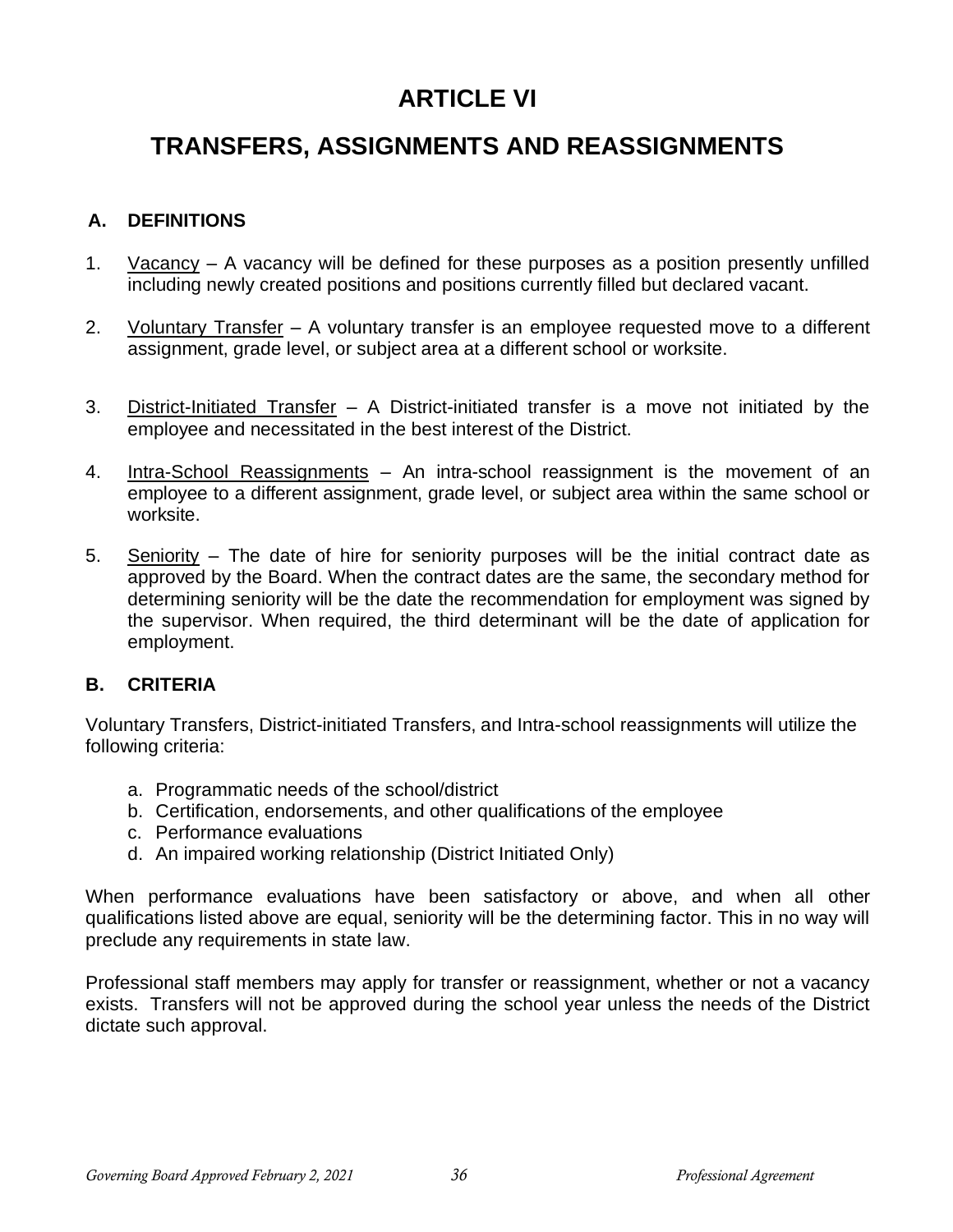#### **C. VOLUNTARY TRANSFERS**

#### **1. Purpose**

To assure that employees are given consideration for any position(s) within the District for which they are qualified.

#### **2. Procedure**

Voluntary transfer requests may be made between January 15 and March 15 for the following school year. The Human Resources Division will post all vacancies as soon as they occur.

An employee must submit a written request utilizing the Request for Personnel Action (RPA) form to the Human Resources Division for transfer to a vacant position for which the employee is certificated and/or willing to take the courses necessary for certification. An employee can indicate interest in multiple sites/positions.

Site administrators will review and consider each candidate but are not required to personally interview each person applying for the position.

The individual requesting a transfer may meet with the site administrator and/or other designated staff at the site. The purpose of the meeting is to allow the individual to gain an understanding of the goals/operations/climate of the school and the school team to gain an understanding of the individual's professional background and educational philosophy. Following this meeting, the site administrator or applicant may stop the transfer process if they so choose.

The potential receiving site administrator may conduct classroom observations of the transfer applicant. The potential receiving site administrator will contact the potential sending site administrator to communicate the potential transfer and discuss program needs and any related issues. The receiving site administrator will send transfer recommendations to the Executive Director of Human Resources.

A site administrator must have a reasonable basis for denying a transfer.

The Human Resources Department will notify employees in writing of the approval or denial of their transfer request by April 15.

# **D. DISTRICT-INITIATED TRANSFERS**

#### **1. Purpose**

To assure positions are filled based on what is best for the instructional program, the needs of students, and the overall needs of the District.

# **2. Procedure**

Prior to a District-initiated transfer, the site administrator will seek volunteers.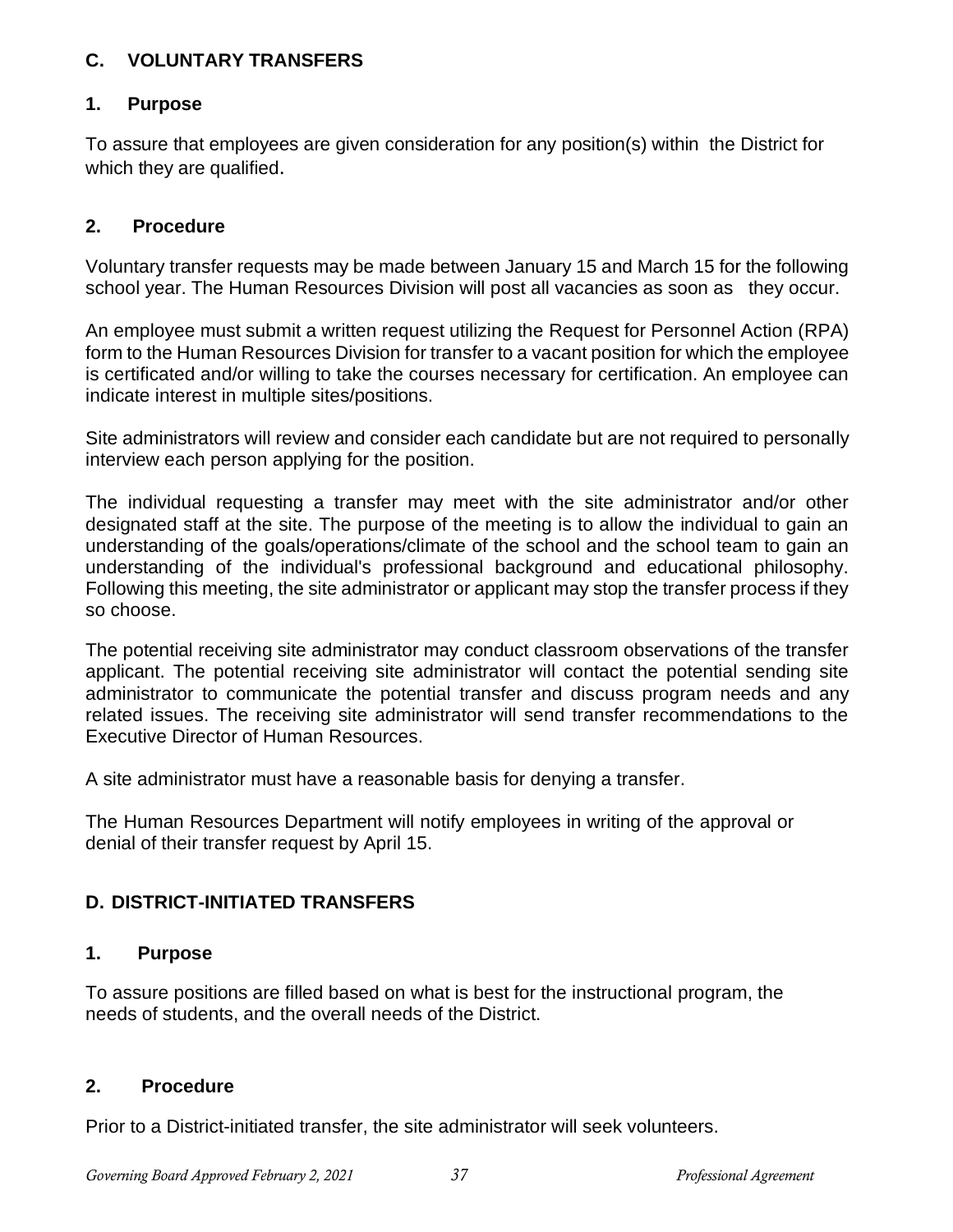When there are no volunteers, the site administrator will meet with the employee being considered for transfer to discuss the rationale for the transfer. This meeting will occur prior to official notification of the District-initiated transfer.

The Human Resources Department will notify the employee in writing of a District-initiated transfer no less than ten (10) workdays prior to the effective date of the transfer. If the transfer is to be effective at the beginning of the following school year, notification will be given no less than ten (10) workdays prior to the last day of the current school year.

The employee may have representation at any of the meetings involving the District-initiated transfer.

When a transfer is granted, the employee will be allowed three (3) workdays, relieved of regular duties, to complete the transfer. Two (2) of the days will be for classroom/workplace preparation and one (1) for instructional preparation. The District will provide the necessary materials and personnel assistance to move.

Every effort will be made not to transfer an employee who has had a District-initiated transfer within the past three (3) years.

If an employee's assignment is changed during the summer, the employee will be notified by certified mail, addressed to the current mailing address on file with the District.

#### **3. Appeal Process**

When a District-initiated transfer is formally initiated by an administrator, the employee will be notified of the right to appeal the decision in writing to the Executive Director of Human Resources.

The written appeal must be submitted within two (2) workdays of the notification of the Districtinitiated transfer.

The Executive Director of Human Resources must notify the employee within two (2) workdays of receipt of the appeal to schedule a mutually agreed upon time for the appeal meeting.

The appeal process must be completed within ten (10) workdays of the notification, and the District-initiated transfer will not take effect until the appeal process has been completed.

The transfer will be deemed void if administrative procedures in transfer and assignments are not followed.

#### **E. INTRA-SCHOOL REASSIGNMENT**

#### **1. Purpose**

To assure positions are filled based on what is best for the instructional program, the needs of students, and the overall needs of the District.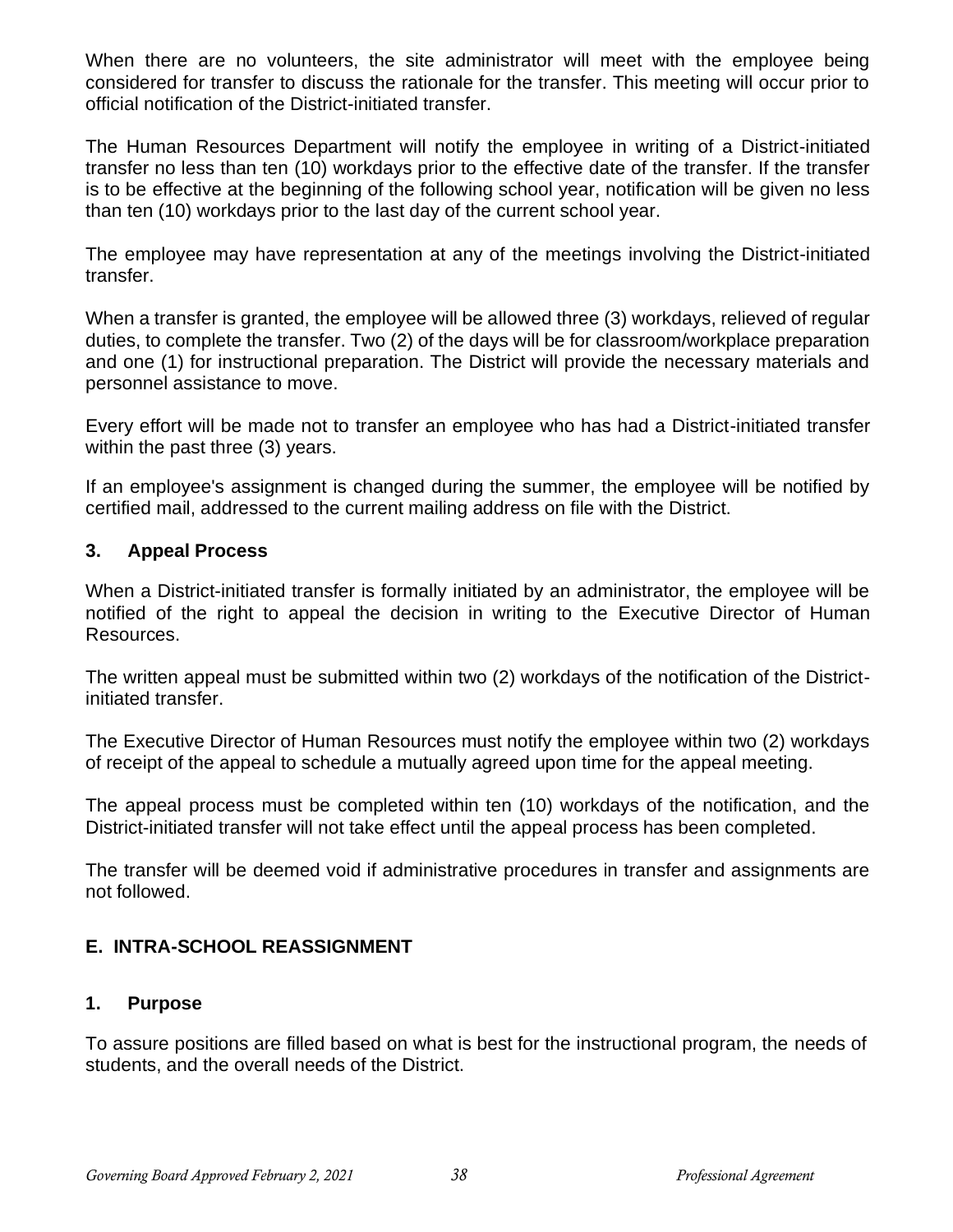#### **2. Procedure**

Prior to determining an Intra-school reassignment, the site administrator will meet with the employee being considered for the reassignment to discuss the rationale.

The site administrator will review the proposed Intra-school reassignment with the Human Resources Department.

The Site Administrator will notify the employee in writing of an Intra-school reassignment no less than ten (10) workdays prior to the effective date of the reassignment.

When a reassignment requires a room change, the employee will be allowed three (3) workdays, relieved of regular duties, to complete the reassignment. When a reassignment does not require a room change, the employee will be allowed two (2) workdays, relieved of regular duties, to complete the reassignment.

#### **F. ASSIGNMENT AND QUALIFICATIONS**

Employees will be notified of their assignments for the coming school year by May 15. The notice will include the school(s)/worksite(s), grade level, and subject, if applicable.

All employees will be assigned on the basis of their qualifications in accordance with the certification standards as prescribed by the laws of the state of Arizona, the regulations of the Department of Education for the assignments involved, and the provisions of the Meet-and-Confer Agreement.

An employee hired to the District during the school year will be allowed three (3) workdays, relieved of regular duties, to set-up the classroom/workplace and prepare instruction.

The District will take the necessary steps to assist employees seeking new or different certification from the Department of Education, including the filing of requests, approval, and/or renewals as provided by law or administrative rules.

**ARTICLE VII**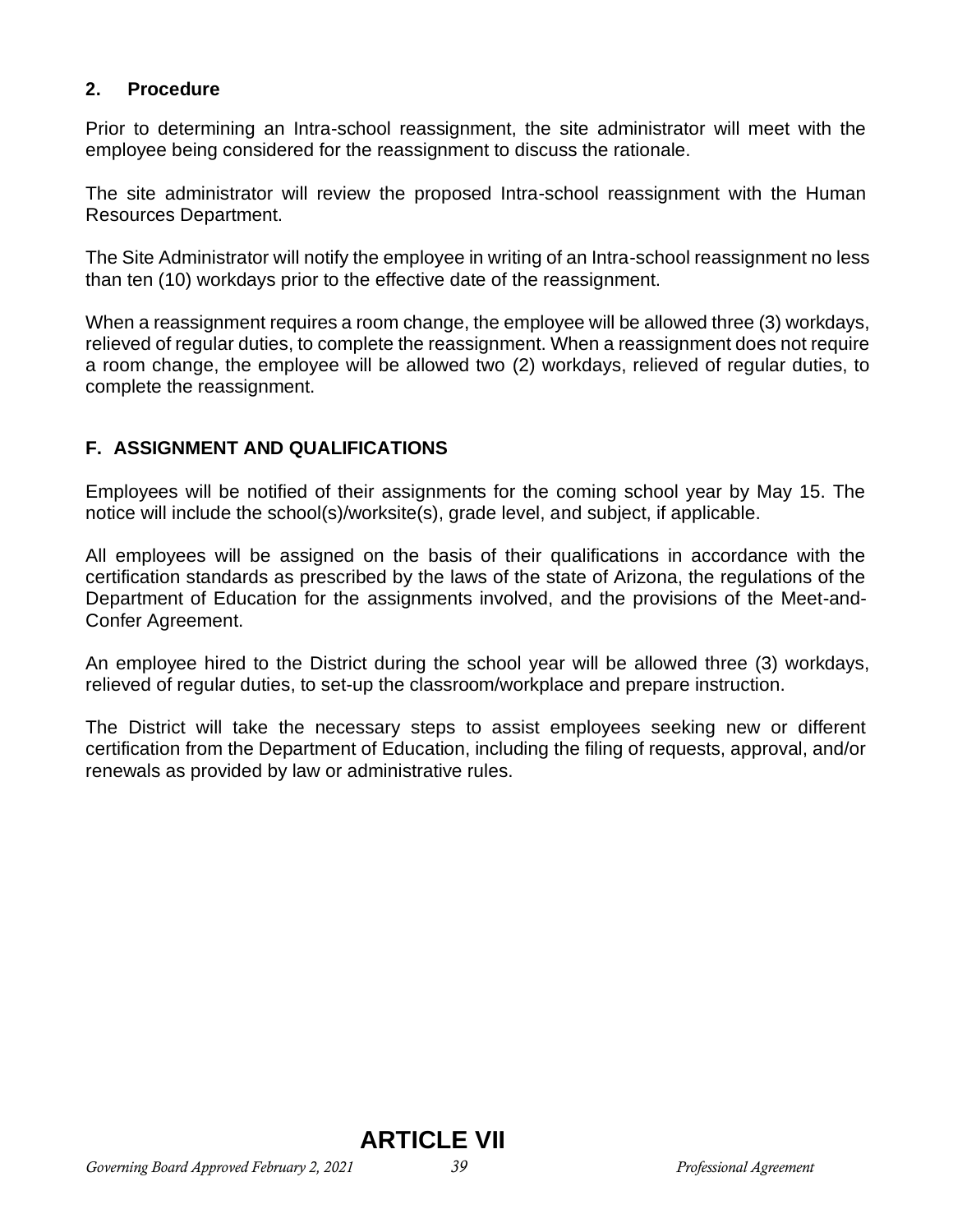# **REDUCTION IN FORCE**

#### **A. STAFF REDUCTION /SALARY REDUCTION**

Staff Reductions will be made to conform to legal requirements as outlined in the Arizona Revised Statutes, Title 15, A.R.S. 15-544. - Limitations on Reduction of Salaries or Personnel \* \* \* \* \*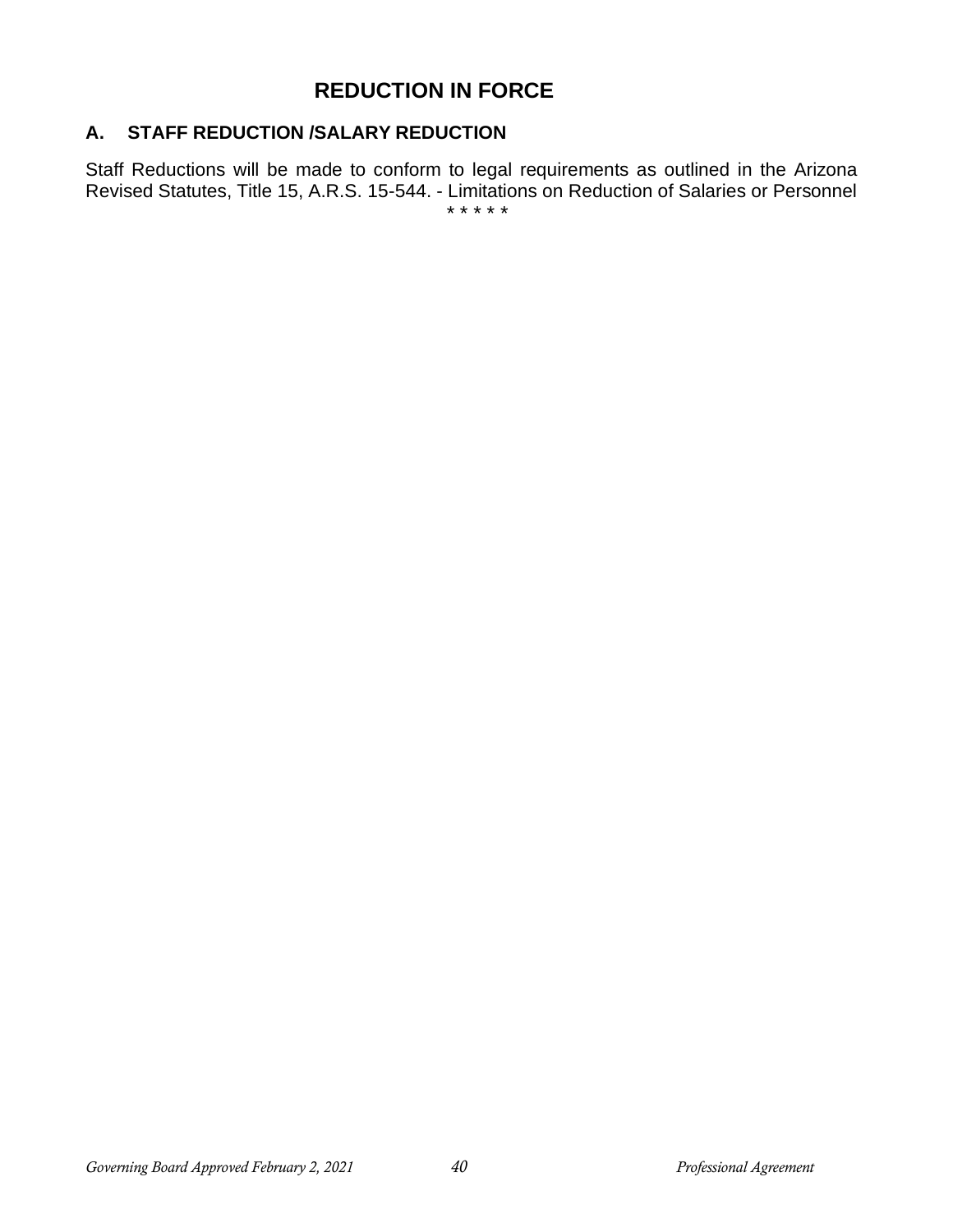**APPENDIXES**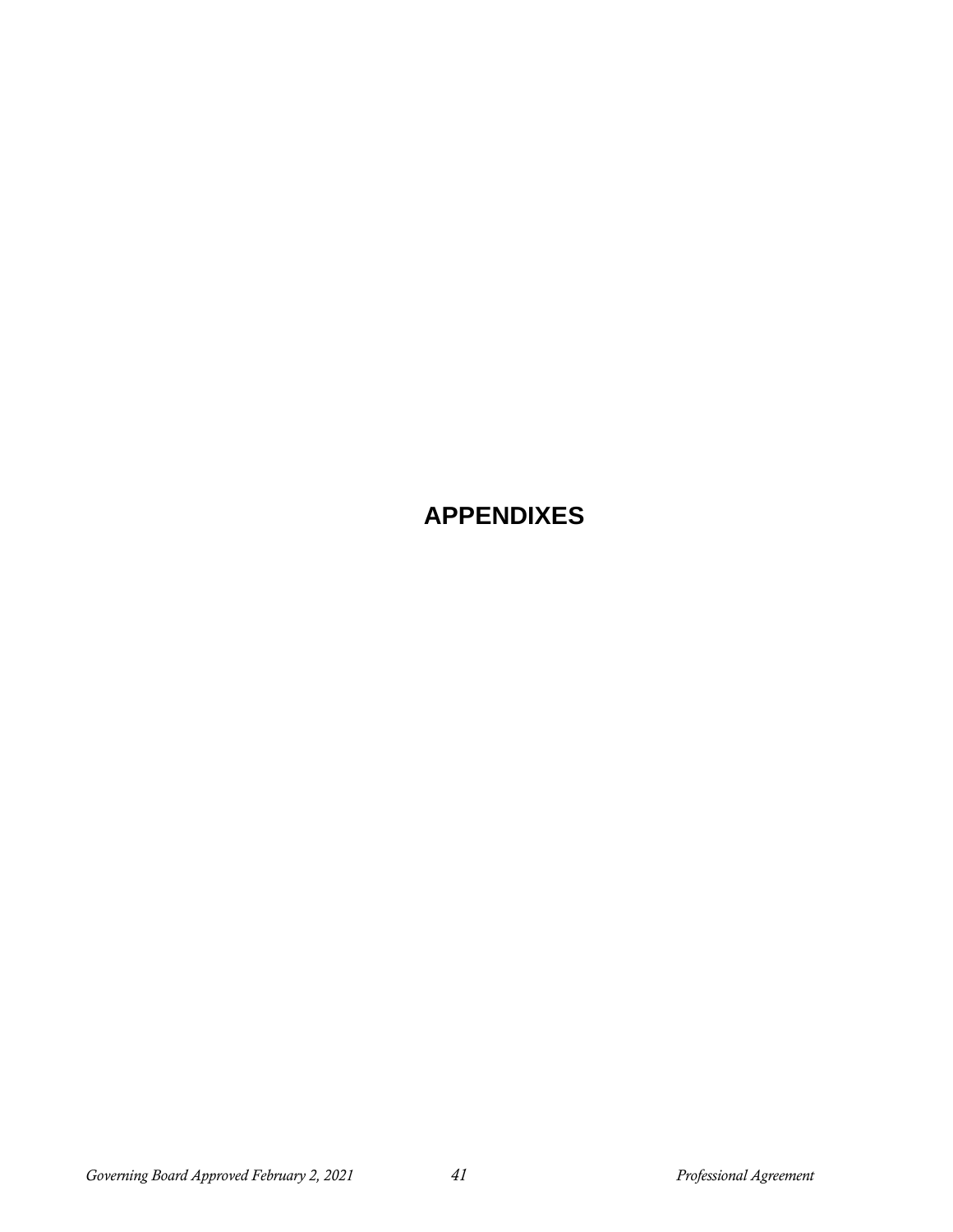#### **ROOSEVELT SCHOOL DISTRICT #66 Appendix A1 OFFICE OF HUMANRESOURCES**

#### **CERTIFIED TEACHER SALARY SCHEDULE 2021-2022 9 Months – 210/215 Days**

| BA+30/<br>BA+45/<br>BA+60/<br>Years<br>MA+60/<br>BA<br><b>BA+15</b><br><b>MA+45</b><br><b>Doctorate</b><br>of Exp.<br>Ed.S<br>МA<br><b>MA+15</b><br><b>MA+30</b><br>0<br>\$46,500<br>\$47,500<br>\$48,500<br>\$49,500<br>\$50,500<br>\$51,500<br>\$52,500<br>\$53,500<br>\$48,250<br>\$50,250<br>\$51,250<br>\$53,250<br>1<br>\$47,250<br>\$49,250<br>\$52,250<br>\$54,250<br>$\overline{2}$<br>\$48,000<br>\$49,000<br>\$50,000<br>\$51,000<br>\$52,000<br>\$53,000<br>\$54,000<br>\$55,000<br>3<br>\$48,750<br>\$49,750<br>\$50,750<br>\$51,750<br>\$52,750<br>\$53,750<br>\$54,750<br>\$55,750<br>\$49,500<br>\$54,500<br>4<br>\$50,500<br>\$51,500<br>\$52,500<br>\$53,500<br>\$55,500<br>\$56,500<br>5<br>\$54,250<br>\$50,250<br>\$51,250<br>\$52,250<br>\$53,250<br>\$55,250<br>\$56,250<br>\$57,250<br>6<br>\$51,000<br>\$52,000<br>\$53,000<br>\$54,000<br>\$55,000<br>\$56,000<br>\$57,000<br>\$58,000<br>7<br>\$51,750<br>\$52,750<br>\$53,750<br>\$54,750<br>\$55,750<br>\$56,750<br>\$57,750<br>\$58,750<br>8<br>\$52,500<br>\$55,500<br>\$56,500<br>\$58,500<br>\$53,500<br>\$54,500<br>\$57,500<br>\$59,500<br>9<br>\$53,250<br>\$54,250<br>\$57,250<br>\$58,250<br>\$55,250<br>\$56,250<br>\$59,250<br>\$60,250<br>10<br>\$54,000<br>\$55,000<br>\$56,000<br>\$57,000<br>\$58,000<br>\$59,000<br>\$60,000<br>\$61,000<br>11<br>\$54,750<br>\$55,750<br>\$56,750<br>\$57,750<br>\$58,750<br>\$59,750<br>\$60,750<br>\$61,750<br>12<br>\$55,500<br>\$58,500<br>\$59,500<br>\$60,500<br>\$56,500<br>\$57,500<br>\$61,500<br>\$62,500<br>13<br>\$56,250<br>\$60,250<br>\$61,250<br>\$57,250<br>\$58,250<br>\$59,250<br>\$62,250<br>\$63,250<br>14<br>\$57,000<br>\$58,000<br>\$59,000<br>\$60,000<br>\$61,000<br>\$62,000<br>\$63,000<br>\$64,000<br>15<br>\$57,750<br>\$58,750<br>\$59,750<br>\$60,750<br>\$61,750<br>\$62,750<br>\$63,750<br>\$64,750<br>16<br>\$58,500<br>\$60,500<br>\$61,500<br>\$62,500<br>\$63,500<br>\$64,500<br>\$59,500<br>\$65,500<br>17<br>\$59,250<br>\$60,250<br>\$65,250<br>\$61,250<br>\$62,250<br>\$63,250<br>\$64,250<br>\$66,250 | <b>NEW HIRE SALARY FORMULA</b> |  |  |  |  |  |  |  |
|---------------------------------------------------------------------------------------------------------------------------------------------------------------------------------------------------------------------------------------------------------------------------------------------------------------------------------------------------------------------------------------------------------------------------------------------------------------------------------------------------------------------------------------------------------------------------------------------------------------------------------------------------------------------------------------------------------------------------------------------------------------------------------------------------------------------------------------------------------------------------------------------------------------------------------------------------------------------------------------------------------------------------------------------------------------------------------------------------------------------------------------------------------------------------------------------------------------------------------------------------------------------------------------------------------------------------------------------------------------------------------------------------------------------------------------------------------------------------------------------------------------------------------------------------------------------------------------------------------------------------------------------------------------------------------------------------------------------------------------------------------------------------------------------------------------------------------------------------------------------------------------------------------------------------------------------------------------------------------------------------------------------------------------------------------------------------------|--------------------------------|--|--|--|--|--|--|--|
|                                                                                                                                                                                                                                                                                                                                                                                                                                                                                                                                                                                                                                                                                                                                                                                                                                                                                                                                                                                                                                                                                                                                                                                                                                                                                                                                                                                                                                                                                                                                                                                                                                                                                                                                                                                                                                                                                                                                                                                                                                                                                 |                                |  |  |  |  |  |  |  |
|                                                                                                                                                                                                                                                                                                                                                                                                                                                                                                                                                                                                                                                                                                                                                                                                                                                                                                                                                                                                                                                                                                                                                                                                                                                                                                                                                                                                                                                                                                                                                                                                                                                                                                                                                                                                                                                                                                                                                                                                                                                                                 |                                |  |  |  |  |  |  |  |
|                                                                                                                                                                                                                                                                                                                                                                                                                                                                                                                                                                                                                                                                                                                                                                                                                                                                                                                                                                                                                                                                                                                                                                                                                                                                                                                                                                                                                                                                                                                                                                                                                                                                                                                                                                                                                                                                                                                                                                                                                                                                                 |                                |  |  |  |  |  |  |  |
|                                                                                                                                                                                                                                                                                                                                                                                                                                                                                                                                                                                                                                                                                                                                                                                                                                                                                                                                                                                                                                                                                                                                                                                                                                                                                                                                                                                                                                                                                                                                                                                                                                                                                                                                                                                                                                                                                                                                                                                                                                                                                 |                                |  |  |  |  |  |  |  |
|                                                                                                                                                                                                                                                                                                                                                                                                                                                                                                                                                                                                                                                                                                                                                                                                                                                                                                                                                                                                                                                                                                                                                                                                                                                                                                                                                                                                                                                                                                                                                                                                                                                                                                                                                                                                                                                                                                                                                                                                                                                                                 |                                |  |  |  |  |  |  |  |
|                                                                                                                                                                                                                                                                                                                                                                                                                                                                                                                                                                                                                                                                                                                                                                                                                                                                                                                                                                                                                                                                                                                                                                                                                                                                                                                                                                                                                                                                                                                                                                                                                                                                                                                                                                                                                                                                                                                                                                                                                                                                                 |                                |  |  |  |  |  |  |  |
|                                                                                                                                                                                                                                                                                                                                                                                                                                                                                                                                                                                                                                                                                                                                                                                                                                                                                                                                                                                                                                                                                                                                                                                                                                                                                                                                                                                                                                                                                                                                                                                                                                                                                                                                                                                                                                                                                                                                                                                                                                                                                 |                                |  |  |  |  |  |  |  |
|                                                                                                                                                                                                                                                                                                                                                                                                                                                                                                                                                                                                                                                                                                                                                                                                                                                                                                                                                                                                                                                                                                                                                                                                                                                                                                                                                                                                                                                                                                                                                                                                                                                                                                                                                                                                                                                                                                                                                                                                                                                                                 |                                |  |  |  |  |  |  |  |
|                                                                                                                                                                                                                                                                                                                                                                                                                                                                                                                                                                                                                                                                                                                                                                                                                                                                                                                                                                                                                                                                                                                                                                                                                                                                                                                                                                                                                                                                                                                                                                                                                                                                                                                                                                                                                                                                                                                                                                                                                                                                                 |                                |  |  |  |  |  |  |  |
|                                                                                                                                                                                                                                                                                                                                                                                                                                                                                                                                                                                                                                                                                                                                                                                                                                                                                                                                                                                                                                                                                                                                                                                                                                                                                                                                                                                                                                                                                                                                                                                                                                                                                                                                                                                                                                                                                                                                                                                                                                                                                 |                                |  |  |  |  |  |  |  |
|                                                                                                                                                                                                                                                                                                                                                                                                                                                                                                                                                                                                                                                                                                                                                                                                                                                                                                                                                                                                                                                                                                                                                                                                                                                                                                                                                                                                                                                                                                                                                                                                                                                                                                                                                                                                                                                                                                                                                                                                                                                                                 |                                |  |  |  |  |  |  |  |
|                                                                                                                                                                                                                                                                                                                                                                                                                                                                                                                                                                                                                                                                                                                                                                                                                                                                                                                                                                                                                                                                                                                                                                                                                                                                                                                                                                                                                                                                                                                                                                                                                                                                                                                                                                                                                                                                                                                                                                                                                                                                                 |                                |  |  |  |  |  |  |  |
|                                                                                                                                                                                                                                                                                                                                                                                                                                                                                                                                                                                                                                                                                                                                                                                                                                                                                                                                                                                                                                                                                                                                                                                                                                                                                                                                                                                                                                                                                                                                                                                                                                                                                                                                                                                                                                                                                                                                                                                                                                                                                 |                                |  |  |  |  |  |  |  |
|                                                                                                                                                                                                                                                                                                                                                                                                                                                                                                                                                                                                                                                                                                                                                                                                                                                                                                                                                                                                                                                                                                                                                                                                                                                                                                                                                                                                                                                                                                                                                                                                                                                                                                                                                                                                                                                                                                                                                                                                                                                                                 |                                |  |  |  |  |  |  |  |
|                                                                                                                                                                                                                                                                                                                                                                                                                                                                                                                                                                                                                                                                                                                                                                                                                                                                                                                                                                                                                                                                                                                                                                                                                                                                                                                                                                                                                                                                                                                                                                                                                                                                                                                                                                                                                                                                                                                                                                                                                                                                                 |                                |  |  |  |  |  |  |  |
|                                                                                                                                                                                                                                                                                                                                                                                                                                                                                                                                                                                                                                                                                                                                                                                                                                                                                                                                                                                                                                                                                                                                                                                                                                                                                                                                                                                                                                                                                                                                                                                                                                                                                                                                                                                                                                                                                                                                                                                                                                                                                 |                                |  |  |  |  |  |  |  |
|                                                                                                                                                                                                                                                                                                                                                                                                                                                                                                                                                                                                                                                                                                                                                                                                                                                                                                                                                                                                                                                                                                                                                                                                                                                                                                                                                                                                                                                                                                                                                                                                                                                                                                                                                                                                                                                                                                                                                                                                                                                                                 |                                |  |  |  |  |  |  |  |
|                                                                                                                                                                                                                                                                                                                                                                                                                                                                                                                                                                                                                                                                                                                                                                                                                                                                                                                                                                                                                                                                                                                                                                                                                                                                                                                                                                                                                                                                                                                                                                                                                                                                                                                                                                                                                                                                                                                                                                                                                                                                                 |                                |  |  |  |  |  |  |  |
|                                                                                                                                                                                                                                                                                                                                                                                                                                                                                                                                                                                                                                                                                                                                                                                                                                                                                                                                                                                                                                                                                                                                                                                                                                                                                                                                                                                                                                                                                                                                                                                                                                                                                                                                                                                                                                                                                                                                                                                                                                                                                 |                                |  |  |  |  |  |  |  |
|                                                                                                                                                                                                                                                                                                                                                                                                                                                                                                                                                                                                                                                                                                                                                                                                                                                                                                                                                                                                                                                                                                                                                                                                                                                                                                                                                                                                                                                                                                                                                                                                                                                                                                                                                                                                                                                                                                                                                                                                                                                                                 |                                |  |  |  |  |  |  |  |

\* This Salary Schedule includes up to \$4,250 of Classroom Site Funding. The amount is subject to adjustment pending funding by state.

#### **LONGEVITY – CONSECUTIVE YEARS OF SERVICE**

| 18 - 20 vears | 21 - 25 vears | 26 - 29 vears | $30+$ years |
|---------------|---------------|---------------|-------------|
| \$1.000       | \$1.500       | \$2.000       | \$2.500     |

**EXPERIENCE CREDIT FOR NEW HIRES:** New hire experience credit is given for up to 17 years of prior experience and will be compensated according to the current salary schedule. The Superintendent has the authority to declare any given position a critical District need/concern and determine salary schedule placement within the base salary range.

**WORK BEYOND CONTRACT PAY:** Work beyond contract pay for special interest and other activities shall be at the hourly rate of **\$27**

**HOLIDAY SCHEDULE & SCHOOL RECESS:** Based on the master calendar adopted by the Governing Board.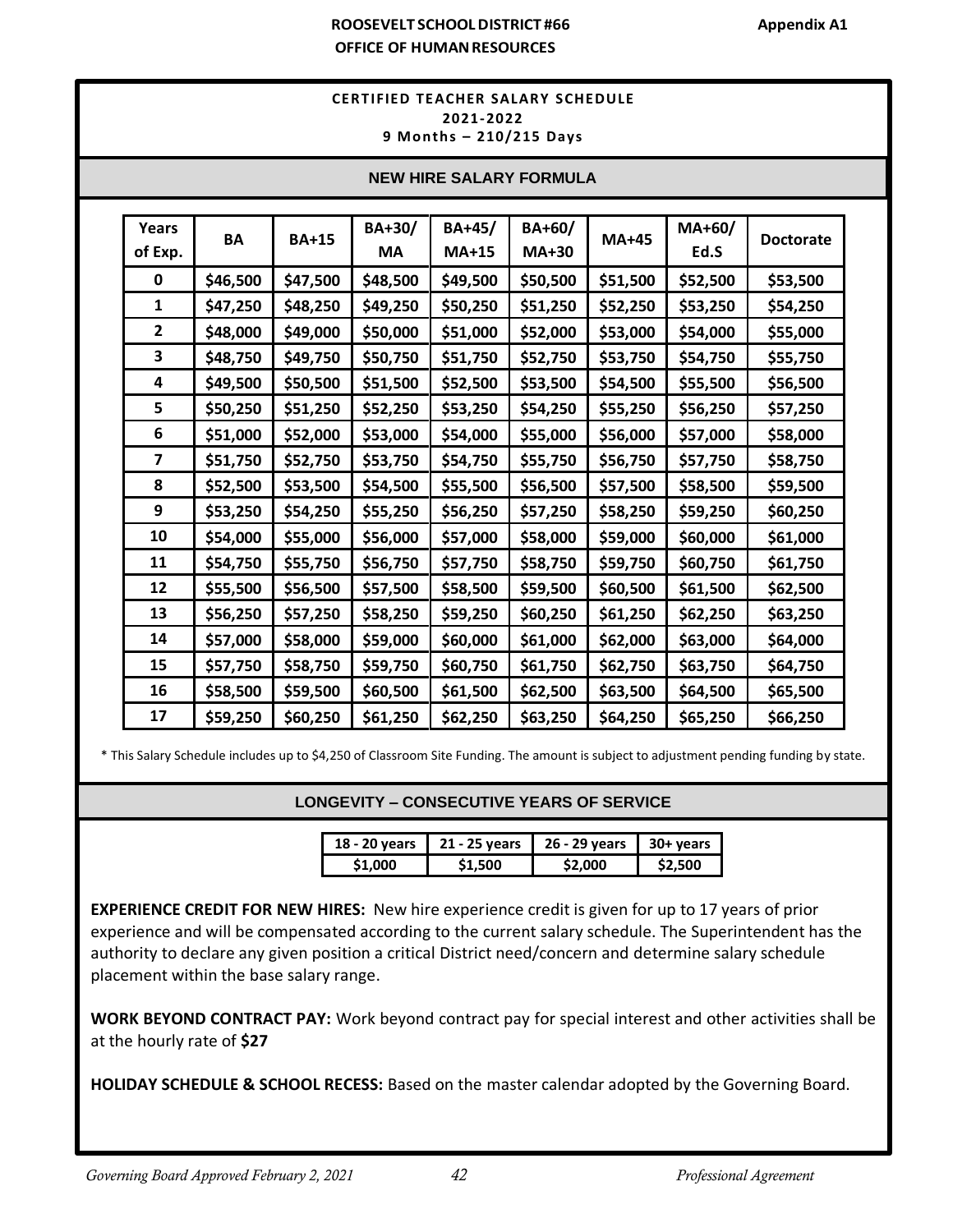#### **ROOSEVELT SCHOOL DISTRICT #66 Appendix A2 OFFICE OF HUMANRESOURCES**

#### **CERTIFIED COACH AND TEACHER ON SPECIAL ASSIGNMENT SALARY SCHEDULE Appendix A32021-2022 10 Months – 230 Days**

| <b>NEW HIRE SALARY FORMULA</b> |           |              |           |              |              |              |          |                  |
|--------------------------------|-----------|--------------|-----------|--------------|--------------|--------------|----------|------------------|
|                                |           |              |           |              |              |              |          |                  |
| <b>Years of</b>                | <b>BA</b> | <b>BA+15</b> | BA+30/    | BA+45/       | BA+60/       | <b>MA+45</b> | MA+60/   | <b>Doctorate</b> |
| Exp.                           |           |              | <b>MA</b> | <b>MA+15</b> | <b>MA+30</b> |              | Ed.S     |                  |
| 0                              | \$50,250  | \$51,250     | \$52,250  | \$53,250     | \$54,250     | \$55,250     | \$56,250 | \$57,250         |
| $\mathbf{1}$                   | \$51,000  | \$52,000     | \$53,000  | \$54,000     | \$55,000     | \$56,000     | \$57,000 | \$58,000         |
| $\overline{2}$                 | \$51,750  | \$52,750     | \$53,750  | \$54,750     | \$55,750     | \$56,750     | \$57,750 | \$58,750         |
| 3                              | \$52,500  | \$53,500     | \$54,500  | \$55,500     | \$56,500     | \$57,500     | \$58,500 | \$59,500         |
| 4                              | \$53,250  | \$54,250     | \$55,250  | \$56,250     | \$57,250     | \$58,250     | \$59,250 | \$60,250         |
| 5                              | \$54,000  | \$55,000     | \$56,000  | \$57,000     | \$58,000     | \$59,000     | \$60,000 | \$61,000         |
| 6                              | \$54,750  | \$55,750     | \$56,750  | \$57,750     | \$58,750     | \$59,750     | \$60,750 | \$61,750         |
| $\overline{\mathbf{z}}$        | \$55,500  | \$56,500     | \$57,500  | \$58,500     | \$59,500     | \$60,500     | \$61,500 | \$62,500         |
| 8                              | \$56,250  | \$57,250     | \$58,250  | \$59,250     | \$60,250     | \$61,250     | \$62,250 | \$63,250         |
| 9                              | \$57,000  | \$58,000     | \$59,000  | \$60,000     | \$61,000     | \$62,000     | \$63,000 | \$64,000         |
| 10                             | \$57,750  | \$58,750     | \$59,750  | \$60,750     | \$61,750     | \$62,750     | \$63,750 | \$64,750         |
| 11                             | \$58,500  | \$59,500     | \$60,500  | \$61,500     | \$62,500     | \$63,500     | \$64,500 | \$65,500         |
| 12                             | \$59,250  | \$60,250     | \$61,250  | \$62,250     | \$63,250     | \$64,250     | \$65,250 | \$66,250         |
| 13                             | \$60,000  | \$61,000     | \$62,000  | \$63,000     | \$64,000     | \$65,000     | \$66,000 | \$67,000         |
| 14                             | \$60,750  | \$61,750     | \$62,750  | \$63,750     | \$64,750     | \$65,750     | \$66,750 | \$67,750         |
| 15                             | \$61,500  | \$62,500     | \$63,500  | \$64,500     | \$65,500     | \$66,500     | \$67,500 | \$68,500         |
| 16                             | \$62,250  | \$63,250     | \$64,250  | \$65,250     | \$66,250     | \$67,250     | \$68,250 | \$69,250         |
| 17                             | \$63,000  | \$64,000     | \$65,000  | \$66,000     | \$67,000     | \$68,000     | \$69,000 | \$70,000         |

**LONGEVITY – CONSECUTIVE YEARS OF SERVICE**

| 18 - 20 years | $\vert$ 21 - 25 years | 26 - 29 years | $\vert$ 30+ vears |
|---------------|-----------------------|---------------|-------------------|
| \$1.000       | \$1.500               | \$2,000       | \$2.500           |

**EXPERIENCE CREDIT FOR NEW HIRES:** New hire experience credit is given for up to 17 years of prior experience and will be compensated according to the current salary schedule. The Superintendent has the authority to declare any given position a critical District need/concern and determine salary schedule placement within the base salary range.

**WORK BEYOND CONTRACT PAY:** Work beyond contract pay for special interest and other activities shall be at the hourly rate of **\$27**

**HOLIDAY SCHEDULE & SCHOOL RECESS:** Based on the master calendar adopted by the Governing Board.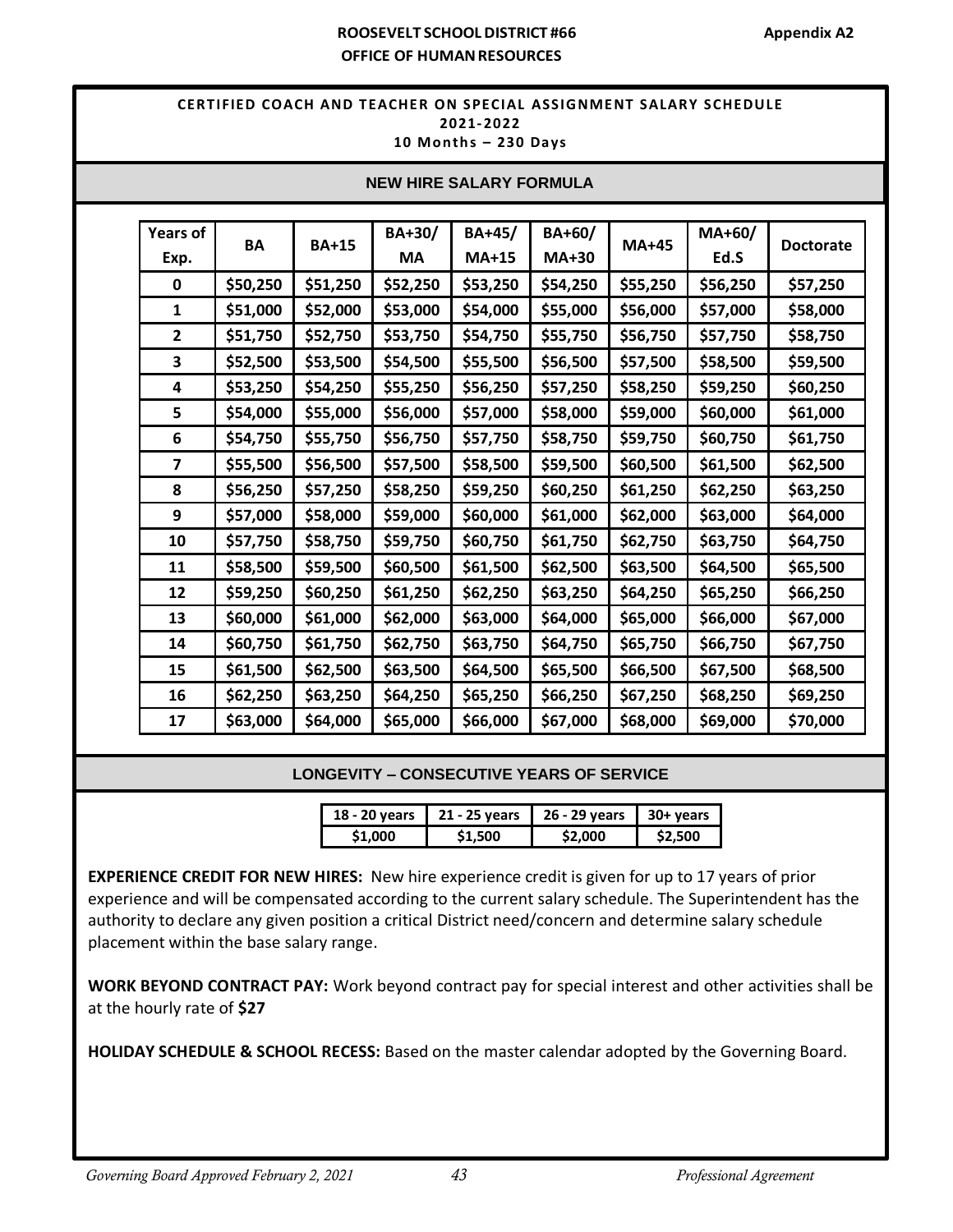#### **ROOSEVELT SCHOOL DISTRICT #66 OFFICE OF HUMANRESOURCES**

| <b>CERTIFIED NON-TEACHER SALARY SCHEDULE</b><br>2021-2022<br>$9$ Months $-210$ Days                                                                                                                                                                                                                                                                                  |                                                                                                                                  |                                        |                                                     |                                  |                                                 |                                          |                                       |         |                    |  |  |
|----------------------------------------------------------------------------------------------------------------------------------------------------------------------------------------------------------------------------------------------------------------------------------------------------------------------------------------------------------------------|----------------------------------------------------------------------------------------------------------------------------------|----------------------------------------|-----------------------------------------------------|----------------------------------|-------------------------------------------------|------------------------------------------|---------------------------------------|---------|--------------------|--|--|
| <b>NEW HIRE SALARY FORMULA</b>                                                                                                                                                                                                                                                                                                                                       |                                                                                                                                  |                                        |                                                     |                                  |                                                 |                                          |                                       |         |                    |  |  |
|                                                                                                                                                                                                                                                                                                                                                                      | Years<br>of<br>Exp.                                                                                                              | <b>SLPA</b><br><b>OTA</b><br>PTA (AA)* | <b>Districtwide</b><br><b>Nurse</b><br>(LPN) (AA) * |                                  | $SLP^*$<br>$OT**$<br><b>PT **</b>               | Counselor/<br><b>Social</b><br>Worker ** | <b>Districtwide</b><br>Nurse (RN) *** |         |                    |  |  |
|                                                                                                                                                                                                                                                                                                                                                                      | 0                                                                                                                                | \$44,000                               | \$37,000                                            |                                  | \$64,000                                        | \$47,000                                 | \$47,000                              |         |                    |  |  |
|                                                                                                                                                                                                                                                                                                                                                                      | 1<br>$\mathbf{2}$                                                                                                                | \$44,750<br>\$45,500                   | \$37,750<br>\$38,500                                |                                  | \$64,750<br>\$65,500                            | \$47,750<br>\$48,500                     | \$47,750<br>\$48,500                  |         |                    |  |  |
|                                                                                                                                                                                                                                                                                                                                                                      | 3                                                                                                                                | \$46,250                               | \$39,250                                            |                                  | \$66,250                                        | \$49,250                                 | \$49,250                              |         |                    |  |  |
|                                                                                                                                                                                                                                                                                                                                                                      | 4                                                                                                                                | \$47,000                               | \$40,000                                            |                                  | \$67,000                                        | \$50,000                                 | \$50,000                              |         |                    |  |  |
|                                                                                                                                                                                                                                                                                                                                                                      | 5<br>6                                                                                                                           | \$47,750<br>\$48,500                   | \$40,750<br>\$41,500                                |                                  | \$67,750<br>\$68,500                            | \$50,750<br>\$51,500                     | \$50,750<br>\$51,500                  |         |                    |  |  |
|                                                                                                                                                                                                                                                                                                                                                                      | 7                                                                                                                                | \$49,250                               | \$42,250                                            |                                  | \$69,250                                        | \$52,250                                 | \$52,250                              |         |                    |  |  |
|                                                                                                                                                                                                                                                                                                                                                                      | 8                                                                                                                                | \$50,000                               | \$43,000                                            |                                  | \$70,000                                        | \$53,000                                 | \$53,000                              |         |                    |  |  |
|                                                                                                                                                                                                                                                                                                                                                                      | 9<br>10                                                                                                                          | \$50,750<br>\$51,500                   | \$43,750<br>\$44,500                                |                                  | \$70,750<br>\$71,500                            | \$53,750<br>\$54,500                     | \$53,750<br>\$54,500                  |         |                    |  |  |
|                                                                                                                                                                                                                                                                                                                                                                      | 11                                                                                                                               | \$52,250                               | \$45,250                                            |                                  | \$72,250                                        | \$55,250                                 | \$55,250                              |         |                    |  |  |
|                                                                                                                                                                                                                                                                                                                                                                      | \$46,000<br>12<br>\$53,000                                                                                                       |                                        |                                                     | \$73,000<br>\$56,000<br>\$56,000 |                                                 |                                          |                                       |         |                    |  |  |
|                                                                                                                                                                                                                                                                                                                                                                      | 13                                                                                                                               | \$53,750                               | \$46,750                                            |                                  | \$73,750                                        | \$56,750                                 | \$56,750                              |         |                    |  |  |
| <b>EDUCATIONAL ATTAINMENT I, II &amp; III</b>                                                                                                                                                                                                                                                                                                                        |                                                                                                                                  |                                        |                                                     |                                  |                                                 |                                          |                                       |         |                    |  |  |
|                                                                                                                                                                                                                                                                                                                                                                      | 16                                                                                                                               | \$56,000                               | \$49,000                                            |                                  | \$76,000                                        | \$59,000                                 | \$59,000                              |         |                    |  |  |
|                                                                                                                                                                                                                                                                                                                                                                      | 17<br>\$56,750<br>* Educational Attainment I - Credits beyond an AA will be compensated upon completion of a BA+15.              |                                        | \$49,750                                            |                                  | \$76,750                                        | \$59,750                                 | \$59,750                              |         |                    |  |  |
| ** Educational Attainment II<br>*** Educational Attainment III                                                                                                                                                                                                                                                                                                       |                                                                                                                                  |                                        |                                                     |                                  |                                                 |                                          |                                       |         |                    |  |  |
|                                                                                                                                                                                                                                                                                                                                                                      | <b>EDUCATION LEVEL I</b>                                                                                                         |                                        | <b>EDUCATION LEVEL II</b>                           |                                  |                                                 | <b>EDUCATION LEVEL III</b>               |                                       |         |                    |  |  |
|                                                                                                                                                                                                                                                                                                                                                                      | $BA + 15$<br>\$1,000                                                                                                             |                                        |                                                     | <b>MA</b>                        |                                                 | \$2,000                                  | $RN + 15$<br>\$1,000                  |         |                    |  |  |
|                                                                                                                                                                                                                                                                                                                                                                      |                                                                                                                                  | ᢦᠣ,ᠸᠧᡆ                                 |                                                     |                                  | <b>LONGEVITY - CONSECUTIVE YEARS OF SERVICE</b> | Ψ¬,∪∪∪                                   |                                       |         | ᢦᠣ,ᠸᠣ              |  |  |
| $BA + 60 / MA + 30$<br>\$4,000                                                                                                                                                                                                                                                                                                                                       |                                                                                                                                  | MA + 45 / Ed.S.                        |                                                     |                                  | \$5,000                                         | $RN + 60 / BS + 30$<br>$BS + 45$         |                                       | \$4,000 |                    |  |  |
|                                                                                                                                                                                                                                                                                                                                                                      | $MA + 45$<br>\$5,000<br>$MA + 60 / Ed.S.$<br>\$6,000                                                                             |                                        | $MA + 60$<br><b>DOCTORATE</b>                       |                                  |                                                 | \$6,000<br>\$7,000                       | $BS + 60$                             |         | \$5,000<br>\$6,000 |  |  |
|                                                                                                                                                                                                                                                                                                                                                                      | <b>DOCTORATE</b><br>\$7,000                                                                                                      |                                        |                                                     |                                  |                                                 |                                          |                                       |         |                    |  |  |
| 18 - 20 years<br>21 - 25 years<br>26 - 29 years<br>$30 + years$                                                                                                                                                                                                                                                                                                      |                                                                                                                                  |                                        |                                                     |                                  |                                                 |                                          |                                       |         |                    |  |  |
|                                                                                                                                                                                                                                                                                                                                                                      |                                                                                                                                  |                                        |                                                     |                                  | \$1,500                                         | \$2,000                                  | \$2,500                               |         |                    |  |  |
| <b>EXPERIENCE CREDIT FOR NEW HIRES:</b> New hire experience credit is given for up to 17 years of prior experience and will be compensated<br>according to the current salary schedule. The Superintendent has the authority to declare any given position a critical District<br>need/concern and determine salary schedule placement within the base salary range. |                                                                                                                                  |                                        |                                                     |                                  |                                                 |                                          |                                       |         |                    |  |  |
|                                                                                                                                                                                                                                                                                                                                                                      | WORK BEYOND CONTRACT PAY: Work beyond contract pay for special interest and other activities shall be at the hourly rate of \$27 |                                        |                                                     |                                  |                                                 |                                          |                                       |         |                    |  |  |
| HOLIDAY SCHEDULE & SCHOOL RECESS: Based on the master calendar adopted by the Governing Board.                                                                                                                                                                                                                                                                       |                                                                                                                                  |                                        |                                                     |                                  |                                                 |                                          |                                       |         |                    |  |  |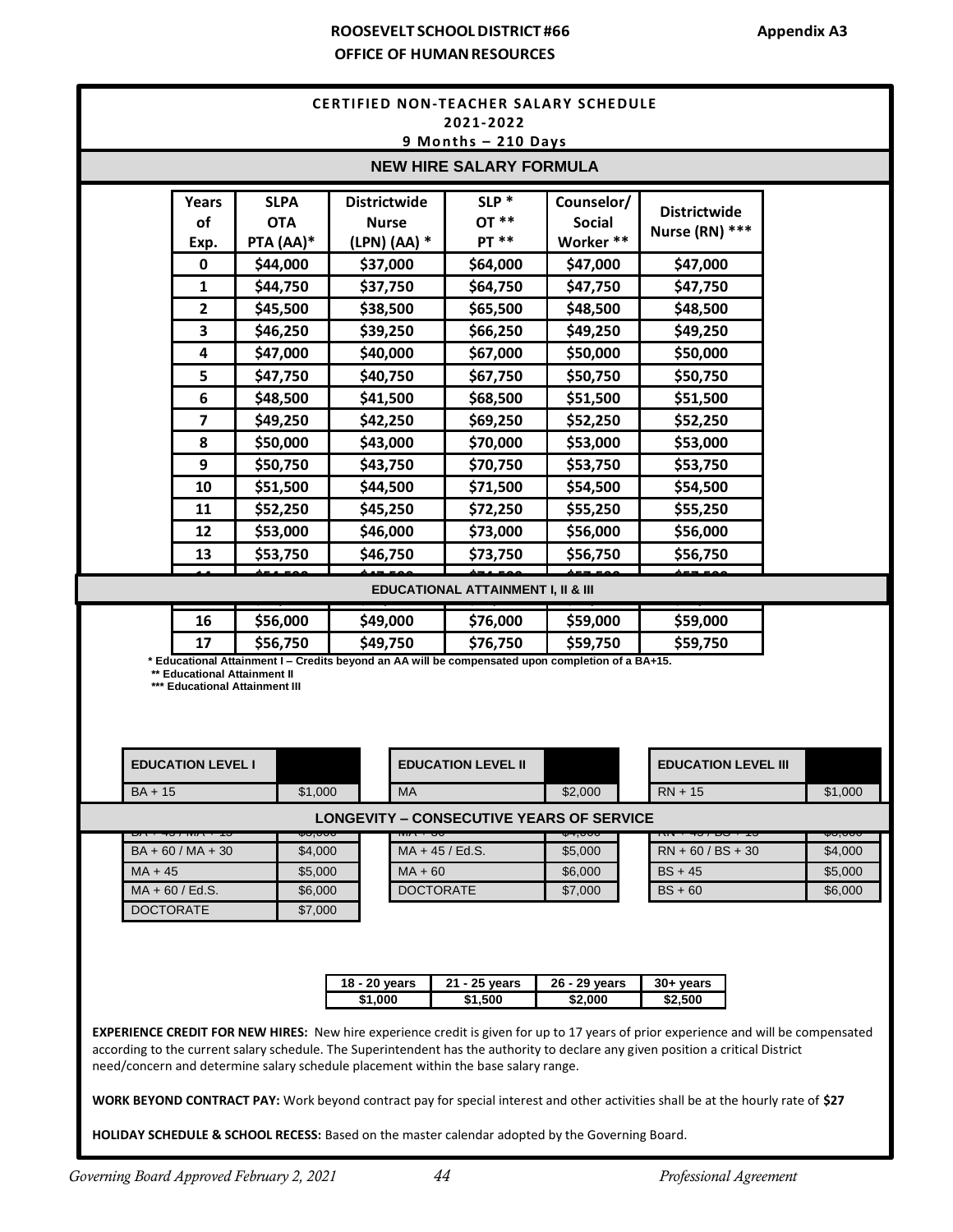#### **ROOSEVELT SCHOOL DISTRICT #66 Appendix A4 OFFICE OF HUMAN RESOURCES**

# **REPORT OF GRIEVANCE FORM**

This form is to be completed by the employee. The purpose of the grievance procedures is to provide employees with a fair means of resolving a concern in an efficient manner. Please refer to the Professional or Classified Agreement for the procedures. Agreements are available from the Office of Human Resources or online at www.rsd66.org.

| Name of Grievant:<br><u> 1989 - Johann John Stone, mars eta bat eta bat eta bat eta bat ez arteko erroman ez arteko harta eta bat ez </u> |                                  | Date                      |  |  |  |  |  |
|-------------------------------------------------------------------------------------------------------------------------------------------|----------------------------------|---------------------------|--|--|--|--|--|
| School/Department:<br>Position:                                                                                                           |                                  |                           |  |  |  |  |  |
| Date Grievable Act Occurred:                                                                                                              |                                  |                           |  |  |  |  |  |
| Policy or Agreement Provision Which Grievance is Based:                                                                                   |                                  |                           |  |  |  |  |  |
| Section and/or Page Number of Policy or Agreement                                                                                         |                                  |                           |  |  |  |  |  |
| Provisions:                                                                                                                               |                                  |                           |  |  |  |  |  |
| <b>Statement</b>                                                                                                                          |                                  |                           |  |  |  |  |  |
|                                                                                                                                           |                                  |                           |  |  |  |  |  |
|                                                                                                                                           |                                  |                           |  |  |  |  |  |
|                                                                                                                                           |                                  |                           |  |  |  |  |  |
|                                                                                                                                           |                                  |                           |  |  |  |  |  |
| Resolution                                                                                                                                |                                  |                           |  |  |  |  |  |
|                                                                                                                                           |                                  |                           |  |  |  |  |  |
|                                                                                                                                           |                                  |                           |  |  |  |  |  |
|                                                                                                                                           |                                  |                           |  |  |  |  |  |
| Date Signed: ___________                                                                                                                  |                                  |                           |  |  |  |  |  |
|                                                                                                                                           |                                  |                           |  |  |  |  |  |
| <b>Record of Grievance Level</b>                                                                                                          | <b>Date</b>                      | <b>Employee Signature</b> |  |  |  |  |  |
| <b>Informal Procedure – Discussion held with</b><br>$\Box$<br>Principal, Administrator or Supervisor on:                                  |                                  |                           |  |  |  |  |  |
| Level 1: Written Statement submitted to<br>□<br>Principal, Administrator or Supervisor on:                                                |                                  |                           |  |  |  |  |  |
| Level 2: Written Statement submitted to<br>$\Box$<br><b>Executive Director of Human Resources on:</b>                                     |                                  |                           |  |  |  |  |  |
| Level 3: Written Statement submitted to<br>$\Box$<br>Superintendent or designee on:                                                       |                                  |                           |  |  |  |  |  |
| Level 4: Written Statement submitted to<br>$\Box$<br><b>Governing Board on:</b>                                                           |                                  |                           |  |  |  |  |  |
| $\Box$                                                                                                                                    | <b>Additional Pages Included</b> |                           |  |  |  |  |  |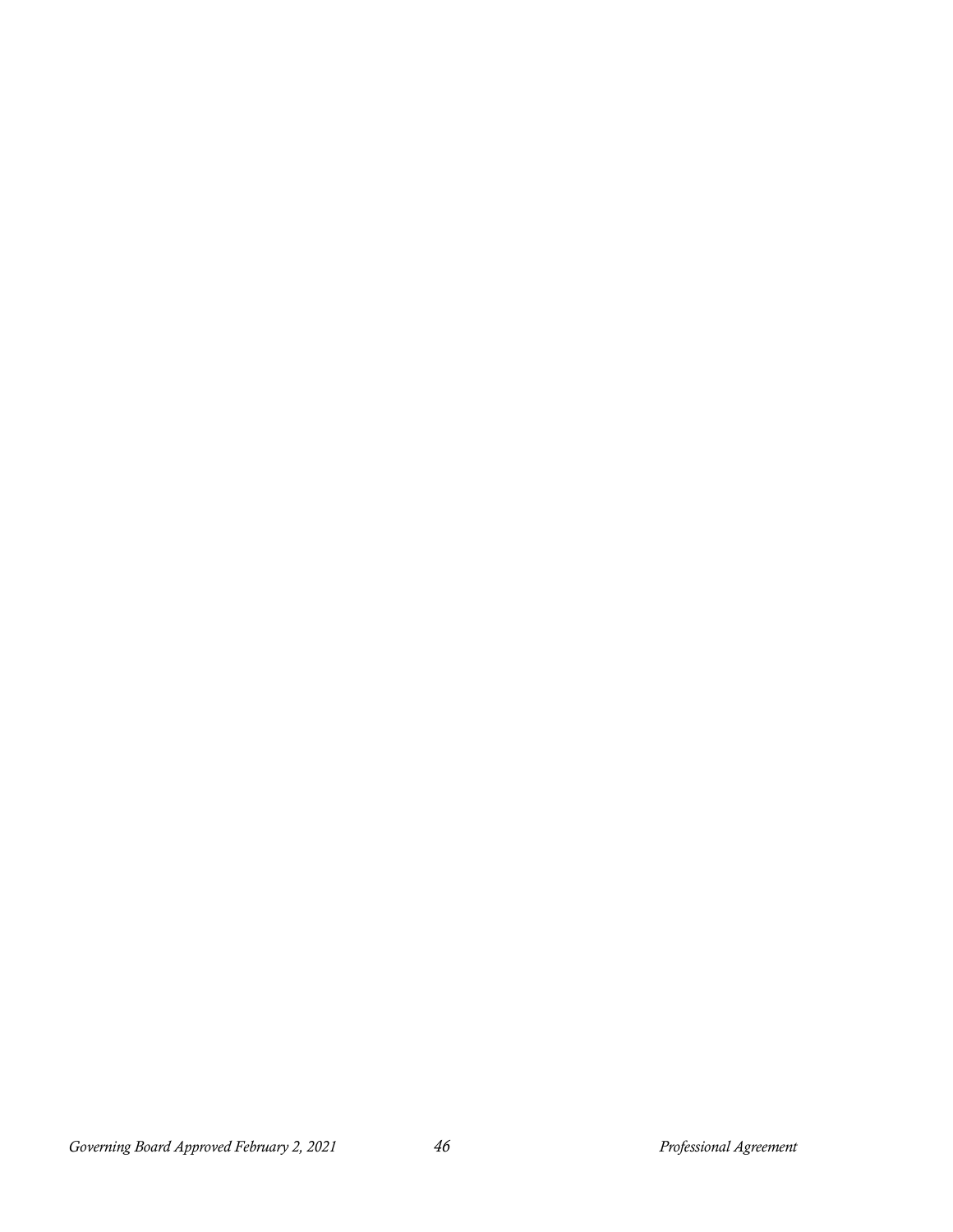#### **ROOSEVELT SCHOOL DISTRICT #66 Appendix A5 OFFICE OF HUMAN RESOURCES**

#### **EMPLOYEE CONFLICT RESOLUTION FORM**

This form is meant to serve as a way to resolve conflicts that don't rise to the level of discrimination, sexual harassment, and/or a violation of policy or regulation. Those types of complaints have specific procedures, mandated by law, and you should follow the procedure outlined in the Agreement.

| <b>Name</b>     | Date                        |  |  |  |  |
|-----------------|-----------------------------|--|--|--|--|
| <b>Position</b> | <b>Immediate Supervisor</b> |  |  |  |  |

1. Please outline the concern(s) which resulted in your decision to initiate this process. Specific

examples/dates detailing your concern(s) are encouraged. Ensure to include the impact it has on the work environment. Feel free to attach additional pages if more space is necessary.

2. What specific remedies would help resolve this issue?

**Employee Signature:** \_\_\_\_\_\_\_\_\_\_\_\_\_\_\_\_\_\_\_\_\_\_\_\_ **Date:** \_\_\_\_\_\_\_\_\_\_\_\_\_\_\_\_\_\_\_